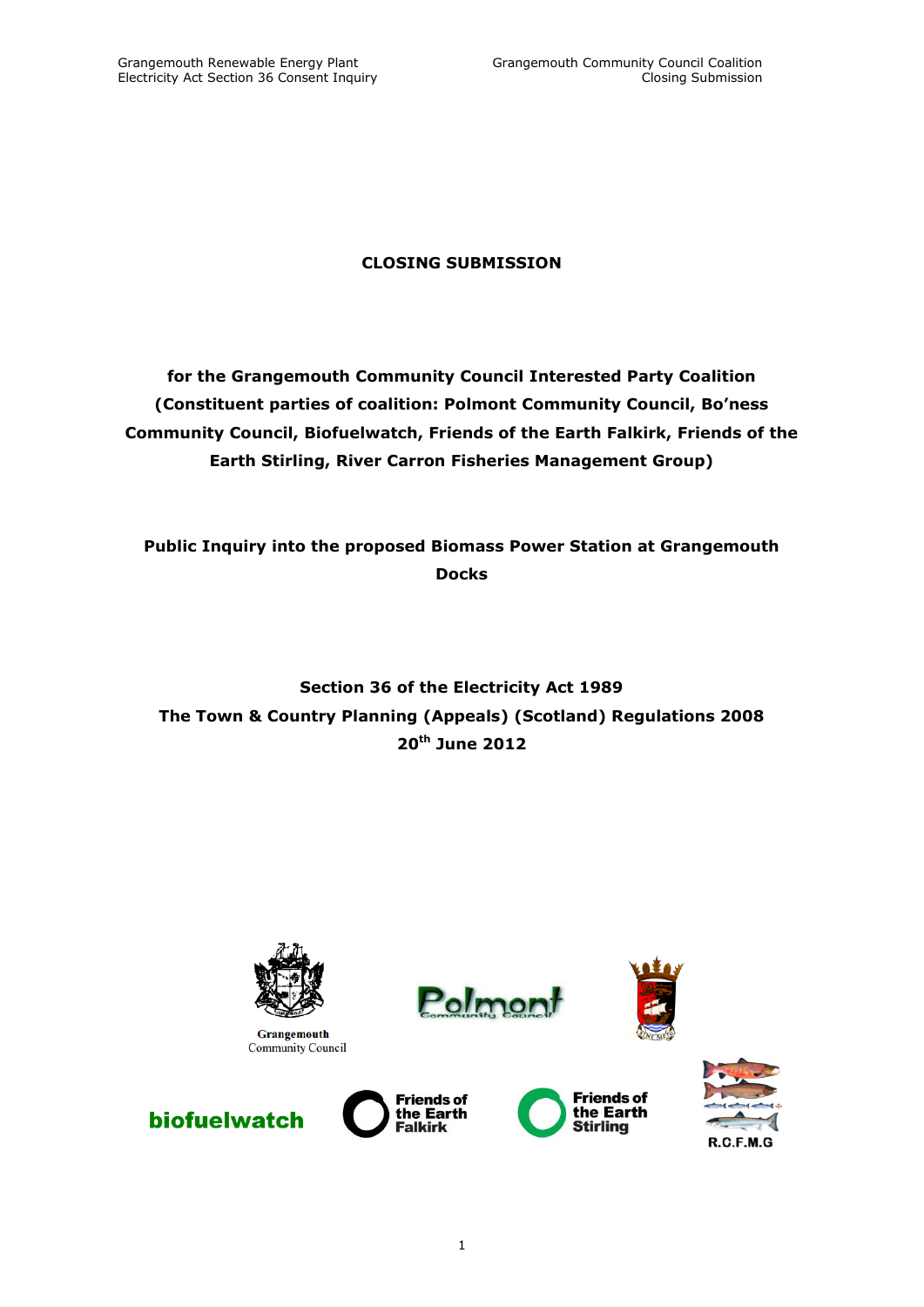# **Contents**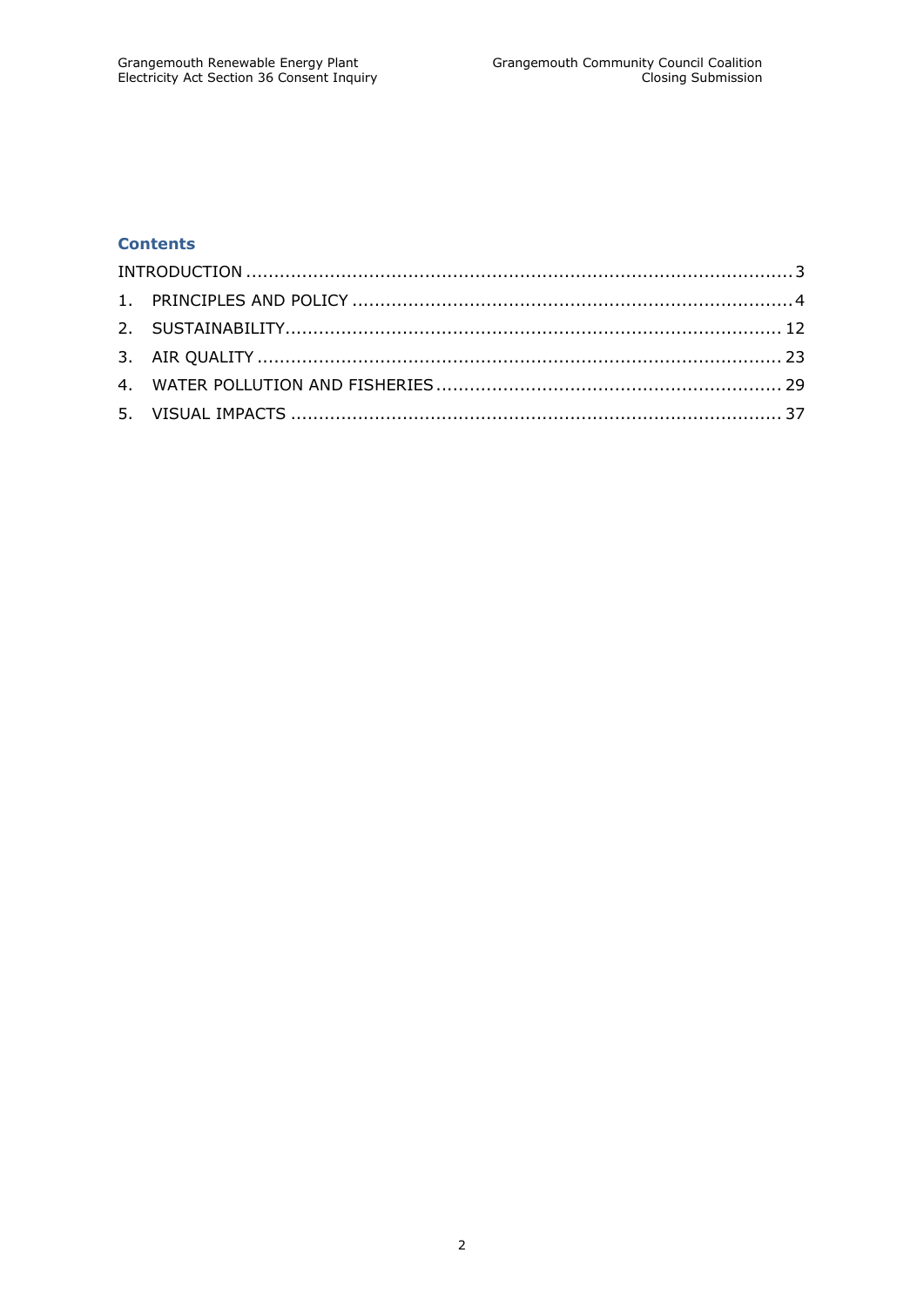# <span id="page-2-0"></span>**INTRODUCTION**

National Policy is supportive of renewable energy development. The UK and Scottish Governments have established challenging targets for the generation of electricity by means of renewable energy. That support is however not unqualified.

Specifically the Grangemouth REP can only be considered to be in the public interest if it were to make a worthwhile contribution to mitigating climate change, and if it had acceptable social and environmental effects. In our view neither is true.

Because the REP is intended to be almost 100% dependent on fuel imports, many of its effects will be felt in overseas countries with comparatively low levels of prosperity and with historically weak governance.

In determining this application, we urge Ministers to take a global view of sustainable development and apply the perspective set out in Scotland"s Sustainable Development Strategy of 2005:

*"This strategy is based upon the principles of environmental justice. The ultimate goal is to secure a fairer world and a fairer future, enabling all people throughout the world to satisfy their basic needs and enjoy a better quality of life without compromising the quality of life of future generations. Our commitment to reducing the size of Scotland's global environmental impact is a reflection of our commitment to environmental justice."*

In our considered view, the REP will do little if anything to mitigate climate change, particularly in the short term because of its "carbon debt" and its high rate of carbon emissions compared with cleaner renewable electricity technologies like wind and marine. Later in its planned life it will be generating electricity with a considerably higher carbon footprint than is recommended in advice to Government. This will be the case even after the carbon debt is written off (suggested by the Applicant to be as little as nine years - a figure we do not accept.)

The Applicant's case is that the climate impacts of the REP are positive and valuable. They stressed the importance of treating the proposal as a source of both low carbon heat and electricity to maximise the value. But their evidence seeking to make the case that the REP is a viable source low carbon heat was far from convincing.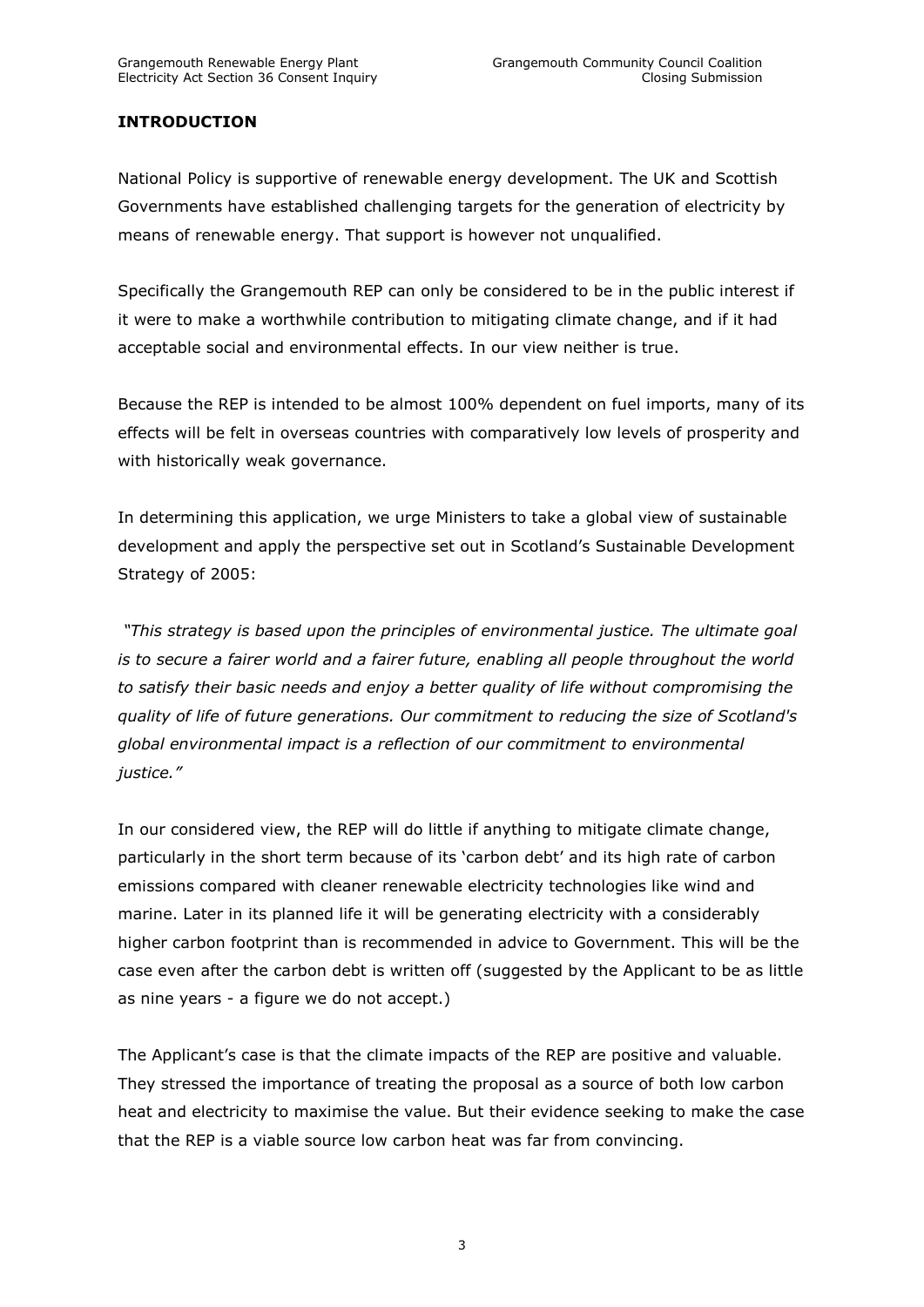In reality, the most likely outcome – despite the condition requiring heat connections to be installed to the property boundary – is that the REP will be operated for many years, if not for its whole life, without delivering substantial amounts of heat. It will therefore be inefficient, wasteful of natural resources and deprive other more beneficial uses for biomass as a heating fuel.

With minimal, if any climate benefits, there is the possibility that the REP would delay the urgent need to decarbonise Britain"s electricity supply. As such, greater attention needs to be given to its adverse impacts.

Our evidence to the inquiry regarding these disbenefits addressed 5 main areas: 1) Principles and Policy: The compatibility of the Renewable Energy Plant with Scottish policy on renewable energy and biomass specifically; 2) Sustainability - the impacts of fuel sourcing and production on climate, biodiversity and people in other countries; 3) the consequences of the REP operations on local air quality and human health; 4) water pollution and fisheries impacts and 5) the effect on the visual amenity within Grangemouth.

# <span id="page-3-0"></span>**1. PRINCIPLES AND POLICY**

#### **Design of the REP Runs Counter to Scottish Government Policy**

Scottish Government policy recognises that biomass is not a renewable energy form which can be treated like other renewables. Biomass comes from burning predominantly a finite and fragile resource, wood, and depending on the conditions in which wood is grown and harvested, there are varying environmental and social consequences. Wood is also used by other industries and as such the Government recognises a need to use it as efficiently as possible, sustainably, and at an appropriate scale.

We believe that this proposal exemplifies a power station which could not be more at odds with the Scottish Government"s chosen model of biomass. It is of an unprecedented scale, which, if granted permission will be Scotland"s largest dedicated biomass power station. It will produce a vast amount of waste heat and will not maximise efficiency; due to its sheer scale, it will produce far too great an amount of heat proportionate to electricity which cannot be used and will have to go to waste. It will rely on imported wood and the through the application and at the inquiry, the Applicant has not shown evidence that it will be using imports sustainably  $-$  in fact, the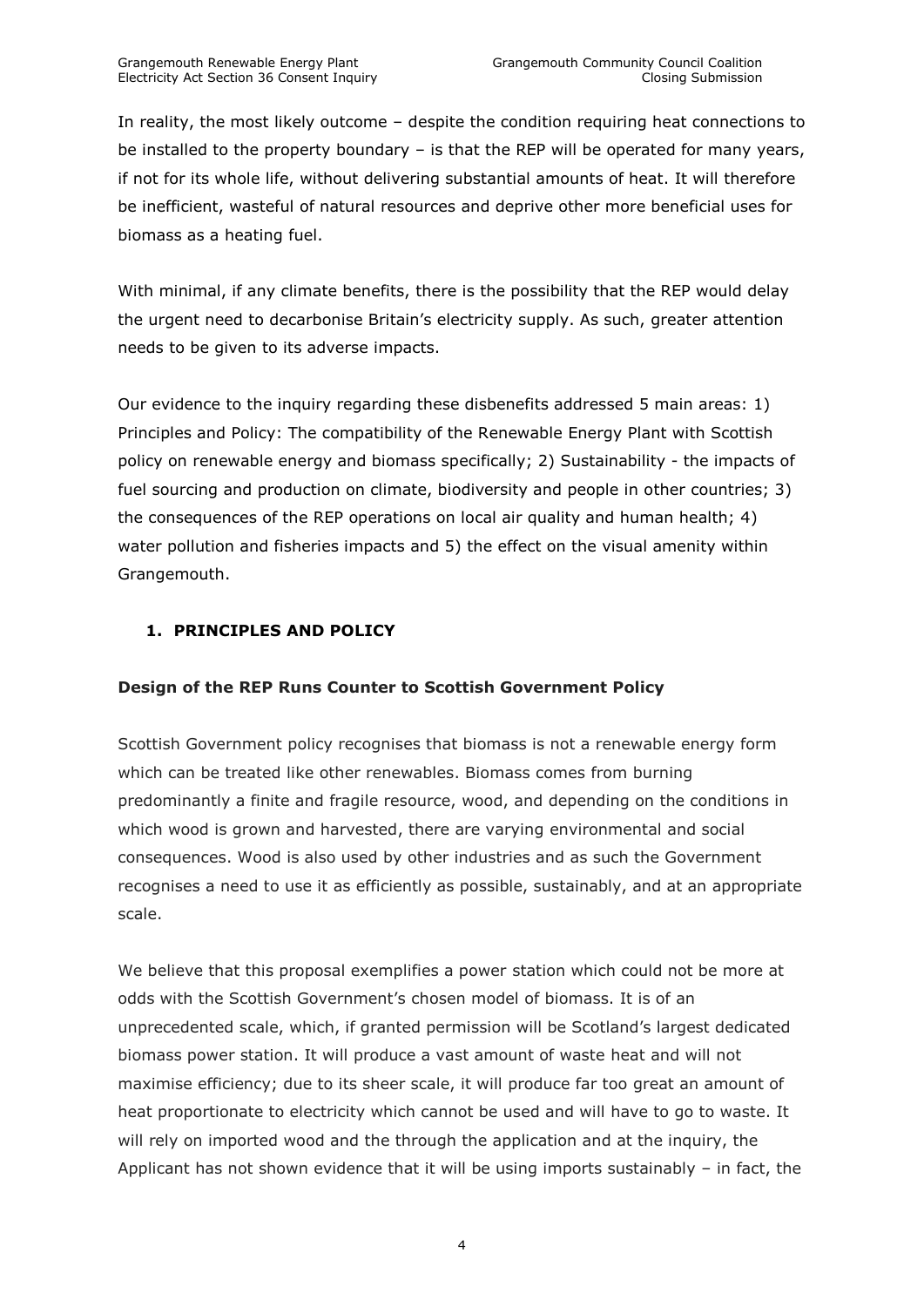evidence points to quite the contrary.

#### **The REP has a Large Electricity-only Component which wastes heat**

At the inquiry, the Applicant agreed that a substantial part of the proposal's generating capacity, namely 72.8 MWe of the 118 MWe total, adds only electrical output to the scheme and does not deliver additional heat (FE119, section 4.7 and 'Balance' column of Table 2). We put it to the Applicant that Table 2 of FE119 essentially illustrated that through not simply only having a back pressure turbine, a 72.8 MW electricity only element effectively is a core component of this plant design. The Scottish Government would be explicitly against a 72.8 MWe generating power station which delivered no heat. The Applicant claimed that splitting the plant in this way was an artificial approach. However, Mr Othen accepted that the CHP Quality Assurance scheme also has a method of calculating what fraction of total generating capacity qualifies as good quality CHP. This demonstrates that there is wide acceptance that the full capacity, along with inputs and outputs, of a CHP scheme needs to be split into parts (GN10.1 of Guidance Note 10, CD85).

The Applicant tried to justify the electricity only element of the plant by stating that the plant would not be financially viable without this electricity only element to it (note that Renewable Obligation Certificates are awarded per megawatt hour of *electricity* generated) (sections 4.7 and 4.9 of FE119).

This justification is not compatible with Scottish Government Policy on Biomass. The Draft Electricity Generation Policy Statement 2012 states, "because of the multiple uses to which biomass can be put, the limits to supply, and the competition for that supply from other non-energy sectors, we need to encourage the *most efficient and beneficial*  use of what is finite resource" (CD 70, paragraph 53, emphasis added). The Applicant must not be allowed to fall back on economic justifications for breaching Scottish Planning Policy. The point is that the Applicant has designed a plant which falls far short of maximising efficiency, and with a large-scale electricity only component within it simply to maximise its own gain.

#### **Economic Justification for Electricity-only Component**

The Applicant suggested that "real world" economics meant that back pressure turbines running at high efficiency, which would deliver efficiency levels up to 80%, were just not viable as part of this application. We understand that a high efficiency biomass CHP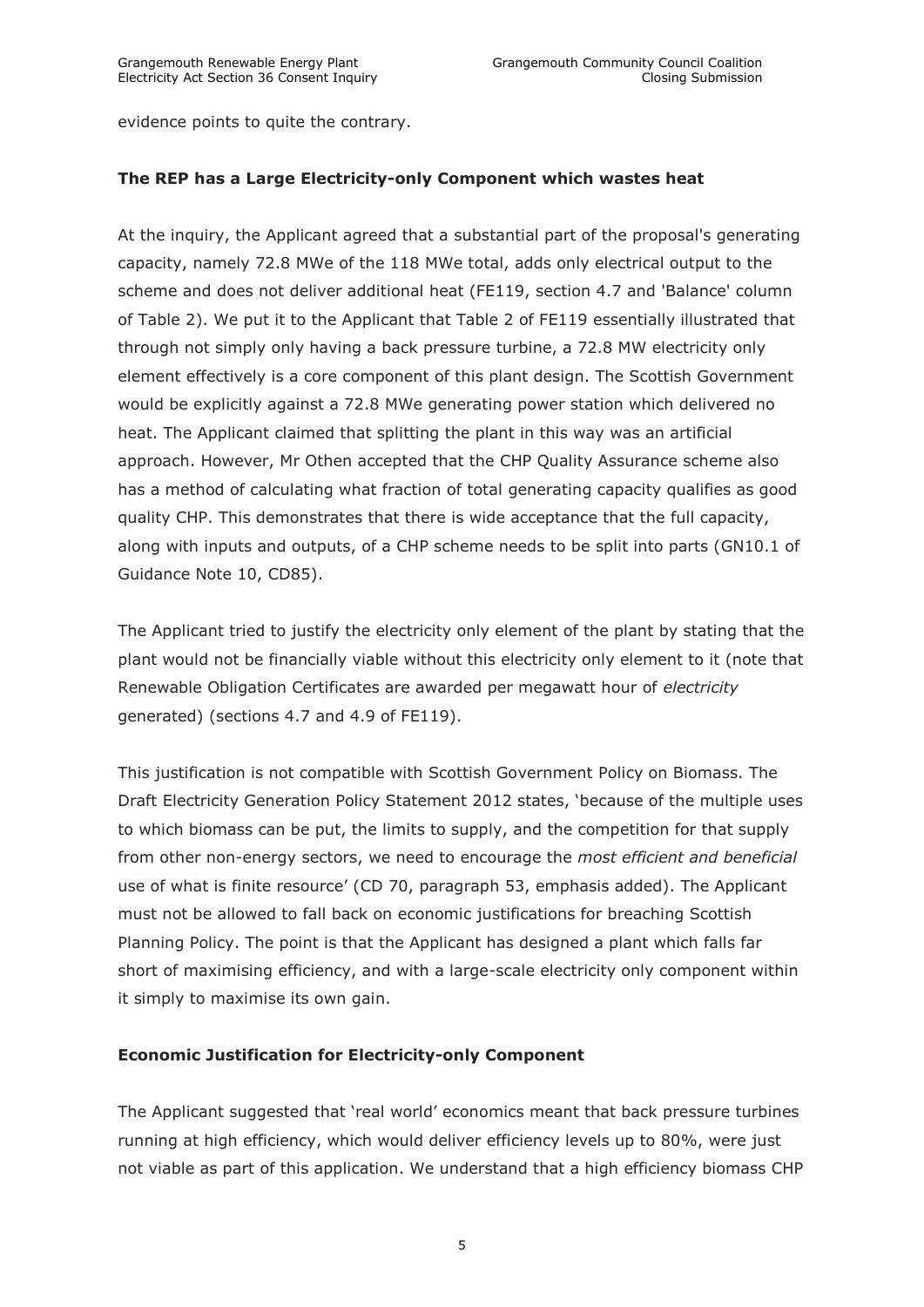plant is unlikely to be viable for the supply of steam to INEOS at Grangemouth, but we do not agree that *all* back pressure turbines are unviable. The reasons for an efficient Grangemouth CHP plant being unviable had been set out in section 7.2 of Mr Bradford's Inquiry Statement: Essentially, as the temperature of the heat load increases, the proportion of electricity output reduces and the proportion of heat output increases. Since renewable incentives are paid for electrical output, this gives poor viability for high temperature heat. A low temperature heat load, such as district heating or low pressure steam, would instead have a higher ratio of electricity to heat output and therefore a greater revenue and could be viable at a high overall efficiency. INEOS, by contrast, would require steam at a high pressure and correspondingly, a high temperature, resulting in a less financially favourable electricity-to-heat ratio.

The oil refinery therefore is simply not a suitable heat customer for a biomass CHP plant. The Coalition is not aware of any biomass CHP plant being used at any other oil refineries. The Coalition supporting documents also explain that a steam turbine is not suitable for high temperature heat loads, such as at oil refineries (see Coalition Documents, Principles & Policy Volume I, Doc 8, page 183). In DECC's "The Future of Heating" (4.18 page 82, FE49) it recognises that biomass will not be suitable for high temperature heat users, giving refineries as an example, and suggests Carbon Capture and Storage as an alternative way of reducing carbon.

We also note that if the steam output from the proposed REP doesn't generate sufficient income for viability on its own and needs cross funding from electricity revenue, as Mr Othen explained at the Inquiry, then it would seem to make little sense from a commercial angle to have a large steam output. If steam sales require cross funding from electricity profits, then it would make sense to minimise this drain on profits by reducing the steam output. As such, in our view it remains unlikely that the Applicant would choose to maximise sales to INEOS.

#### **Likely Efficiency of Proposed REP**

The Applicant amended the Draft s 36 conditions in an attempt to give assurance that the plant would actually operate with a substantial heat output. The reasoning was that a plant designed for simultaneous delivery of heat and electricity would be larger and would then need to secure a heat contract before proceeding to construction. However the wording of Draft Condition 3 (FE 12 v4) is ineffective since it only requires a capability to supply heat in isolation, rather than requiring a capability to deliver a combination of heat and power. For example, a 100 MWe biomass power plant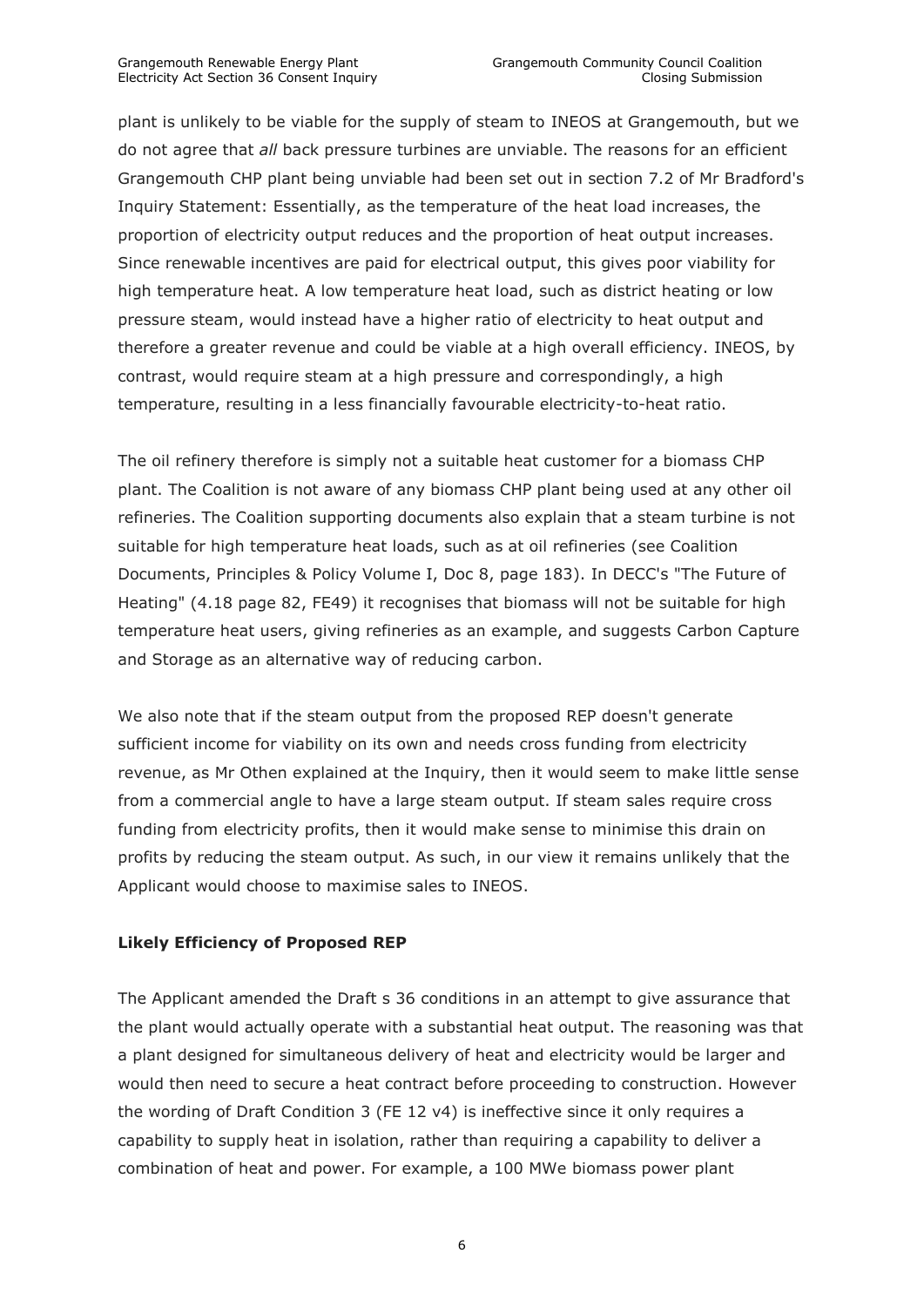intended to supply power only would require a boiler capable of supplying considerably more than 200 MWth of steam. Such a plant would then be technically capable of being configured to export 200 MWth of steam, by diverting steam away from power production, leaving a power output of less than 100 MWe under that plant configuration. If Draft Condition 3 were to have any effect, it would need to be amended to require that the plant is capable of exporting 200 MWth of steam *at the same time* as generating 118 MWe of electricity.

The economics of heat sales combined with the ineffective condition and the minimal involvement of INEOS so far means that the Coalition remains unconvinced that the plant would actually generate a substantial amount of heat. Mr Othen confirmed that the design is at an early stage and will continue to develop. In this vein, we would also point out that Forth Energy is currently also seeking consent for two 100 MWe plants which each have a maximum heat output of 30 MWth (page 2 of FE19). We see several reasons why the Applicant might want to re-design the Grangemouth REP to produce a reduced heat output, similar to their other applications, which would then be financially viable to operate.

Even if the plant were to operate with 200 MWth of steam exports and 100 MWe of electricity exports, giving a total useful output of 300 MW, then the total losses of the plant would be 213 MW. This is calculated by subtracting the 300MW useful output from the thermal input into the plant, which is 513.28 MW (Table 1 of FE 119). Again, this runs counter to Scottish Policy, which favours maximum efficiency.

The overall plant efficiency would be 58%. This is calculated by dividing the 300 MW useful output by the thermal input into the plant, which is 513.28 MW. The total losses from the plant in this case would be 42%. We consider that the use of net calorific values to obtain higher efficiency values is misleading, since quoting the efficiency at 72% suggests that the total losses are only 28% rather than the correct value of 42%.

We also note that the Applicant used gross calorific values in its CHP Feasibility Study (CD1) at section 4.2.1 where the overall efficiency is anticipated to be 60%.

The efficiency figures quoted in the Draft Electricity Generation Policy Statement are clearly based on gross calorific values since the maximum value shown is 90%. When using net calorific values, efficiencies of over 90% are possible, for example the 93.8% shown at Table 2 of FE119.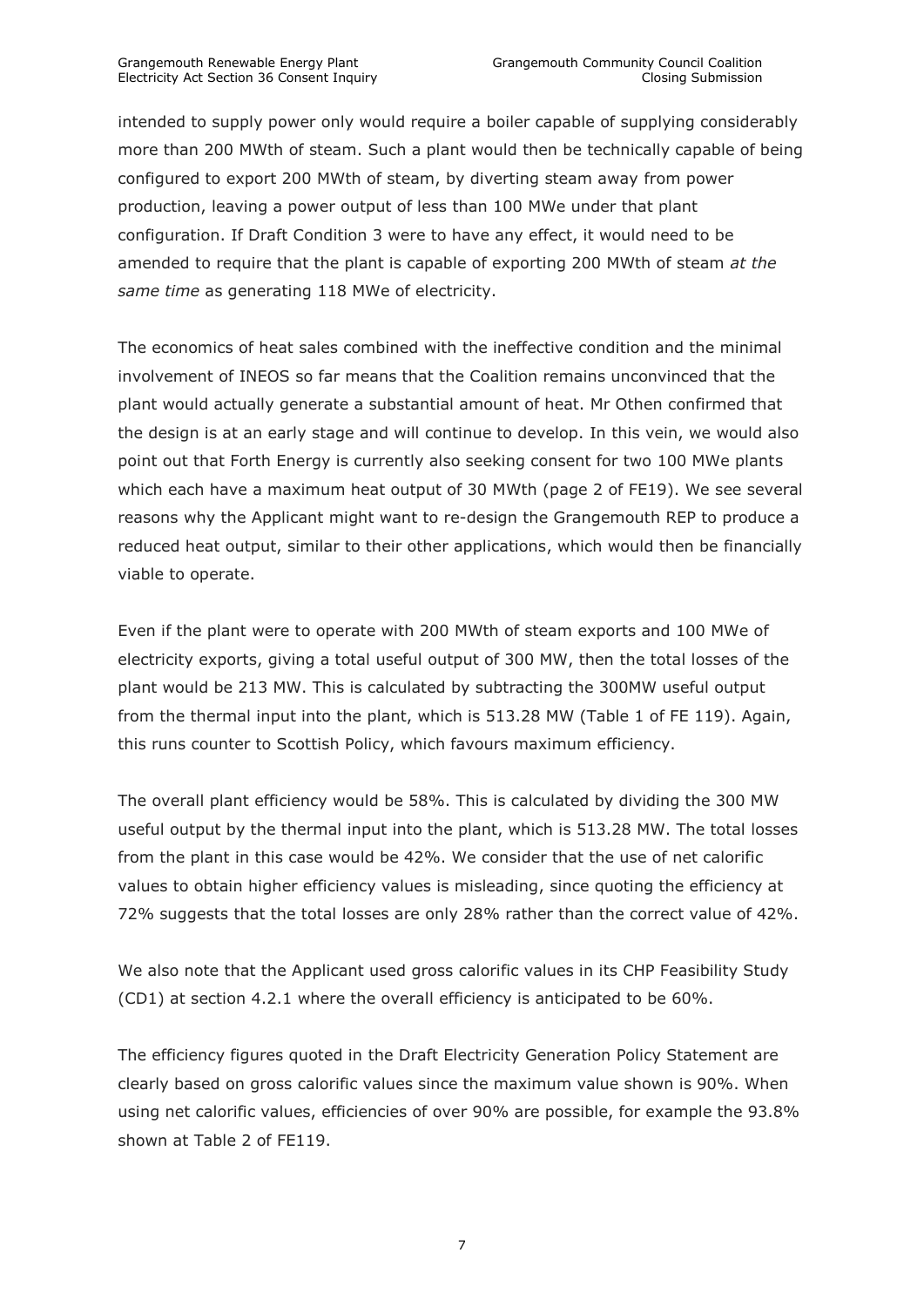# **Distinct Role for Biomass in Scottish Government Energy Policy**

In attempting to clarify the biomass policy objectives, Miss Sullivan incorrectly claimed in FE1 section 4.4 that all non-CHP thermal generation was 30 to 35% efficient. However, it was shown that both coal and gas are used at much higher efficiency for electricity generation than is possible for biomass. Mr Othen agreed under cross examination that biomass is a difficult fuel in comparison with fossil fuels: it has a low calorific value compared with fossil fuels. As such, there are corresponding difficulties in transporting and combusting wood. The parasitic energy used by the plant is also higher than for coal or gas, with 18 MWe being used to run the plant itself. On the other hand, when comparing fuels used for heat only, biomass is quite similar to coal and gas, with all being capable of around 90% efficiency. This informs why the Scottish Government's first preference is for biomass to be used for heat only or highly efficient CHP.

#### **The District Heating Network Proposal**

The Applicant has attempted to show that the power station would be contributing to the well-being of the local community by producing hot water capable of supplying a District Heating Network ("DHN"). We remain unconvinced.

Under cross-examination, Mr Wilson did not fully answer the questions of *who* and *how* the infrastructure for the District Heating Network would be paid for. Answers to these basic questions we believe are fundamental to help the community to distinguish between whether the DHN is purely a selling point for the plant or whether it would come to fruition in the real world.

We also note that the original DHN design according to the 'Assessment Of District Heating Supply Opportunities for the proposed Grangemouth Biomass Renewable Energy Plant" (CD66) was based on the assumption that money would be coming from the Renewable Heat Incentive at a rate of 2.6 p/kWh. That report recommended, "[confirmation] that the scheme will be supported by RHI, *as this is the key to the commercial viability of the project*. It is recommended that Forth Energy engage with the Department of Energy and Climate Change (DECC) and the Scottish Executive to confirm that the project as proposed would be eligible for support, that there is no intention to amend the scheme in a way that would reduce the support, and that RHI as proposed is likely to be ratified by the Scottish Executive." (CD 66, s 7.4, p 48,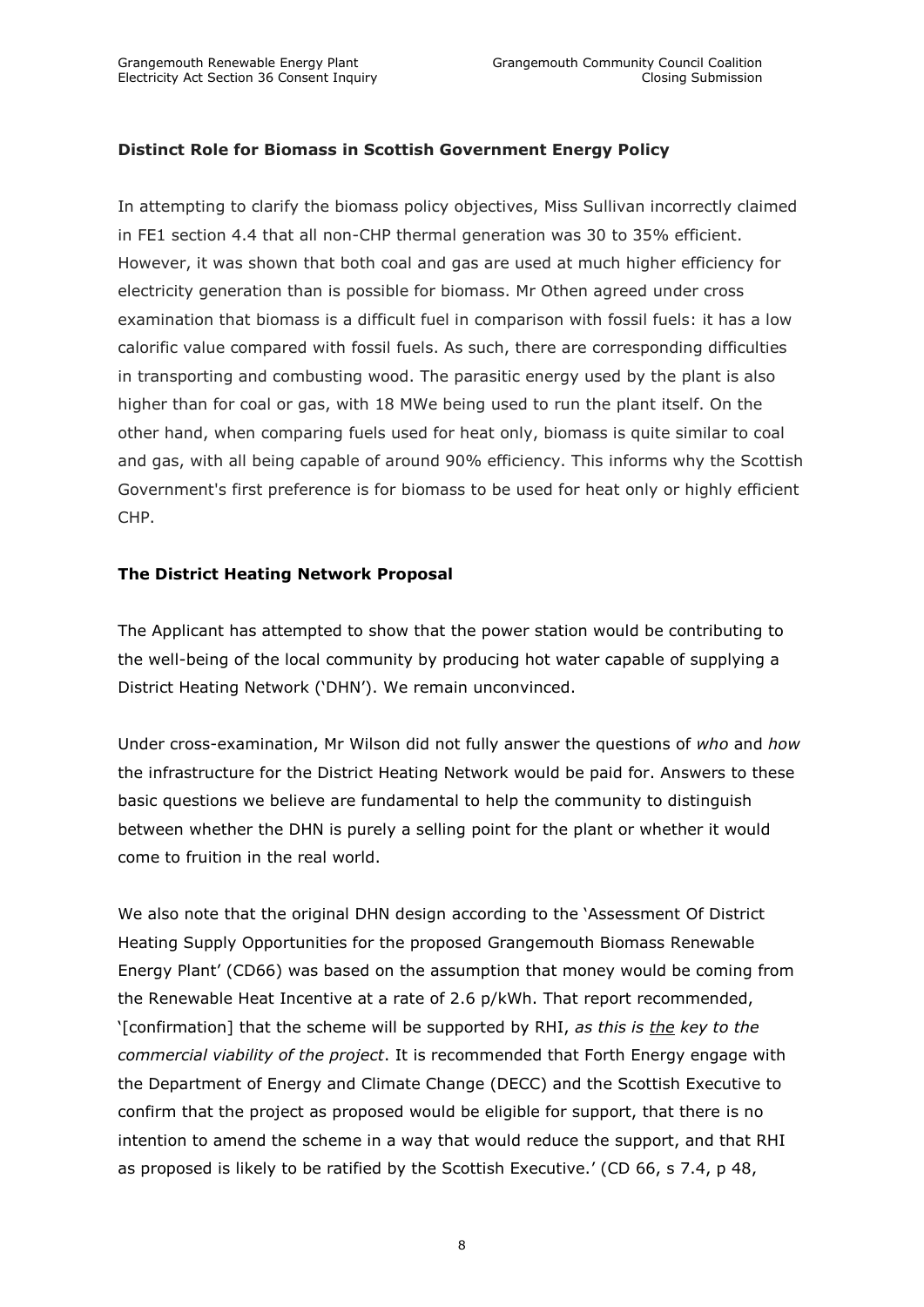emphasis added). Since the time of the publication of that report, the RHI scheme has been cut to 1p/kWh; so Mr Wilson's inability to answer the questions surrounding the RHI compound our doubts as to who is expected to fund the scheme.

Even if the DHN were to come to fruition, we do not consider that the Applicant"s Community Heat Enterprise Group" model as shown through Mr Wilson"s Report on Renewable Heat (FE2, section 4, diagram) offers community benefits, nor opportunities for community ownership of energy. Under the model, the involvement of the community is channelled purely through the Council. The community is not otherwise defined or identified as a stakeholder.

Moreover, through the DHN, Forth Energy would own the thermal energy; other stakeholders would at most simply have a possible involvement in owning the pipework; a key distinction. Whilst Mr Wilson was keen to emphasise that the value of heat need to better be recognised, in our opinion, the community would never be able to experience the benefits of the value of the heat.

Further, we consider that in reality, there would be little incentive for Grangemouth residents to switch to using the DHN. Under cross-examination, Mr Wilson states that for customers, use of thermal energy from the DHN would be 10% cheaper than using gas. We do not consider that this 10% reduction would be enough incentive for residents to make the switch given that houses would have to be retrofitted to take hot water.

Therefore, the reality of the proposal is that Grangemouth residents would be offered the possibility for involvement in the pipework (not energy ownership) of an unregulated heat supply with the undetermined end customers. We do not consider that this model would be considered attractive and thereby gain leverage to get off the ground.

The model proposed by the Applicant, in our view, runs counter to the 2020 Renewables Routemap (CD76). paragraph 1.1.5 states, "Scottish Ministers are determined to see the benefits from our indigenous energy resources flow through to the people of Scotland. In particular there is an opportunity for a transformation in the level of local ownership of energy.' This proposal offers no such transformation. We would stress that we recognise the importance of renewable heat but believe that this can be better and more appropriately achieved through microgeneration schemes and through the use of heat pumps. In our view, the District Heating Network is an incomplete proposal which would not offer significant benefits to the community or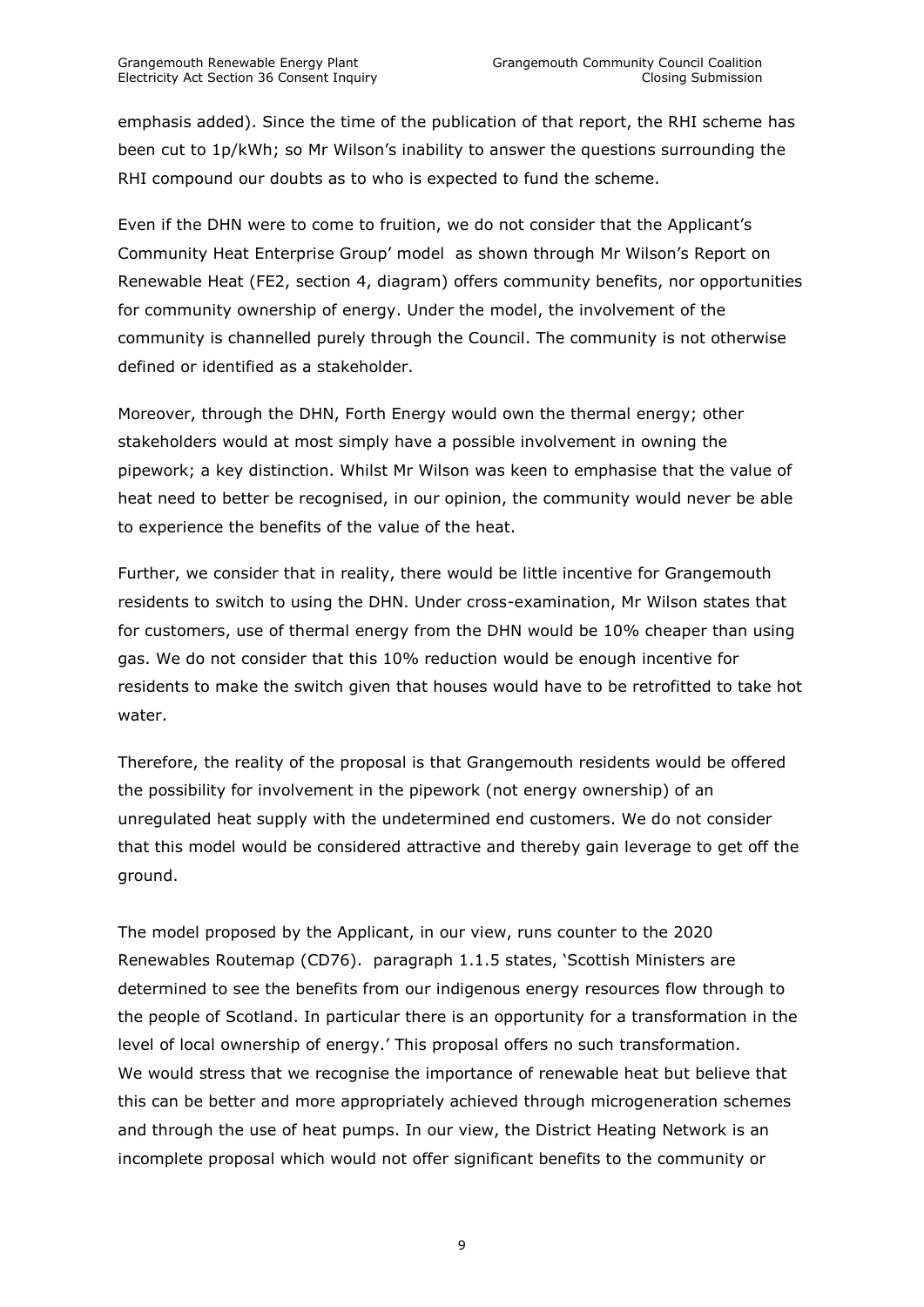opportunities for community ownership and we are unconvinced that it will be achieved through the plant being given consent.

#### **Potential competition for wood from other users of timber**

The original application documentation foresaw that 10% of the biomass feedstock would originally come from wood from Scotland, and that this situation would "improve" (CD1, Sustainability Statement, paragraph 3.5.2) to 30% from 2025 onwards (Table 1). There have been concerns from existing timber industries including from the Wood Panel Industries Federation that their industries would be unable to purchase timber at competitive costs due wood scarcity as a result of the bioenergy industries which are subsidised.

As such, the Applicant introduced Draft Condition 6 (FE 12 v4) which precludes the Applicant from using virgin wood grown in the UK unless otherwise agreed by Scottish Ministers. Miss Sullivan stated that the Applicant had worded Condition 6 in such a way that it would be possible to implement. However, we believe that this condition is worded in such a way that the onus lies, as is normal practice, upon Scottish Ministers to enforce the condition should the Applicant breach the condition. We consider that a condition restricting the sourcing of wood to imports would constitute a breach of one of the basic principles of the World Trading System, namely the principle of nondiscrimination. As such, it would not be enforceable by Scottish Ministers. This much is reflected by the Scottish Government, which states in its Renewables Obligation Consultation Document (CD98, paragraph 3.10), "Ministers have considered various options to mitigate the impact of large scale biomass demand on existing users of this limited resource. One option may be to condition any large-scale consent under s 36 to require woody biomass supply to be imported, *but this is likely to be open to legal challenge."* (emphasis added)

Even if Condition 6 were deemed to be enforceable, Condition 6 does not apply to the sourcing of recovered wood domestically. The Applicant confirmed at the inquiry that it was still its intention to source up to 212,000 tonnes of wood fuel domestically (CD 1, Chapter 18, "Traffic and Transport", paragraph 18.5.26), which would come from recovered sources. Mr Kerr confirmed through his evidence to the inquiry that this would still constitute a threat to the Wood Panel Industries Federation, which uses a significant portion of recovered wood in its processes. He also confirmed that such competition would displace his industry, which is considered to be higher up in the Scottish Waste Hierarchy, which favours reusing and recycling recovered materials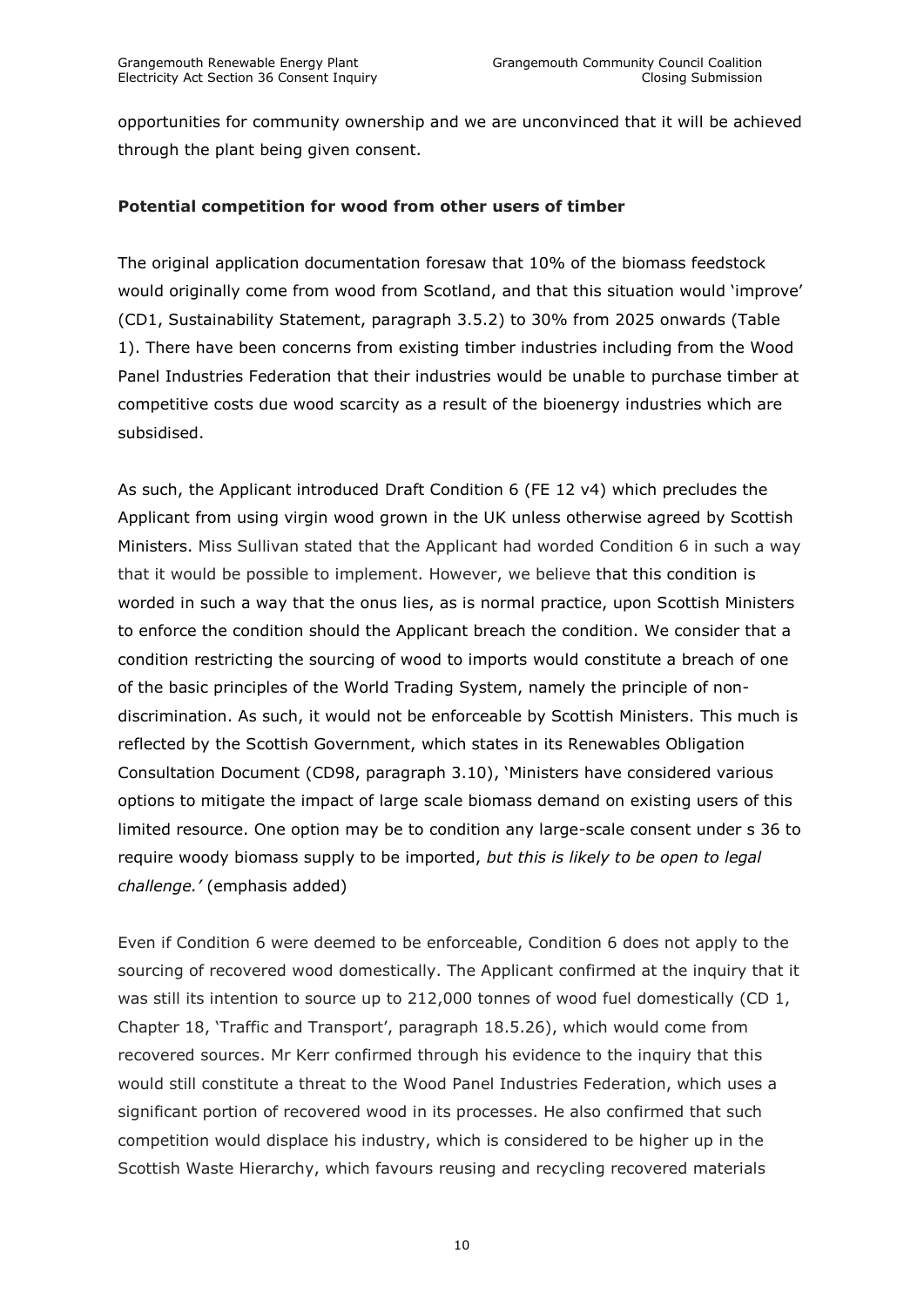above incinerating them. The Coalition considers that such potential displacement would be in violation of Scottish Policy on Waste, and Biomass specifically.

# **Conclusion: Scottish Policy on Biomass must be viewed holistically: large scale applications and those using imports are not the preferred option**

The question was put to us of what alternatives would we envisage to deliver baseload electricity and the delivery of the renewable heat targets for Scotland?

In the case of baseload electricity, we believe that given the level of concern over whether this REP will in fact deliver greenhouse gas emissions savings and given our evidence to support this (see section 2 on Sustainability), the REP may in fact run directly counter to what it is supposed to achieve and therefore cannot be considered to be a viable contributor to baseload electricity.

We note that there is an increasing trend towards storing electricity which would make it feasibly to rely more heavily on renewable energy solutions which do offer *genuine* carbon savings and without adverse human rights and social consequences. The Institution of Mechanical Engineers has published a helpful study on this, entitled "Electricity Storage" (May 2012). We also note that the Scottish Government has placed a particular emphasis on reducing our energy demand by 12% (CD 70, p 5) which we fully support.

In the case of renewable heat, we believe that the scale of this particular plant is such that it will compete significantly for wood within Scotland and will therefore make it harder for small-scale, highly efficient, off-gas grid heat biomass installations to compete for wood. Coupled with our reservations as to whether 200MWth will in fact be delivered to INEOS, we believe that the installation will in fact make it harder for Scotland to achieve its renewable heat target.

We would stress that we are strongly in favour of renewable heat and would like to see Scotland achieve its target. As such, we believe that microgeneration schemes and the use of heat pumps are far more appropriate ways to do so.

The Applicant will surely state that, in any case, the Renewable Energy Plant falls within the range of efficiencies identified by the Scottish Government, which are between 50-70%. However, the Coalition submits that this is to cherry-pick Scottish Policy on Biomass, which must be viewed holistically. Scottish Policy on biomass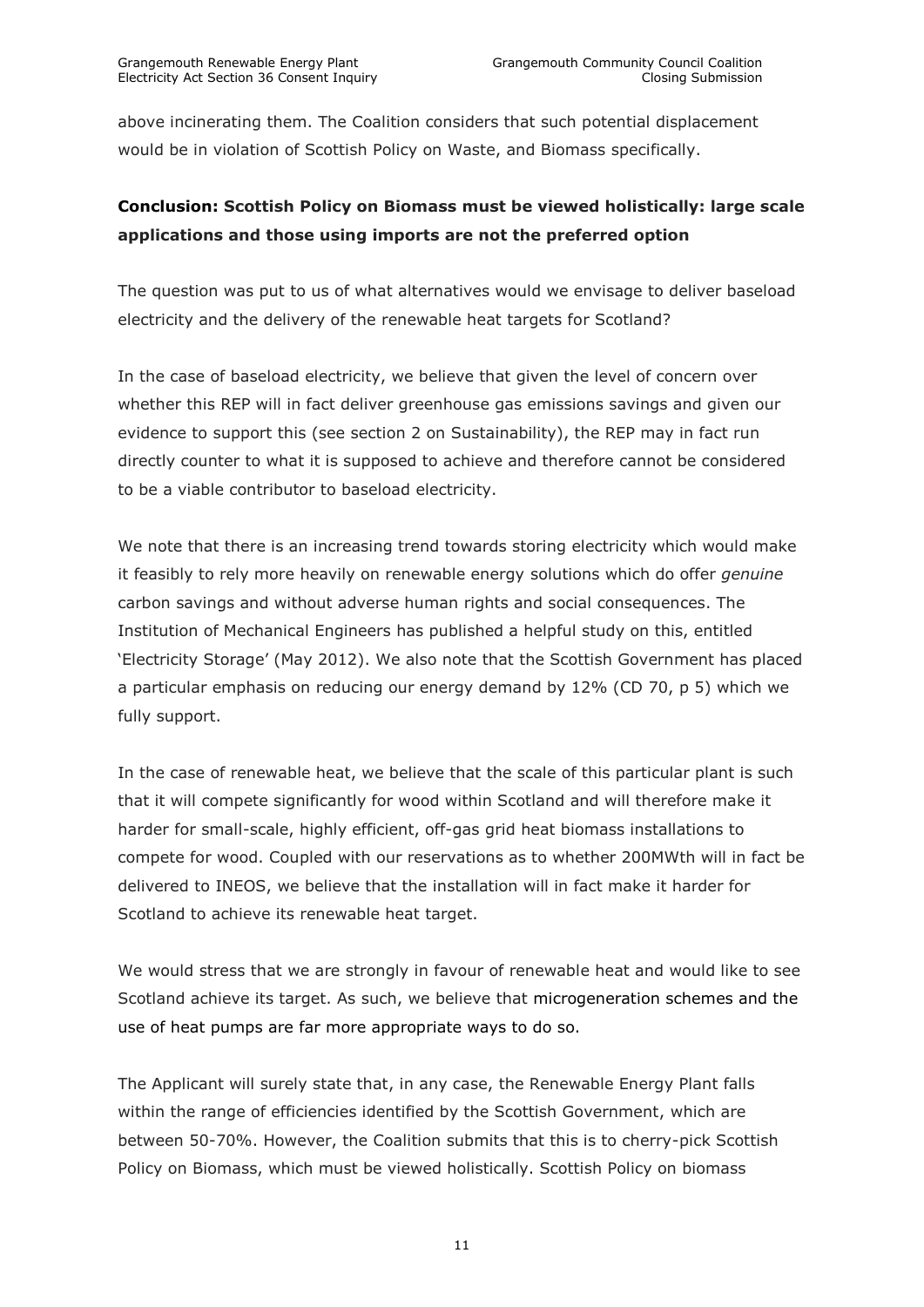recognises the need to encourage the most efficient and beneficial use of what is a finite resource.

The Government states specifically with regards to large scale biomass that it believes that operators of large biomass stations will find it harder to use the heat generated (CD 70, paragraph 53, bullet point 4) which is the case here, as 213 MWh will be wasted. It states further that biomass power stations should be scaled appropriately to make efficient use of available heat and local supply (CD 70, paragraph 53, bullet point 4).

Moreover, Government policy is not explicitly in favour of using imported biomass. It states, "[imported biomass] should be used in plants that support *maximum* heat use" (CD70, paragraph 53, final bullet point). As shown above, this power station does not support 'maximum heat use', as 72.8 MWe contribute no heat, and 213 MWth are wasted.

Finally, Government Policy states that imported biomass is only permissible if evidence of price, availability and sustainability can be shown. Evidence of sustainability at the stage of consent is therefore at the crux of any large scale application which relies on using imported wood. As shown for several reasons below, this REP does not show evidence of sustainability; to allow the Application to proceed to the Conditions stage would therefore be contrary to Scottish Policy.

# <span id="page-11-0"></span>**2. SUSTAINABILITY**

Scottish Policy on Biomass would prefer to see biomass used on a scale which is appropriate to local supply of wood. Imported wood is to be used exceptionally, and only if evidence of sustainability is shown (see *inter alia* CD 70, paragraph 53). We do not have confidence that such evidence of sustainability has been shown – on the contrary, we believe there is compelling evidence that the plant will be unsustainable. On this basis, we do not believe that the plant accords with Scottish Planning Policy on Biomass and should therefore not be allowed to proceed to the Conditions stage. In any case, we also comment on the reasons why, in our view, Draft Condition 7 would be unable to achieve its aim of ensuring sustainability.

#### **Climate impacts & the Carbon Debt**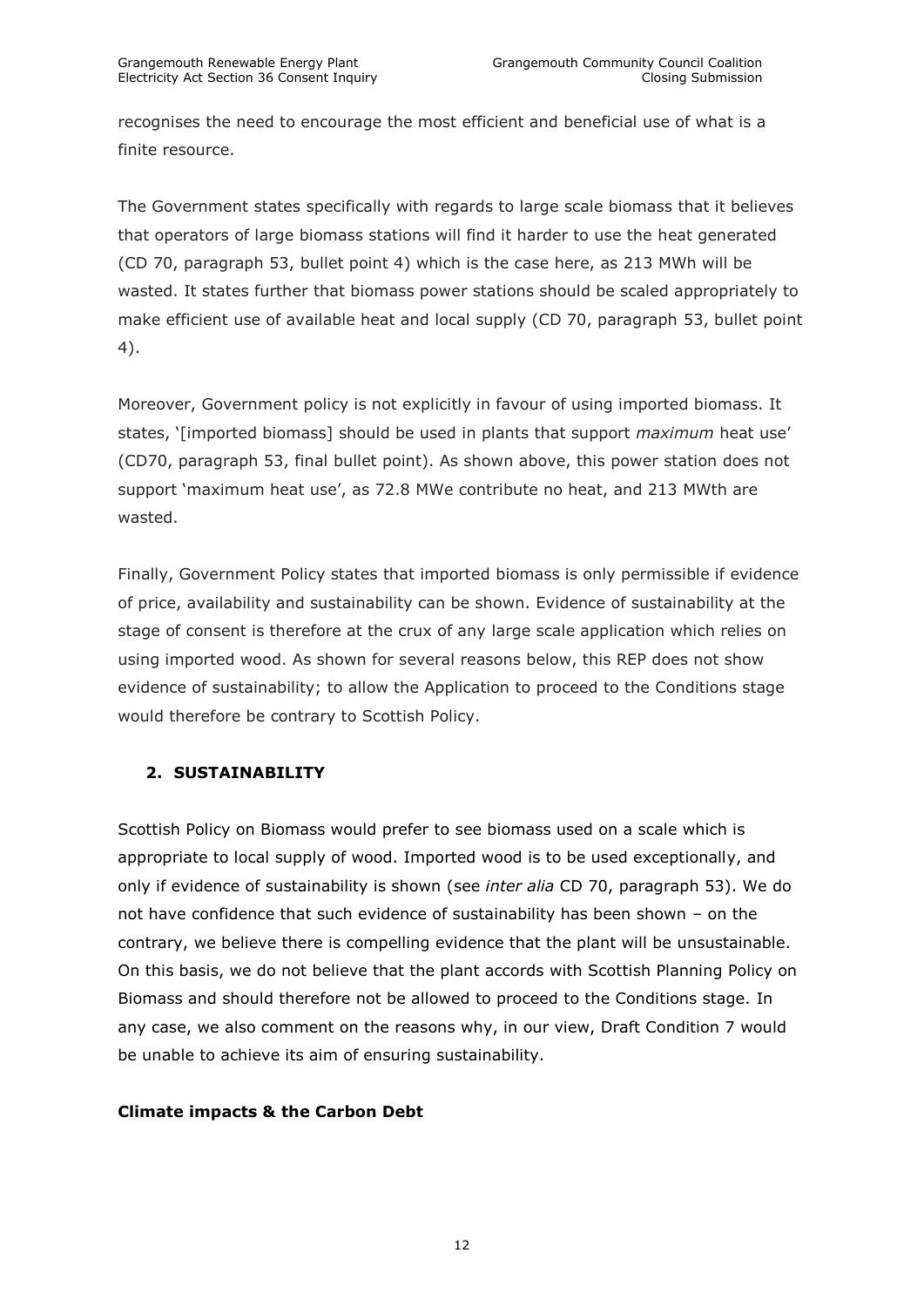The rationale for using biomass as a fuel in thermal power stations is that the net carbon emissions are lower than those from fossil fuels. Large savings in carbon emissions are deemed to occur because replacement or additional biomass is assumed to sequester the combustion emissions from the power station. The European Union methodology for assessing the climate impacts of biomass energy makes a straightforward assumption that all combustion emissions are sequestered by regrowth.

This conventional position has been challenged over many years by scientific authorities who say that the time delay to sequester emissions (the carbon debt) should be taken into account. Particularly with the pressing need to reduce atmospheric CO2 levels in the near term, such as this decade. More recently, scientific opinion has also highlighted the significance of "additionality", posing the question: is it reasonable to assume, as the official position does, that the existence of biomass combustion emissions in the atmosphere actually causes re-growth to happen faster than it would have done anyway?

The Applicant has acknowledged the inaccuracy of the EU official position, i.e. the exclusion of the carbon debt, by including the temporal aspect of the biomass carbon cycle in his two reports on fuel sustainability.

But as the inquiry heard during examination of both sides' evidence, the extent of the carbon debt and the certainty with which it can be predicted are controversial. In the Applicant's second report (Updated Sustainability Appraisal - FE4) they give more detail on the possible fuel types than was provided in the earlier report (FE13).

Mr Grenfell claimed that SISTech had modeled the length of the carbon debt according to "realistic" fuelling scenarios, and that based on these scenarios, the Renewable Energy Plant could deliver carbon savings within three to nine years of the operation of the plant.

Even after much examination, we found Mr Grenfell"s explanations regarding the carbon debt for the three fuelling scenarios set out in FE4 confusing and unsupported by adequate numerical data. The Coalition does not challenge the methodology or mathematical precision used in the Carbon debt studies. What we challenge is whether the fuel sourcing assumptions contained to generate such favourable results were indeed 'realistic'.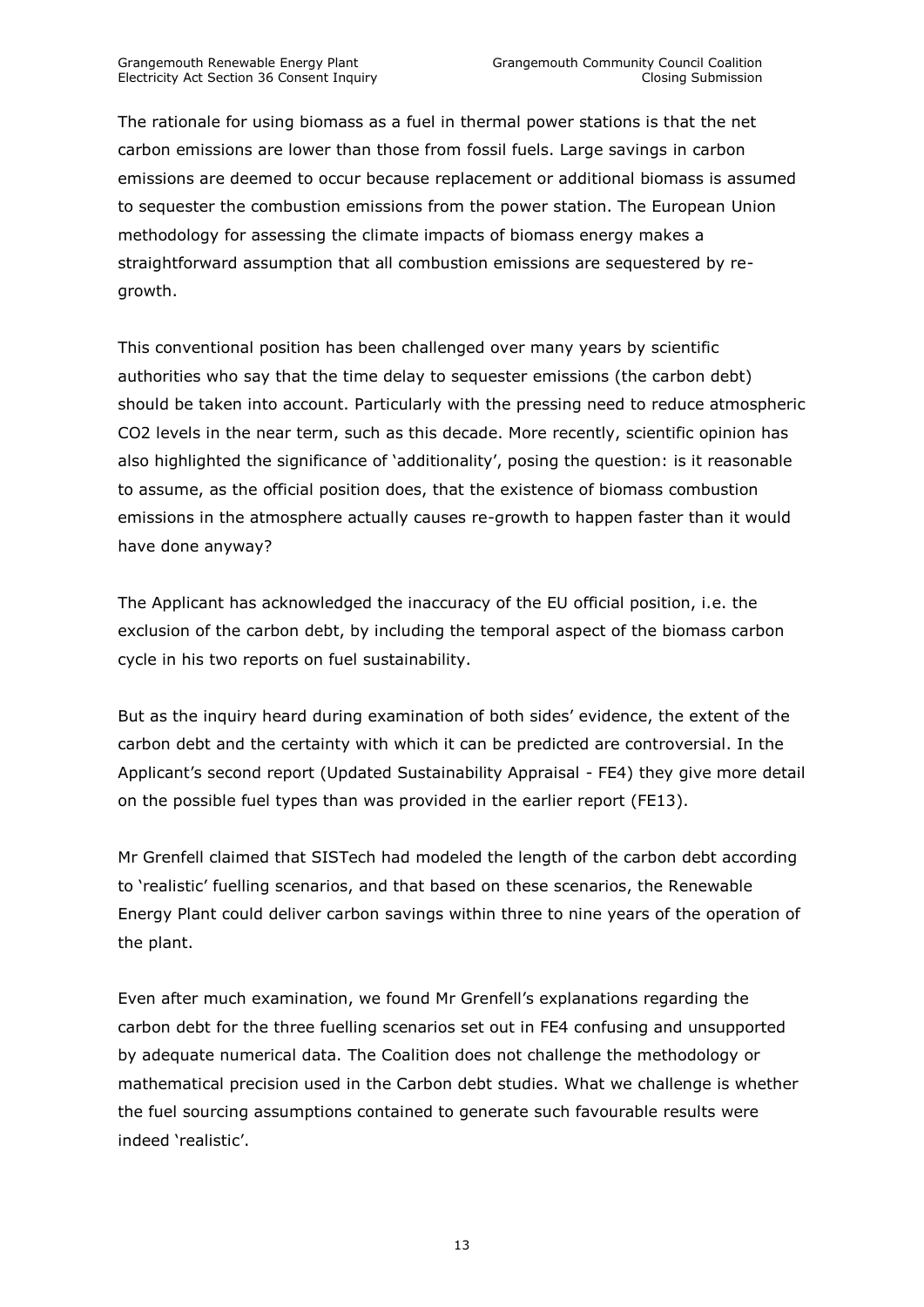The fuelling scenarios did not reflect those contained within the Poyry report, "Availability and Sustainability of biomass supply options" (FE 10). FE10, according to Miss Sullivan"s evidence reflects "a realistic assessment of the current biomass fuel supply available to Forth Energy.'

From FE4 we discover that the fuelling plan upon which SISTech modeled the greenhouse gas emissions is to be largely based on imported fuel derived from energy crops, e.g. Eucalyptus and American Giant Reed. The latter is not grown commercially for large-scale biomass fuel and was not considered as a potential fuel crop in the FE10. The former was only considered as a potential fuel source coming from Brazil according to FE10, and Mr Quaranda gave evidence to the inquiry that it is not being grown on a large commercial scale in the Southern US. We do not accept that there is enough data on these crops, which will be grown in overseas countries for the Applicant to have calculated with such precision the period of carbon debt – or the energy and carbon inputs required to grow, harvest and process them.

Furthermore, a range of crops and trees were included within FE10 which had rotation periods far longer than 7 years, which was assumed as the rotation period for the purposes of the carbon debt modeling and thus crucial to the assumption of such a fast payback time. FE10 considered fuels including pine, mixed forests, interior and coastal forests, with rotation cycles which ranged between a fastest rotation of 7 years for Brazilian-grown eucalyptus, up to 140 years for spruce grown in Canada East (for the range of different rotation cycles for the feedstocks identified, see FE 10, Figures 8 (US Southeast), 13 (Canada East), 17 (Brazil), 20 (Russia), 24 (British Columbia)).

Mr Quaranda and Miss Hanna both gave evidence to the inquiry that a study by the Biomass Energy Resource Center, "Biomass Supply and Carbon Accounting for Southeastern Forests," (Coalition Documents, Fuel & Sustainability, Vol II, Doc 1) has modeled the carbon debt of wood fuel coming from forests in the Southern US, i.e. a region explicitly within the sourcing area for Forth Energy. The study found that the carbon debt for trees harvested from within that region ranges from 35-50 years.

We believe if the carbon debt study had been modeled in true reflection of the realistic fuels identified in FE10, it would have shown the REP"s carbon debt to be much longer. We consider that it is far more likely that the REP will produce more greenhouse gas emissions than fossil fuels within the lifetime of its operation, thus ironically running counter to the fundamental reasons for using renewable energy.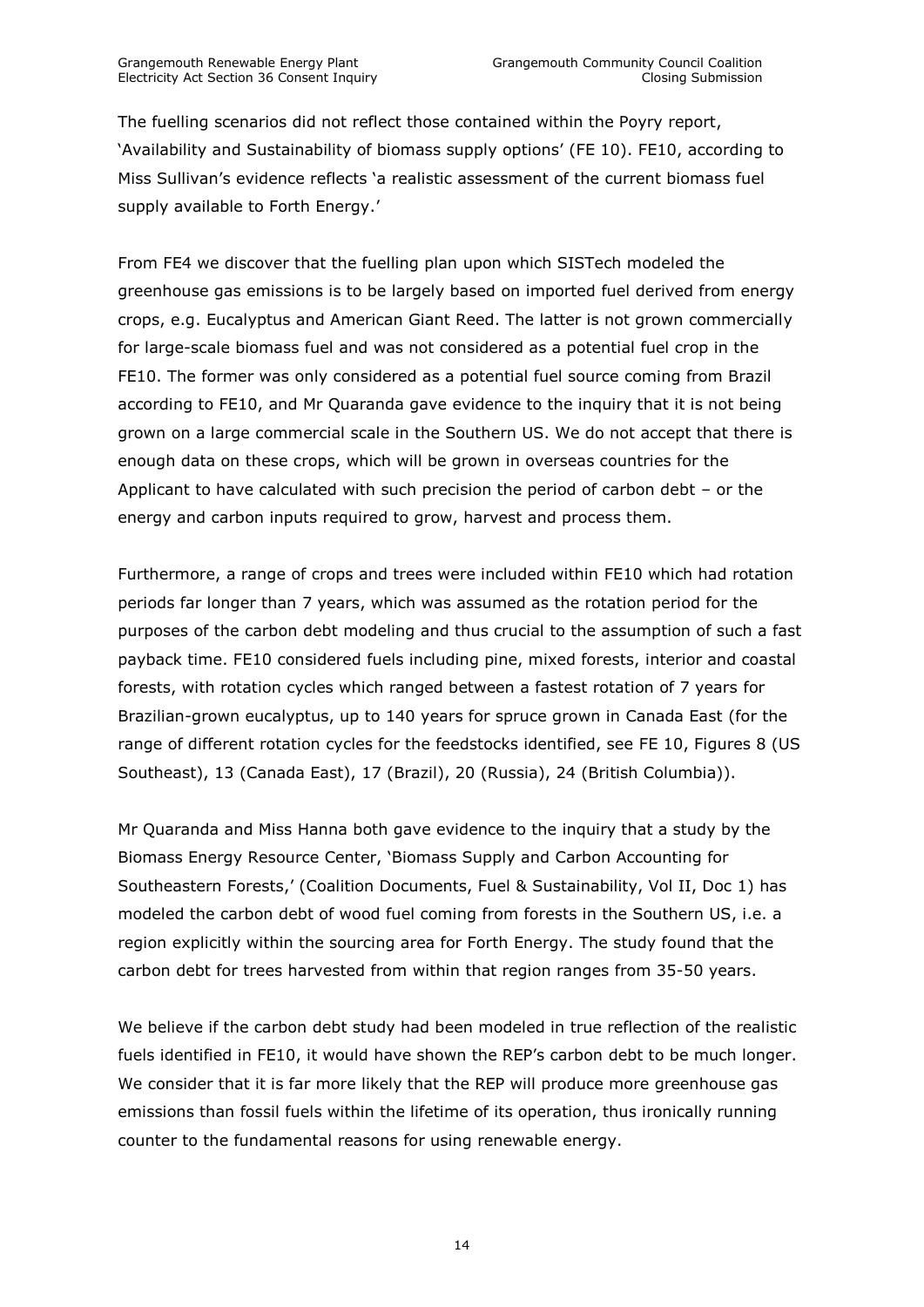As a result, we submit the Applicant's projections that the REP will give a net climate benefit within a few years are open to considerable uncertainty.

# **Carbon intensity of the plant (without carbon debt)**

Notwithstanding these doubts on the validity of the predicted carbon debt and the effect this uncertainty has on assessing the overall climate performance of the REP, we viewed it as essential that the inquiry gained a fuller understanding of its carbon footprint using the more favourable EU official assessment (i.e. without carbon debt).

The Applicant provided data in FE4 showing the (non-carbon debt) carbon intensity of three fuelling scenarios. They ranged from 197.45 kgCO2e/MWh to 254 kg CO2e/MWh. These all achieve the threshold set currently for Renewable Obligation Certificates (285.12), and for comparison are all below 50% of the UK average grid intensity in 2008 (571).

The Applicant suggested in FE4 that the UK grid would be decarbonised to 300 kgCO2e/MWh by 2020 and to between 120 and 260 kgCO2e/MWh by 2030. It was not established exactly where their figures for 2030 originated. Our point in examination was that the Committee on Climate Change (CCC) has advised UK government to adopt a target figure for grid carbon intensity in 2030 of just 50 kgCO2e/MWh. If this target were achieved it would mean that in 2030 the REP would be generating electricity with a carbon intensity up to five times that of the average for the national grid.

In FE10, the executive summary refers to a suggestion (from the CCC) that the carbon intensity threshold for biomass electricity be reduced from 285.12 to 200 kgCO2e/MWh. Mr Grenfell confirmed that carbon intensity estimates he had prepared for the applicant's Updated Sustainability Appraisal (FE4) were either at this level in one case or well in excess of it in two cases.

Our submission is that even using the EU methodology for assessing the carbon footprint of the REP, its climate performance is only marginally beneficial, and this benefit will be diluted quickly in coming years as other lower-carbon forms of renewable electricity are introduced to drive grid de-carbonisation.

Finally, we explored how much confidence there would be that *additional* biomass would be planted and grown to maturity to offset the REP"s combustion emissions. Mr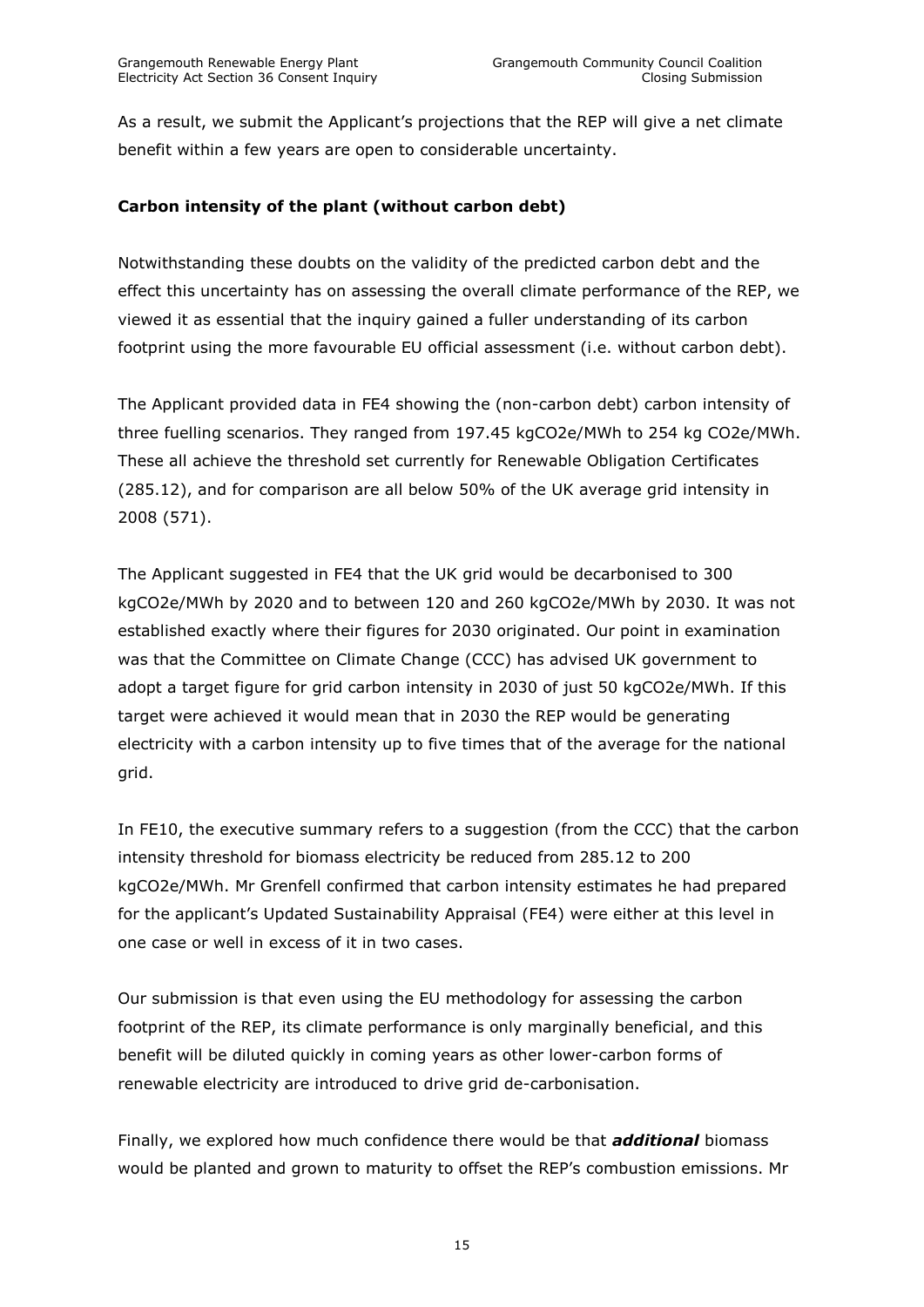Grenfell correctly (in our view) acknowledged that neither Forth Energy, the Scottish Government, nor OFGEM would have responsibility for this; rather it is simply assumed that an emerging biomass supply chain will ensure it happens. Nor would eligibility for Renewable Obligation Certificates depend on additional biomass planting and growth to maturity.

Without a higher level of confidence and accountability, our view is that it is mistaken to proceed on the basis that the REP"s combustion emissions will be cancelled out by additional biomass growth.

# **Fuel supplies: energy crops versus the right to food**

The applicant will be sourcing up to 90% of their fuel from overseas including a substantial proportion from developing countries.

Miss Hanna"s evidence reported that the European Parliament have concluded that increased competition for woody biomass is resulting in negative direct and indirect impacts on land use worldwide (Coalition Documents, Fuel & Sustainability Vol I, Doc 6).

If the Applicant was going to achieve a shorter carbon debt, then the prime source for the REP"s fuel will be plantations of "energy crops" which have been established for this purpose. These plantations would be large ranging from 30 to nearly 100 square miles per plantation. Many would be of Eucalyptus, a plant native in Australia but an introduced species to the plantations in tropical and sub-tropical developing countries. The establishment of these plantations would have extensive biodiversity and human rights impacts.

In our view these issues call into question the overall sustainability of energy crops, which is key since Scottish Government policy is that imported biomass can only be used if it is sustainable. Issues surrounding their sustainability have been explicitly recognised by the European Parliament (Coalition Documents, Fuel & Sustainability Vol I, Doc 6, page 12)

We were asked in the inquiry to say if we believed Scottish ministers would be able to assure sustainability. Our response remains that it wouldn"t be able to tackle all of the issues: if it excluded energy crops as a fuel type in order to ensure that the right to food was not prejudiced, then how would it equally be able to guarantee a fast carbon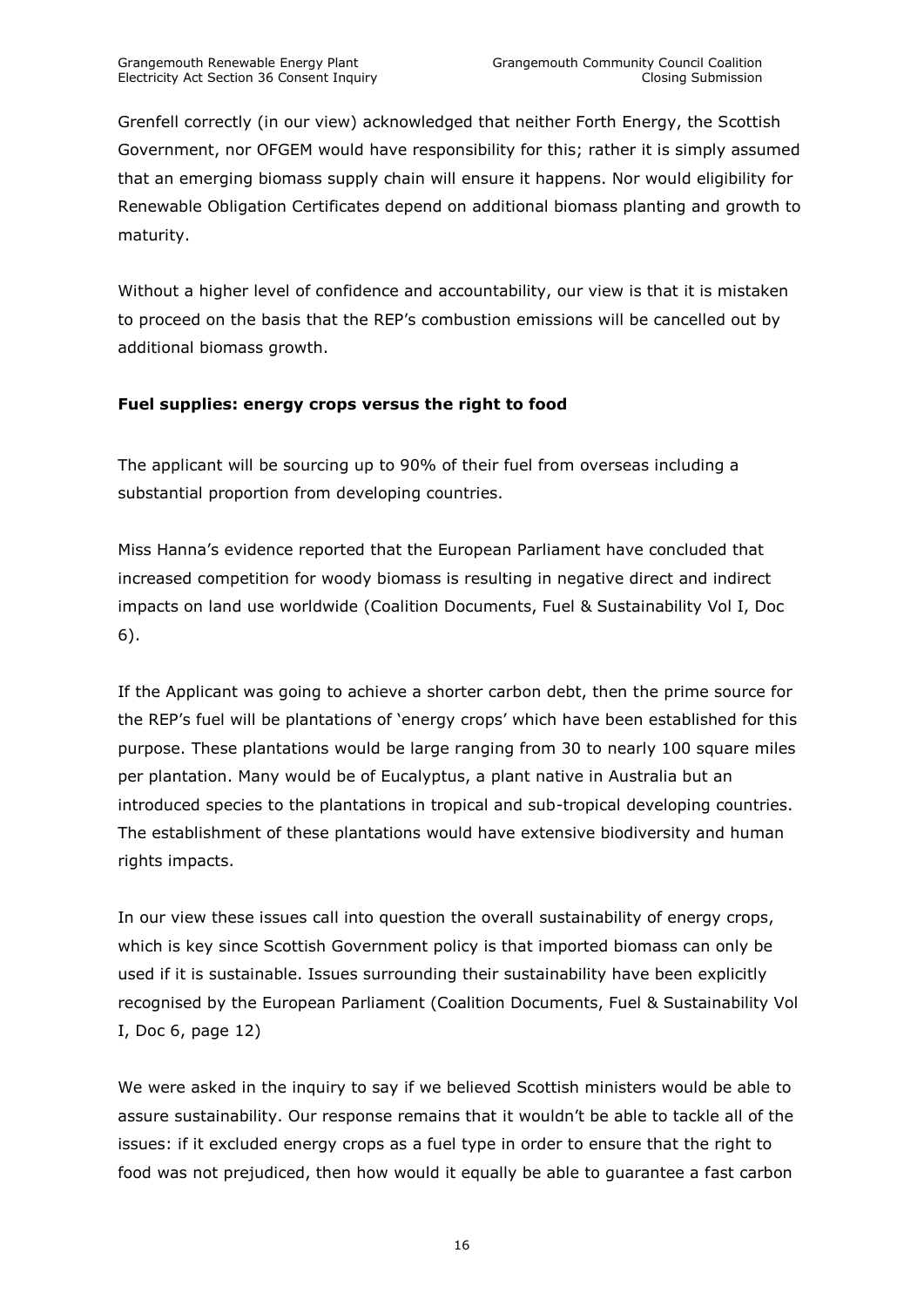debt payback time? It would not. There are simply too many overlapping and interrelated sustainability issues, which would be impossible to tackle. Sustainability must be viewed holistically.

#### **Biodiversity impacts**

When monoculture plantations are established the rich biodiversity of the land used is destroyed. Those established on both previously forested land and open grassland destroy or threaten plant life, bird, insect and animal life. Herbicides have to be used in the early stages to suppress the native indigenous vegetation in order to allow the nonnative trees become established.

Mr Quaranda"s evidence clearly confirmed the long term impacts of pine plantations on biodiversity in SE USA, from "certified" plantations, and gave compelling evidence to the inquiry that certification schemes such as the SFI cannot adequately protect against the erosion of natural forests. His evidence showed that the SFI scheme allowed for the logging of endangered forests, the conversion of natural forests to plantations, largescale clear-cutting, the use of toxic chemicals in forest management, and that the system was so poor that even if wood *were* to come from a well-managed forest, it would be impossible to tell, because the mark of the stamp is so little respected. This evidence has been compounded by 90 top scientists in the US (Coalition Documents, Fuel and Sustainability Vol II, Doc 10).

The Applicant's evidence indicates that there are 6.8 million hectares of plantations in Brazil (FE14). In our view this represents a very considerable, possibly permanent, destruction of biodiversity in that country.

#### **Human Rights impacts**

Monoculture plantations such as Eucalyptus are commonly established on the best more fertile land close to a good water supply. To obtain land for these plantations the local people are often driven from the smaller plots of land they have worked on for generations.

This land meets local peoples" food and energy needs, and the basis for an income to provide for other needs, school and medical fees, and the ability to purchase basic necessities. Being removed from the most productive land to that of a more marginal nature with poorer access to water, and having to re-establish their housing and begin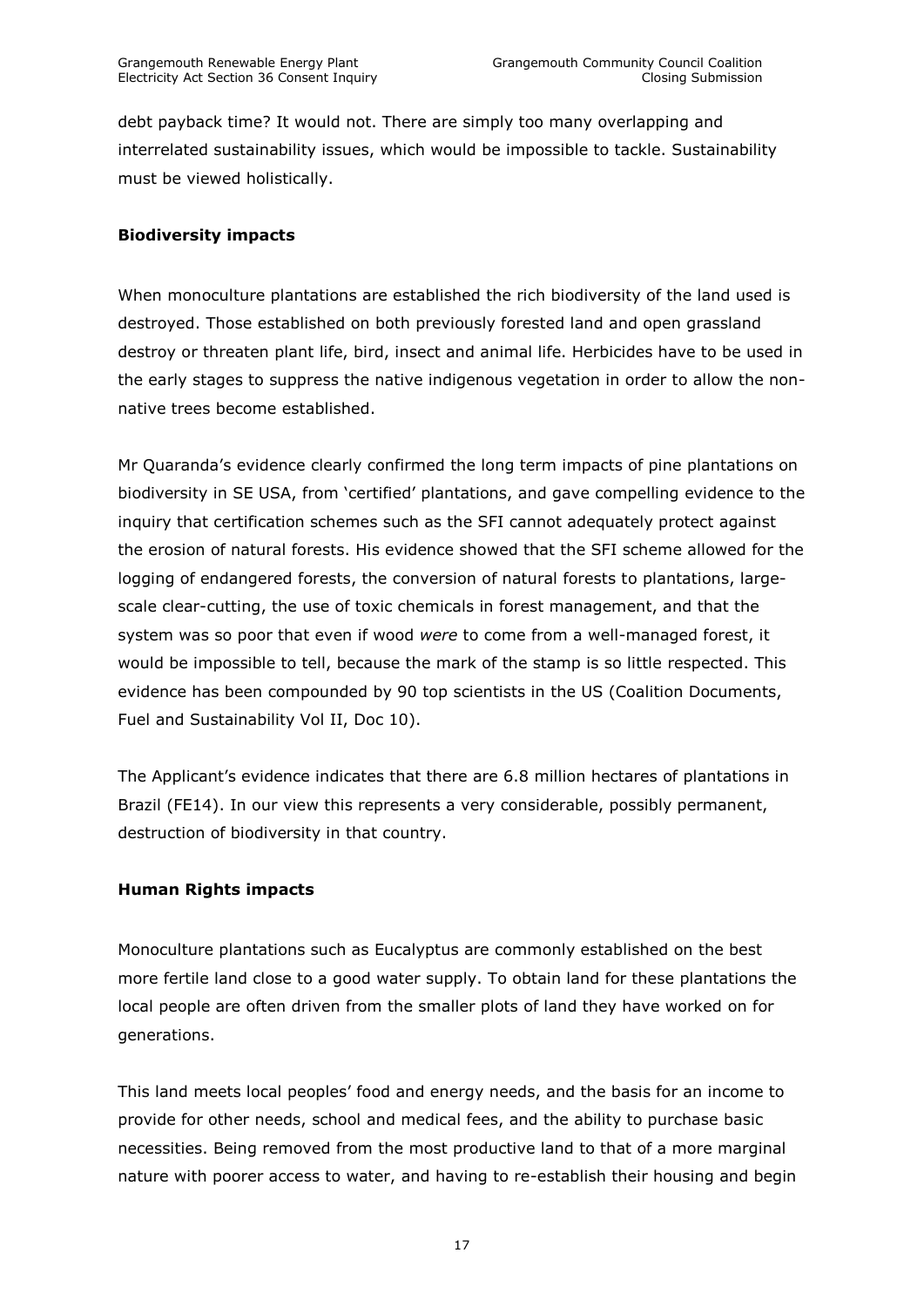land preparation from scratch will mean that these people will become more deeply impoverished.

The Applicant (FE4 and FE14) argues that they will source their wood in an ethical manner, " *--- from sustainably managed forests or plantations ---- in terms of forestry operations and in terms of land use and land procurement*."

Our submission is that this intention is optimistic rather than realistic.

The Applicant admits (FE14) for example that it is unlikely that degraded Amazonian pastures would be used to grow biomass, as, without government intervention, it would remain more profitable to use more productive land despite higher land costs. The growing of energy crops on more productive land is the issue highlighted in the European Parliament"s report (Coalition Documents, Fuel & Sustainability Volume I Document 6) as being responsible for driving local people from their land, and away from adequate water. The report gives clear evidence that people"s human rights are being abused to grow biomass for the European market. Moreover, it highlights the need to recognise that such abuses can occur *indirectly* or through what it has termed as *leakage* effects: It states,

"It is also important to note that due to "leakage effects" in markets through a) the competition between woody bioenergy and other uses for woody biomass and b) competition between market demand for woody biomass in the EU and other regions/ countries, the range of indirect impacts due to biomass plantations is even greater than the direct impacts of woody biomass production for export to the EU"s bioenergy sector. It is therefore difficult to draw a clear link between the increased demand of woody biomass in the EU and one particular impact of the extraction of woody biomass in a specific country.' (page 9)

As such, to condition the Applicant to only source its wood from particular regions may not tackle the overall problem as there will be knock-on impacts in an increasingly competitive market for wood.

The Applicant intends to rely on international certification systems like the FSC, SFI and PEFC to provide an assurance of fuel sustainability. It is our view that certification systems can only address sustainability on the level of individual plantations, and do not consider the wider knock-on effects resulting from the increase in demand for wood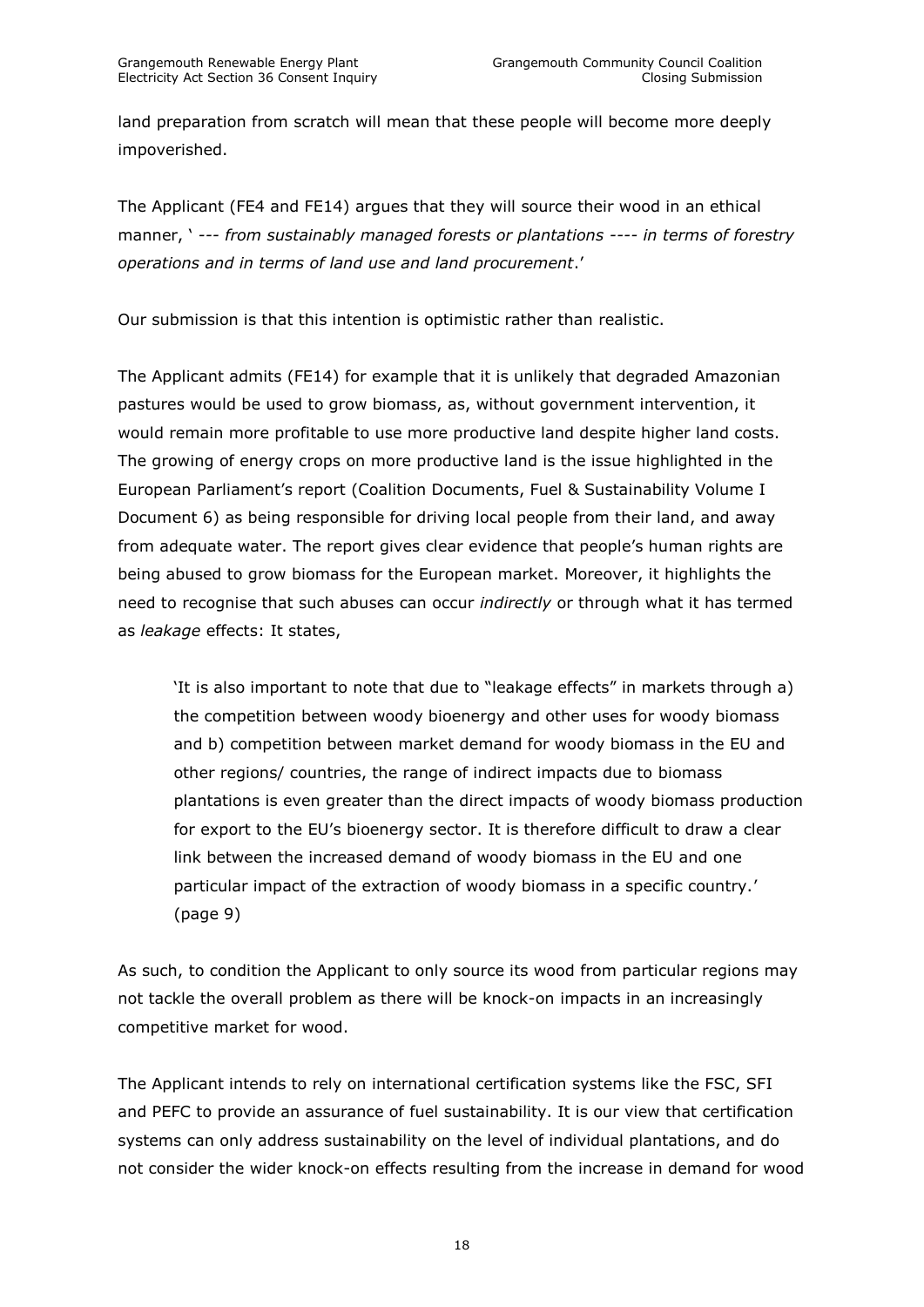and energy crops, for example the macro effects of diverting land away from food production towards energy crops.

The need to respect human rights is not contained in the sustainability criteria as contained within the Renewables Obligation (Scotland) Order 2011. A consultation on the sustainability criteria is due to commence between Ofgem and the Scottish Government, however, it is understood that human rights impacts are not due to be included in a revision to the sustainability criteria.

# **Indirect Land Use Change**

Miss Hanna gave evidence to the inquiry on the adverse indirect land use change impacts of using bioenergy. "Indirect land use change" (hereinafter, "ILUC") refers to the knock on impacts, (human rights-related or environmental), which are incurred due to the increased pressure on land availability caused by bioenergy consumption (also known as "leakage effects"). The Applicant recognizes ILUC impacts as a key concern which would need to be addressed (CD 1, Sustainability Statement, paragraph 8.5.1).

It was put to Miss Hanna that the Applicant could be obligated to account for greenhouse gas emissions occurring from ILUC as part of the Sustainability Plan which would be imposed on it through Draft Condition 6. We maintain that this would be impossible to implement, for the following reasoning, which requires an exploration of the evolution of the sustainability criteria for biomass from the EU down through to the UK and Scotland:

The sustainability criteria for biomass mirror the sustainability criteria which govern the use of biofuels in the transport sector. The biofuels sustainability criteria were developed as part of the Renewable Energy Directive (CD3) and are contained in Article 17 and Annex V of that Directive.

The criteria for biofuels are harmonised at the European level, whereas setting the criteria governing biomass is a devolved matter. The European Commission, however, recommended to Member States that they adopt sustainability criteria for biomass which were the same as those for biofuels, 'for consistency,' (FE 71, page 6) and the UK and Scotland have done as such through the Renewables Obligation (Scotland) Amendment Order 2011 (CD 25, hereinafter the "RO"). Hence, the sustainability criteria governing biomass are contained within the RO, and will take effect in 2013.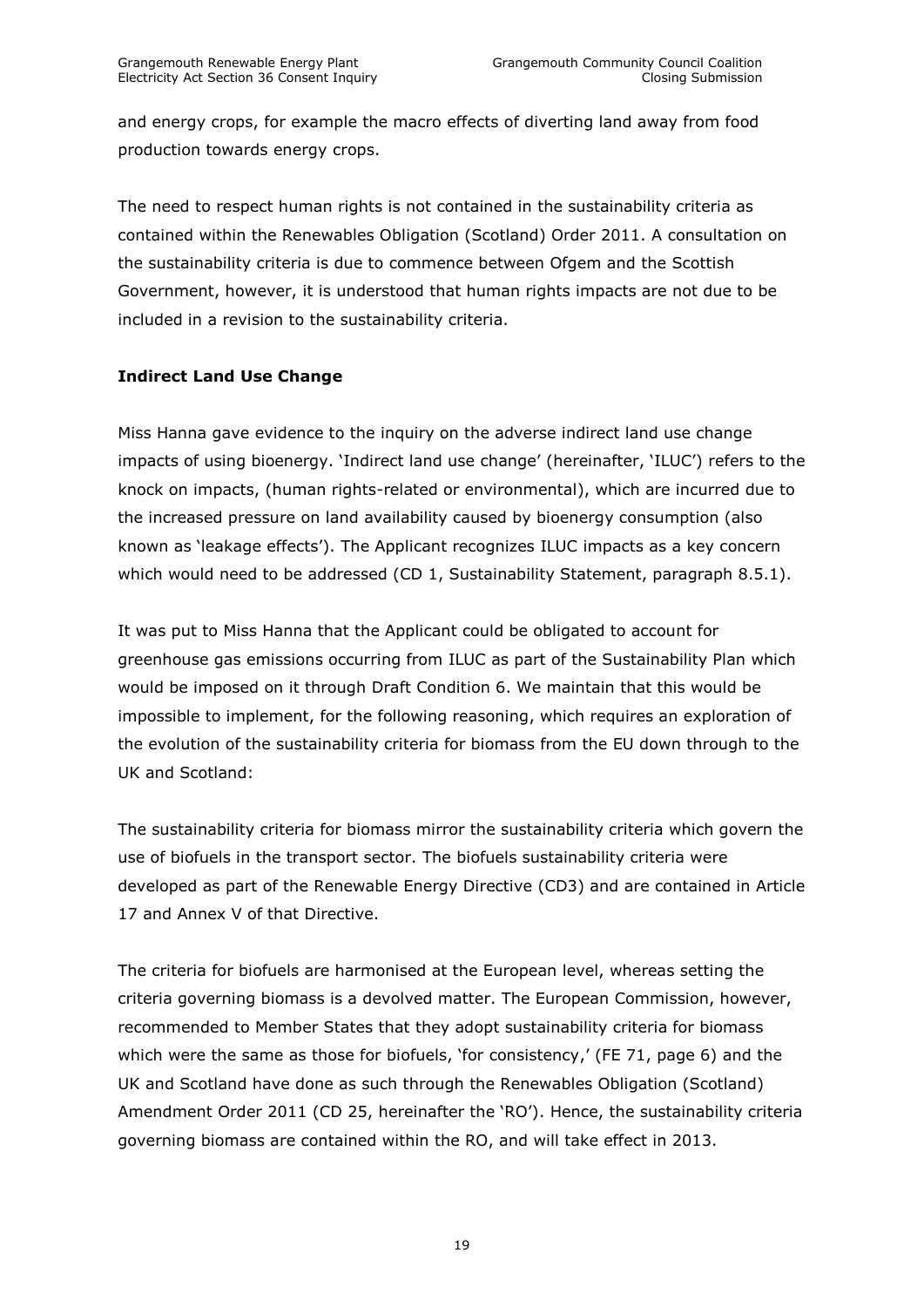The criteria include a methodology to quantify emissions from biomass combustion, which is based upon a Life Cycle Assessment. **The Life Cycle Assessment does not take into account Indirect Land Use Change impacts. Nor do the sustainability criteria require a respect for human rights as part of bioenergy sourcing.**

Since the inception of the Renewable Energy Directive, the omission of accounting for ILUC emissions has come under criticism from civil society organisations and Member States, including the UK. The methodology gives the impression that biofuels produce more carbon emissions savings than they really do. This crucial omission was, however, noted within the Renewable Energy Directive itself: pursuant to Article 19(6) of that Directive, the Commission has been under a statutory obligation to report on emissions from Indirect Land Use Change, and quantify them if appropriate, since December 2010. $<sup>1</sup>$  It did report on emissions from Indirect Land Use Change and</sup> recognized that a policy change was needed, but notwithstanding the statutory obligation the Commission has remained unable to quantify ILUC emissions, due to a combination of technical and politically charged difficulties surrounding their quantification.

This crucial omission has thus been inherited from the biofuels sustainability criteria down to the devolved biomass sustainability criteria.

The Scottish Government is due to consult on the sustainability criteria with OFGEM in the coming months; however it is not considered realistic that it will introduce Indirect Land Use Change emissions into the Life Cycle Methodology. The UK"s Bioenergy Strategy (FE 122) recognizes the urgency with which the EU needs to quantify emissions from Indirect Land Use Change in respect of biofuels, and the UK continues to call on the Commission to take action on ILUC. But at the same time, FE 122 also suggests that a move to quantify emissions from ILUC in respect of biomass would only follow such a move in respect of biofuels at the European level. (see Box 19 at page 63).

# **Could sustainability issues be addressed through a sustainability plan approved by and enforced by Scottish Ministers?**

 $\overline{a}$ 

 $^{1}$  Under cross-examination Miss Hanna stated that the statutory obligation on the Commission was imposed since December 2009 – we correct this to December *2010*, pursuant to Article 19(6) of the Renewable Energy Directive (CD3)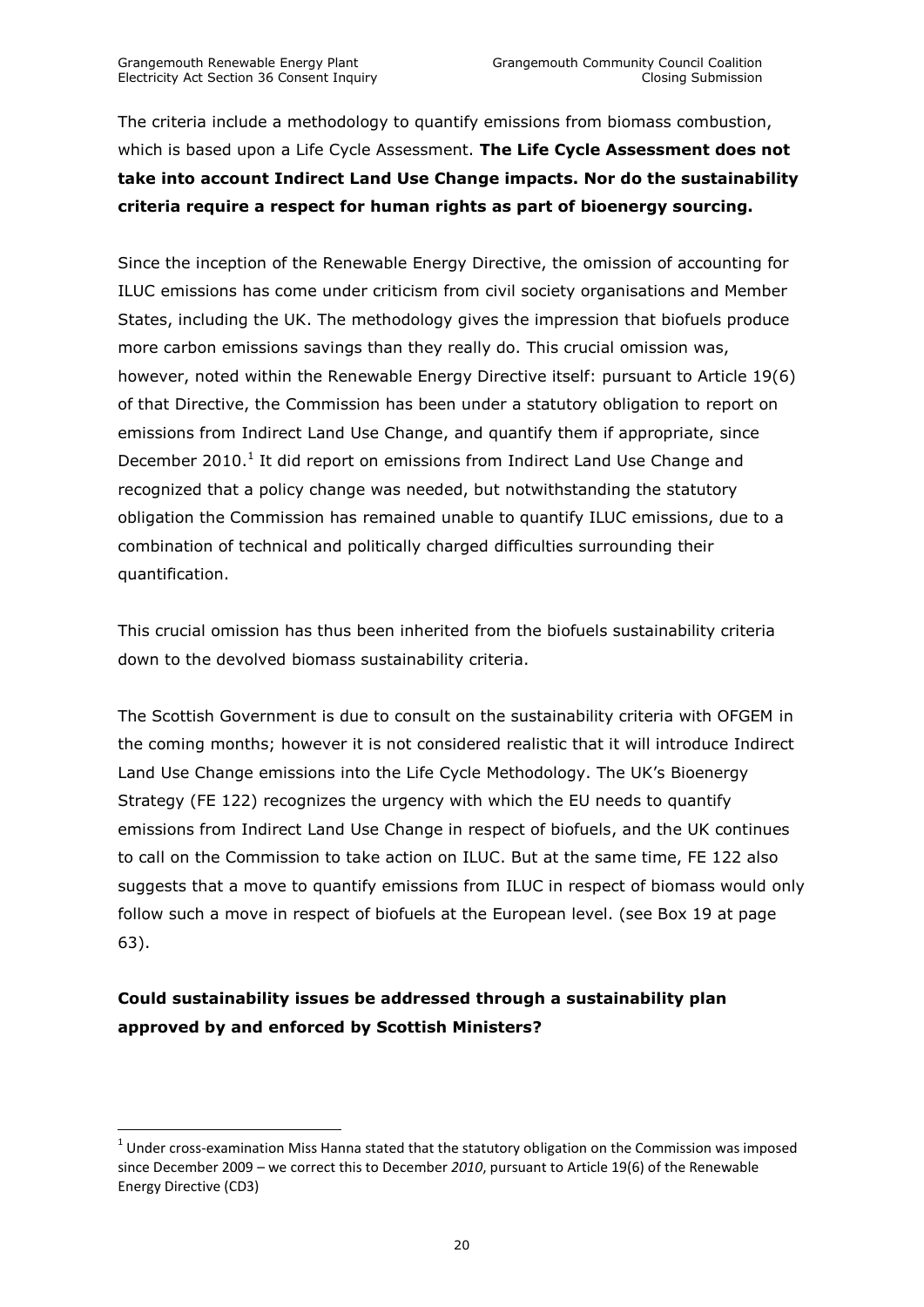It was put to Miss Hanna that it was impossible to project with certainty that the REP would be unsustainable, because Draft Condition 7, which envisages a biomass sustainability plan to be approved and overseen by Scottish Ministers, would be a postconsent solution to any sustainability concerns. We maintain that this would be impossible.

Firstly, to ensure that the carbon debt would be as fast as has been modeled by SISTech, a condition could, for example, be introduced to stipulate that the only feedstocks which could be used in the plant would be energy crops with a rotation period of maximum of 7 years, and that replanting would have to occur. However, as explained through the European Parliament report, the use of energy crops has knock on impacts onto the basic and fundamental right of access to food, because growing energy crops competes with food production. A maximization of energy crop use would therefore have a knock on impact on human rights. The maximization of energy crops also has knock on adverse impacts on biodiversity and natural ecosystems. By contrast, if Ministers were to prioritise a respect for human rights as part of a biomass sustainability plan, this may work to exclude the sourcing of energy crops, which would make a short payback period impossible.

Secondly, the high carbon intensity of biomass even ignoring the carbon debt could not be tackled through a condition.

Thirdly, the protection of biodiversity cannot be ensured through a requirement to use certification schemes.

Fourthly, human rights impacts might not be able to be tackled through a condition as, by their nature, the majority of such impacts occur *indirectly.*

Fifthly, as explained above, it is not considered feasible that Scottish Ministers could come up with a methodology to account for greenhouse gas emissions in respect of ILUC in advance of the European Commission doing so in respect of biofuels. We have no time frame for when this will happen given that the Commission has been embroiled in debate over ILUC emissions, we cannot say with certainty when the issue will be resolved.

# **Conclusion: The only way to ensure sustainability is through an implementation of the precautionary principle which requires refusal of the REP**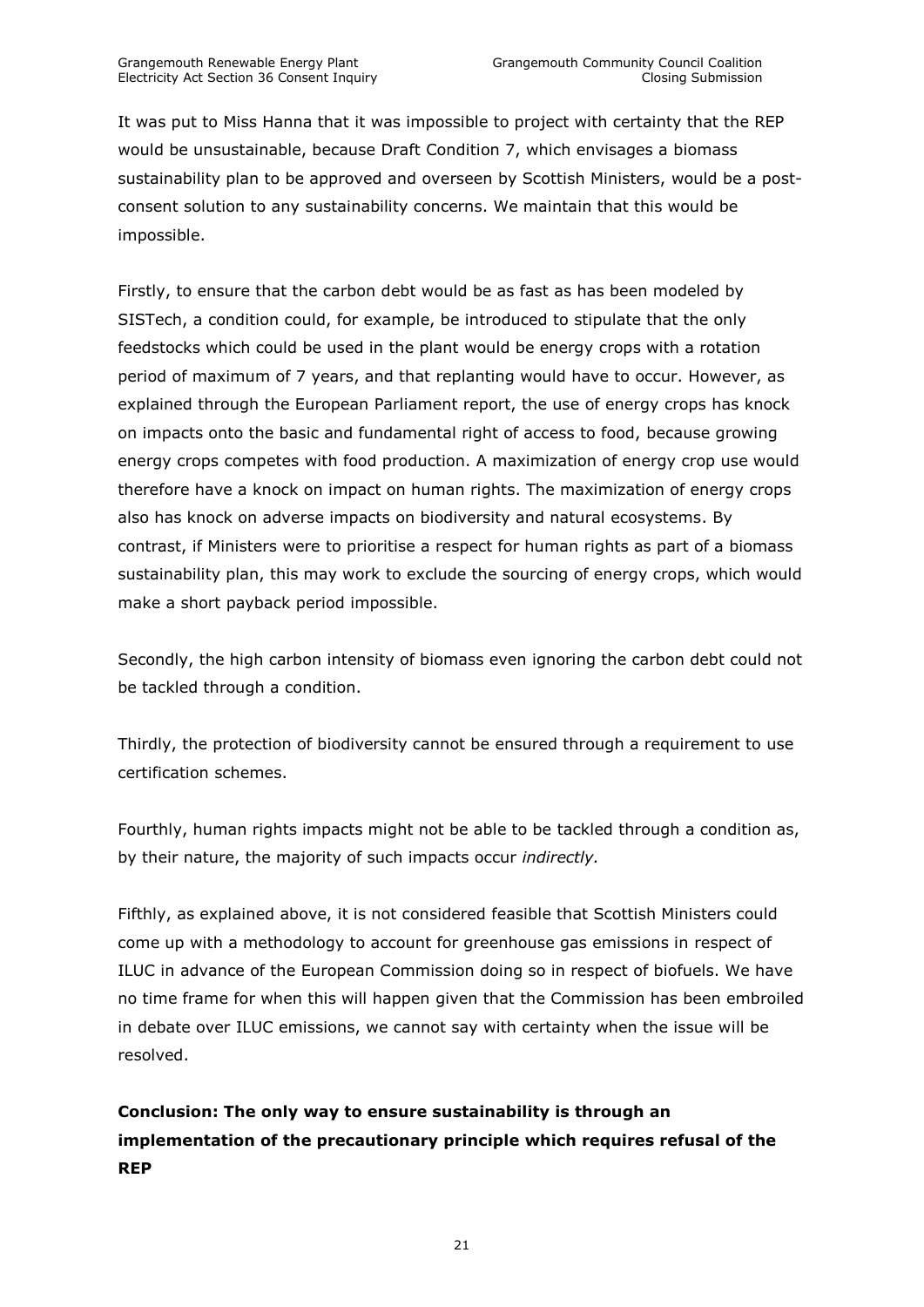We have shown that:

- (1) The carbon debt analysis was flawed and as such the renewable energy plant runs the risk of producing more carbon dioxide emissions than the fossil fuels within its lifetime, thereby speeding up rather than tackling climate change;
- (2) Not factoring in the carbon debt, the REP would still produce up to 5 times the amount of carbon than that which the Committee on Climate Change (CCC) has advised the UK government to adopt as a target figure for grid carbon intensity for 2030. Furthermore, the carbon intensity of two out of the three fuelling scenarios hypothesized in FE4 were in excess of the Climate Change Committee"s recommended carbon intensity threshold for biomass electricity of 200 kgCO2e/MWh, as cited in FE 10. As such, even using the EU methodology for assessing the carbon footprint of the REP, its climate performance is only marginally beneficial, and this benefit will be diluted quickly in coming years as other lower-carbon forms of renewable electricity are introduced to drive grid de-carbonisation;
- (3) There may be significant adverse human rights impacts (the right to food especially) as a result of using energy crops, which have been recognized by the European Parliament; so any condition requiring the Applicant to only use fast growing crops with growth periods of up to 7 years only, whilst potentially tackling the erroneous assumptions of the carbon debt study, may have knockon adverse human rights impacts as energy crops often compete with food crops, thereby having an impact on people"s basic human right to food;
- (4) Certification schemes cannot ensure the protection of biodiversity and of natural forests;
- (5) Whilst a range of human rights impacts of using bioenergy are recognized by the European Parliament, but the respect for human rights is not a component part of the current sustainability criteria on bioenergy;
- (6) The greenhouse gas emissions of Indirect Land Use Change for bioenergy are not currently taken into account although they are recognized as significant, and there is no time frame for their incorporation into the sustainability criteria or other policy mandates; such inclusion would follow a cue from the European Commission.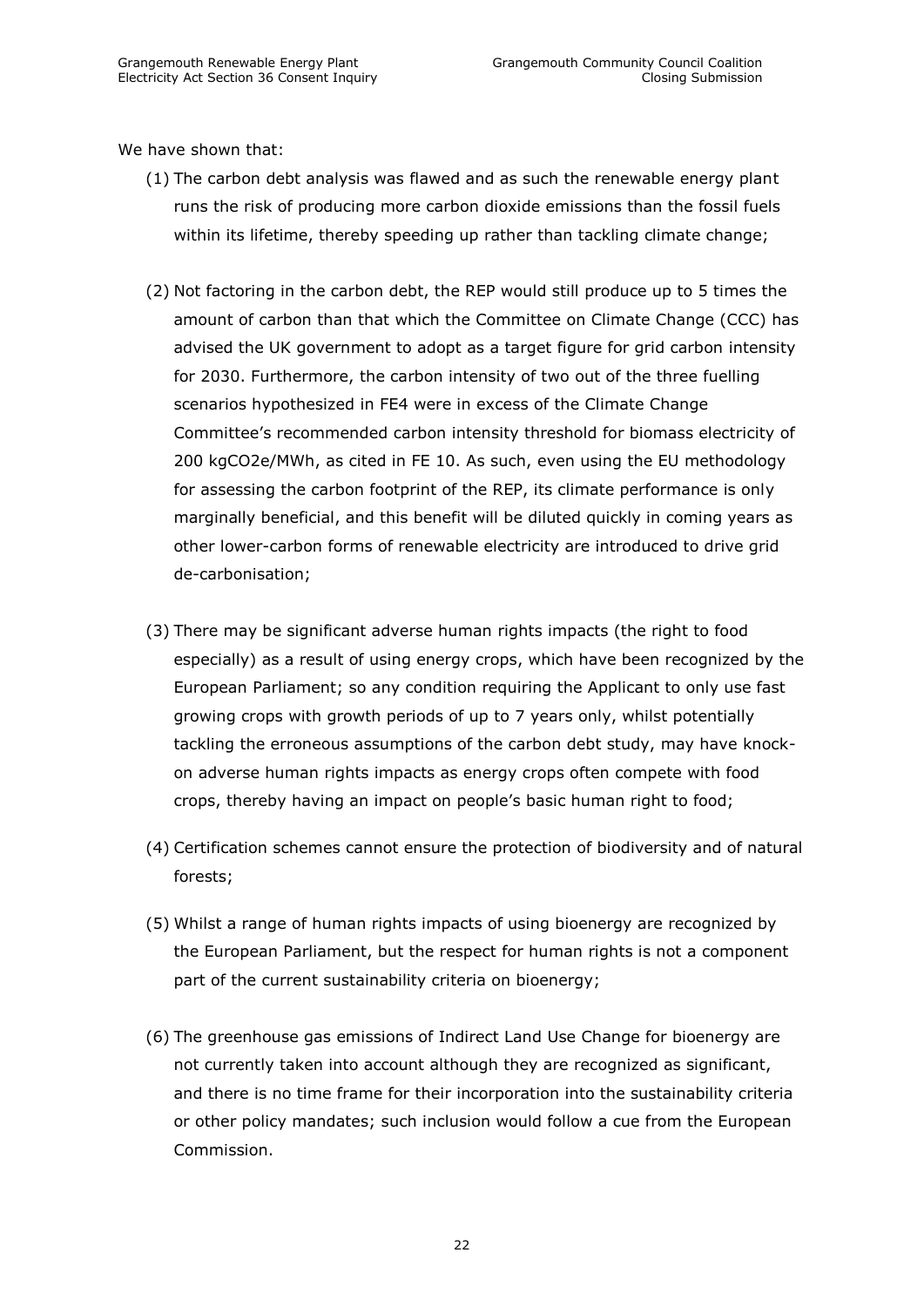(7) All of these issues could not be tackled through Draft Condition 7.

It was put to the Coalition that sustainability standards for biomass are "work in progress". We agree. However, there is far too much at stake for the REP to be granted permission before such work is completed and with too much scientific and political uncertainty surrounding how best to approach such work. The respect for fundamental human rights; the need to properly quantify indirect land use change emissions from burning bioenergy; the need to adequately quantify the carbon debt remain recognized, but unresolved issues. A cautionary approach must be used rather than the REP being granted permission in the hope that sustainability issues would be ironed out years down the line.

The Precautionary Principle of Environmental Law (Principles 15 of the Rio Declaration 1992) is a fundamental guiding principal on environmental policy. It states:

"Where there are threats of serious or irreversible damage, lack of full scientific certainty shall not be used as a reason for postponing cost-effective measures to prevent environmental degradation.'

This application presents threats of serious or irreversible damage (human rights impacts; increased greenhouse gas emissions; unaccounted greenhouse gas emissions from indirect land use change; threats to biodiversity). Lack of full scientific certainty (for example, around quantifying emissions from Indirect Land Use Change) shall not be used as a reason to postpone cost-effective measures to prevent environmental degradation (in this case, refusing permission for the plant). We do not have any doubt as to the competence of Scottish Ministers in ensuring a respect for sustainability. We do believe, however, that in these circumstances, the only way that they can ensure such respect would be by refusing permission for the REP.

# <span id="page-22-0"></span>**3. AIR QUALITY**

#### **Impacts of air pollution on human health – local perception**

It is accepted that air quality and impacts on human health can be material considerations in determining planning applications. Courts have also recognised that fear of harm does not have to be scientifically justified to be a material consideration.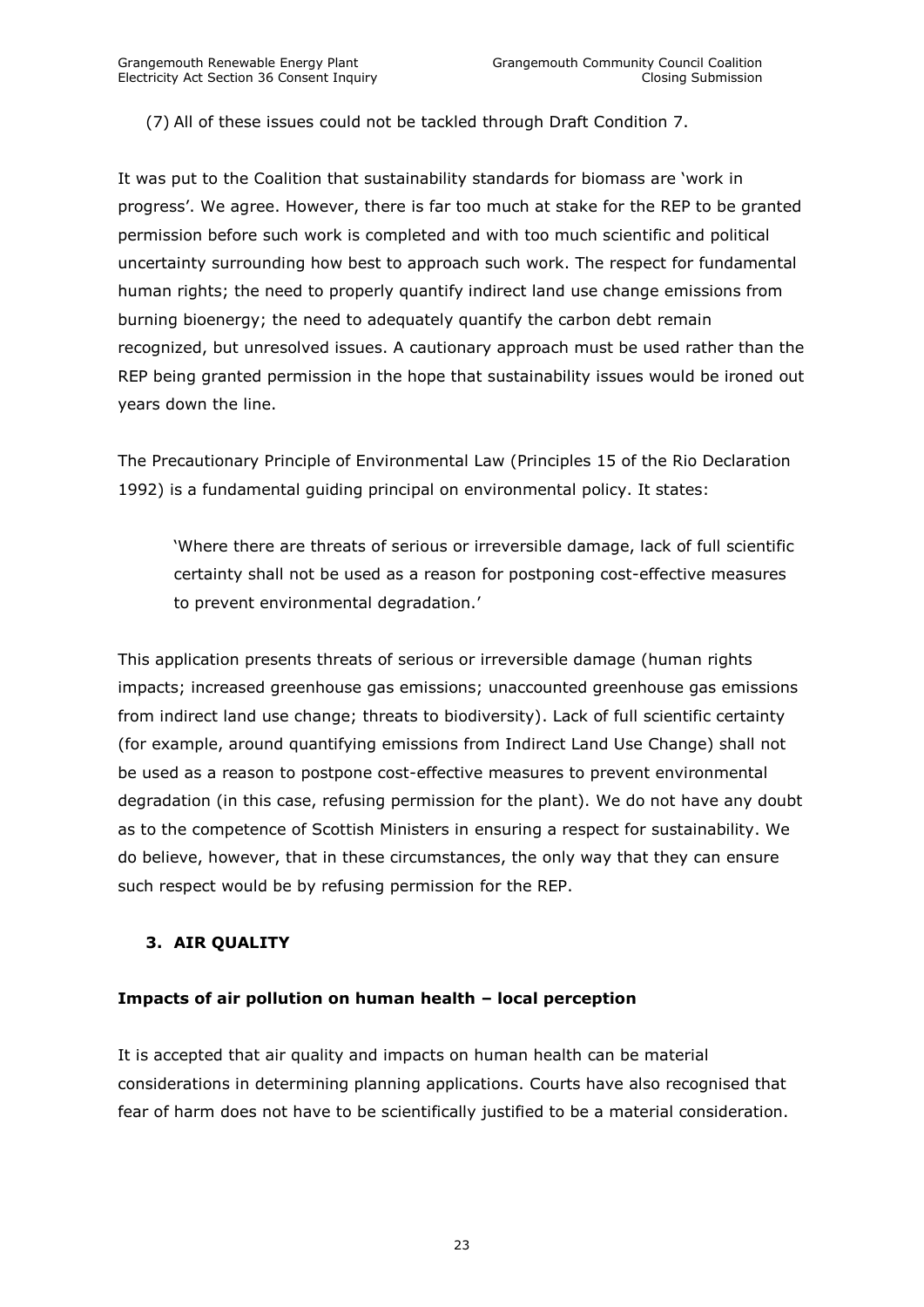The Court of Appeal in Newport Borough Council v the Secretary of State for Wales and Browning Ferris Environmental Services Ltd (1997) concluded that the perception of a health risk by the public was a material planning consideration, referring to "a perceived fear, which by itself could affect the amenity of the area".

The Kidderminster Inspector (APP/E1855/A/01/1070998, 10 July 2002) supporting Worcestershire County Council"s decision to refuse planning permission for an incinerator concluded that the public perception of risk was "*a negative factor of some significance*" in that case. He set out a number of factors which exacerbate the public"s perception of risk:

- *Scientific claims of public safety in the past have proved to be wrong (e.g. BSE).*
- *The Environment Agency is not able to state categorically that any waste management option is safe.*
- *Studies can"t prove there is no link between incineration and health, only that no link has been proved.*
- *There are many examples where licence conditions have not been observed.*
- *There is doubt whether pollution control regimes will be properly applied and enforced and that judgements on pollution control issues are correct.*
- *The public"s perception of risk can be very different from scientific estimates.*

Residents of Grangemouth are worried that the air pollution that would be produced by the proposed Renewable Energy Plant poses an additional risk to their health. The inquiry heard Kathleen McIntosh"s evidence to this effect. She believes her asthma attacks are triggered by local air pollution. She thinks the authorities ought to be taking steps to improve air quality rather than giving consent for a new large source of pollution on the expectation that it would be mitigated by various measures to be taken by others, and would be adequately monitored and controlled by the regulatory authority SEPA.

The applicant put forward evidence showing that INEOS is intending to implement measures to reduce its emissions of Sulphur Dioxide. The coalition did not challenge this, but in his evidence, Mr. McIntyre could not give a categorical assurance that these measures when introduced would ensure there would be no further breaches in Grangemouth of air quality objectives set for Sulphur Dioxide.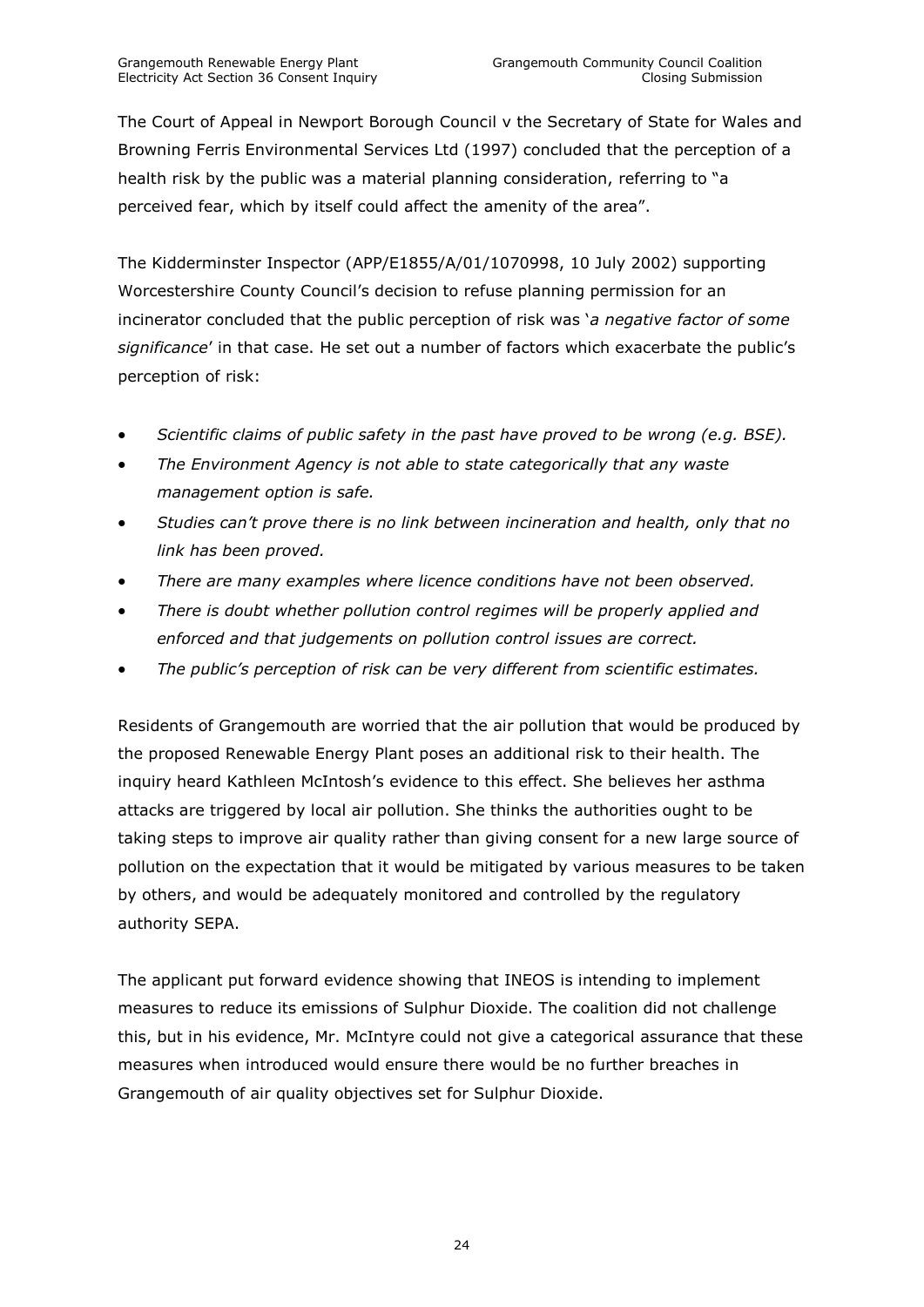Mrs. McIntosh reasoned that the improvements in air quality that might result from the work being undertaken for INEOS should benefit local residents and not be seen as headroom for another polluter to start up.

Based on prior history Mrs. McIntosh expressed doubts that the regulator SEPA would be able to ensure that local air quality would improve or would meet objectives. She cited the known 761 breaches in Grangemouth of an air quality objective set for Sulphur Dioxide.

Grangemouth has a long history of air pollution from industrial sources. Efforts to improve air quality under Falkirk Council"s Air Quality Action Plan have so far failed to prevent breaches of regulated objectives for Sulphur Dioxide over the last four years for which data is available.

The big hope is that INEOS" flue gas desulphurisation project will bring about significant improvements in air quality. Mr. McIntyre could not however categorically assert that there would be no breaches once the INEOS work is complete.

Our submission is that for the local population there is continued uncertainty about future air quality, even without the additional air pollution introduced by the proposed Renewable Energy Plant. They have a very reasonable expectation that the health impacts of continued poor air quality should be given due weight in determining the application.

# **Impacts of air pollution on human health –experts' perspective**

Professor Watterson"s statement was not examined, but we draw the Reporter"s attention to the point he made concerning the limitations of the approach taken to assess the impacts of air pollution from the proposed Renewable Energy Plant

"In contrast to the approach taken, an integrated public health impact assessment would draw together environmental impact assessments, environmental health impact assessments, occupational health and safety impact assessments and social impact assessments. It would also include ethical and social as well as scientific considerations. It would avoid simple reductionist arguments about processes which do not fully consider the following factors:

*combined effects of pollution from existing and new processes*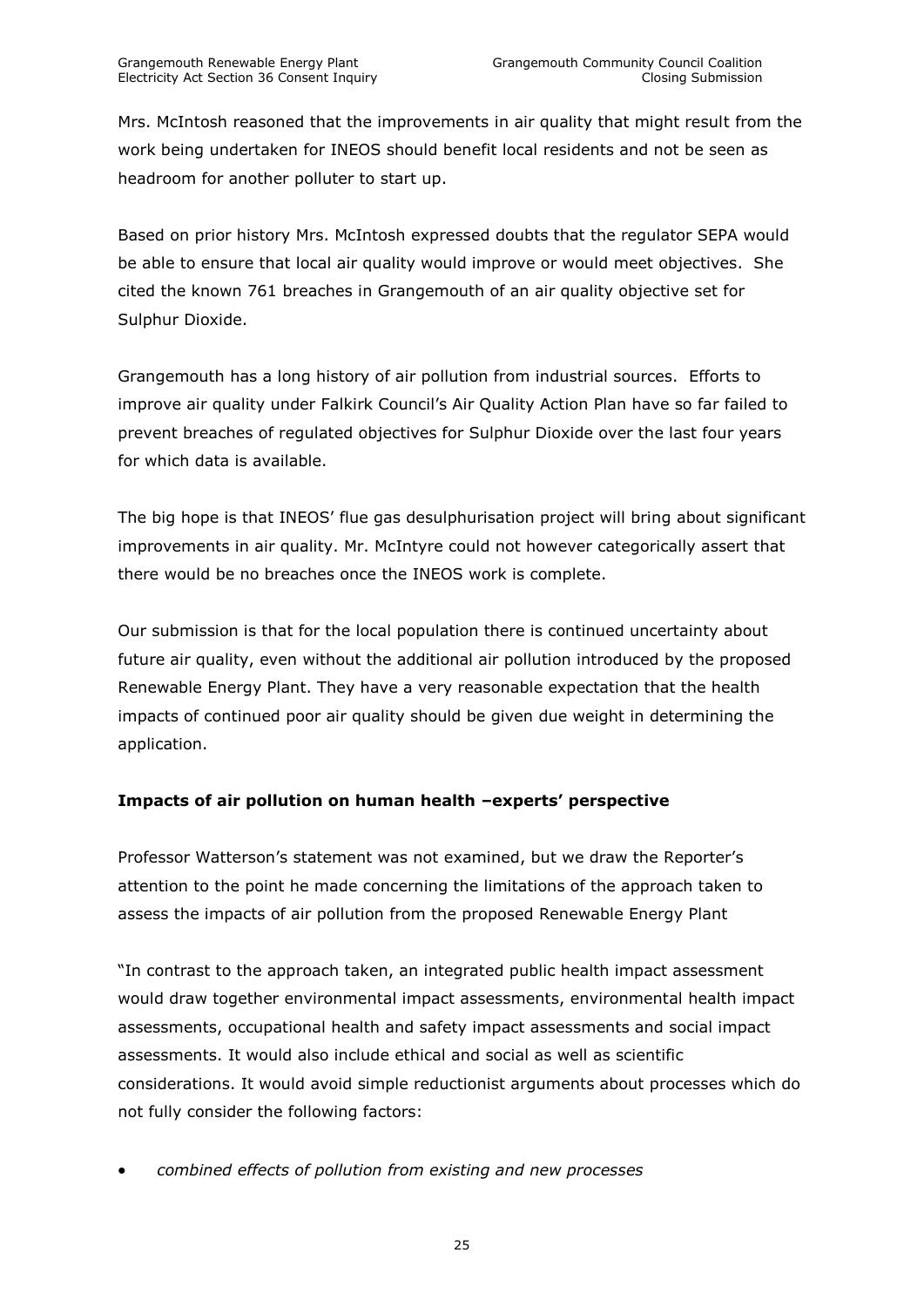- *the role of mixtures in public health threats*
- *the role of low level exposures to pollutants and the "historic" doses that communities may have received linked to cumulative exposures*
- *the role of endocrine disruptors in pollution that may affect public health*
- *the role of asthmagens in pollution that may affect public health*
- *the role of carcinogens in pollution that may affect public health and low dose effects*
- *the position of vulnerable communities exposed to pollutants. The World Health Organization (WHO) and other have recently emphasised the threats presented to children, older people and those with illnesses such as respiratory diseases*
- *use of community, health and deprivation profiles of the area surrounding the plant and documentation of any "discriminatory" aspects of the proposal"*

In examination Mr. McIntrye for the applicant outlined how air quality objectives and limit values are set to protect human health. He confirmed that the process takes account of clinical evidence and opinion but that economic considerations are also given weight. The consequence is that the Regulated objectives and limit values are compromises between the need to protect human health and the costs to the economy as a whole of maintaining high air quality.

Mr. McIntyre said he believed that the values set as air quality objectives took account of the effects of air pollution on sensitive individuals across the whole population. However, he could not confirm if the methodology took any account of the history of prior exposure to air pollution and the effect of the combination of different pollutants. Professor Watterson"s statement indicates that the methodology does not take full account of these factors.

The coalition referred in evidence and during examination of Mr McIntyre to Guidelines issued in 2005 by the World Health Organisation in which they recommended maximum exposure limits for a number air pollutants including Sulphur Dioxide. The Guidelines say," *…there is a basis for revising the 24 -hour guideline for SO2 downwards adopting a prudent precautionary approach to a value of 20 μg/m3.*"

Data from Falkirk Council's most recent Air Quality Progress Report (FE63) shows at Fig 6.1 (page 49) that in 2010 the highest 24-hour average concentrations recorded at eight monitoring stations ranged from 28 to 119 μg/m3. The assumed background 24 hour mean level for SO2 in the applicant's Environmental Statement, at Table 9.8, is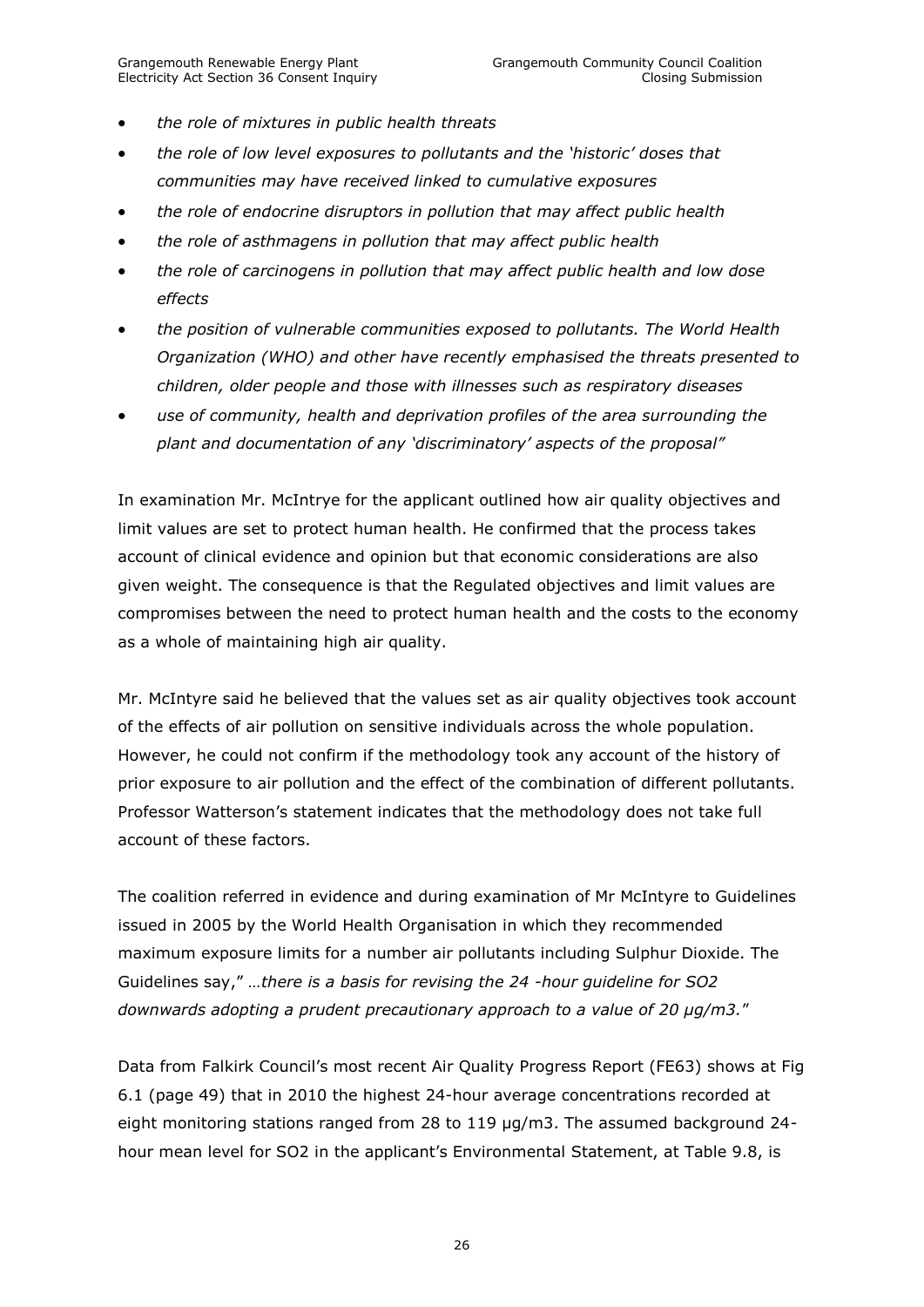22.3 μg/m3, and a Process Contribution of 12.2 μg/m3, with a resultant PEC of 34.5 μg/m3.

The WHO recommendation to adopt a value of 20 μg/m3 for the average 24 hour exposure limit has not been transposed into EU or Scottish regulations for the protection of human health. It is nonetheless an authoritative view of the significance to human health of repeated exposure to elevated levels of SO2.

# **Local Air Quality impacts – significance**

The applicant has always acknowledged that the area containing and surrounding the site of the proposed development is subject to poor air quality. The applicant has also acknowledged that there are continuing breaches of the Objectives and Limit Values for the Purposes of Local Air Quality Management (included in the Air Quality Standards (Scotland) Regulations 2010).

An Air Quality Management Area (AQMA) was declared in 2005 in Grangemouth in recognition of the potential for breaches of the 15-minute mean SO2 Air Quality Standards objective. Monitoring data since that declaration has shown that a breach of the 15-minute objective has been recorded by at least one monitoring station in the AQMA in 2007, 2008, 2009 and 2010.

The applicant"s Environmental Statement (ES) confirms that the air emissions of the proposed development would include Sulphur Dioxide and other pollutants injurious to human health. It was not disputed that these emissions would add to concentration levels experienced by people living in the vicinity of the development.

The ES presented the results of computer modelling to support the applicant's view that the impact of this additional pollution on human health would be "insignificant". Specifically the ES estimated that the development would "*contribute a maximum of 9.2% to the 15-minute mean Air Quality Objective for SO2… and contributions to the hourly and daily mean AQOs are predicted to be 5.1% and 9.7% respectively".* On the basis that these contributions are below 10% of the objective, the applicant describes them as "not significant".

However, FE68 (EPUK Biomass and Air Quality Guidance for Scottish Local Authorities) states that, *"There is no specific Government guidance on determining the significance of air quality impacts within an air quality assessment and the definition of what is a*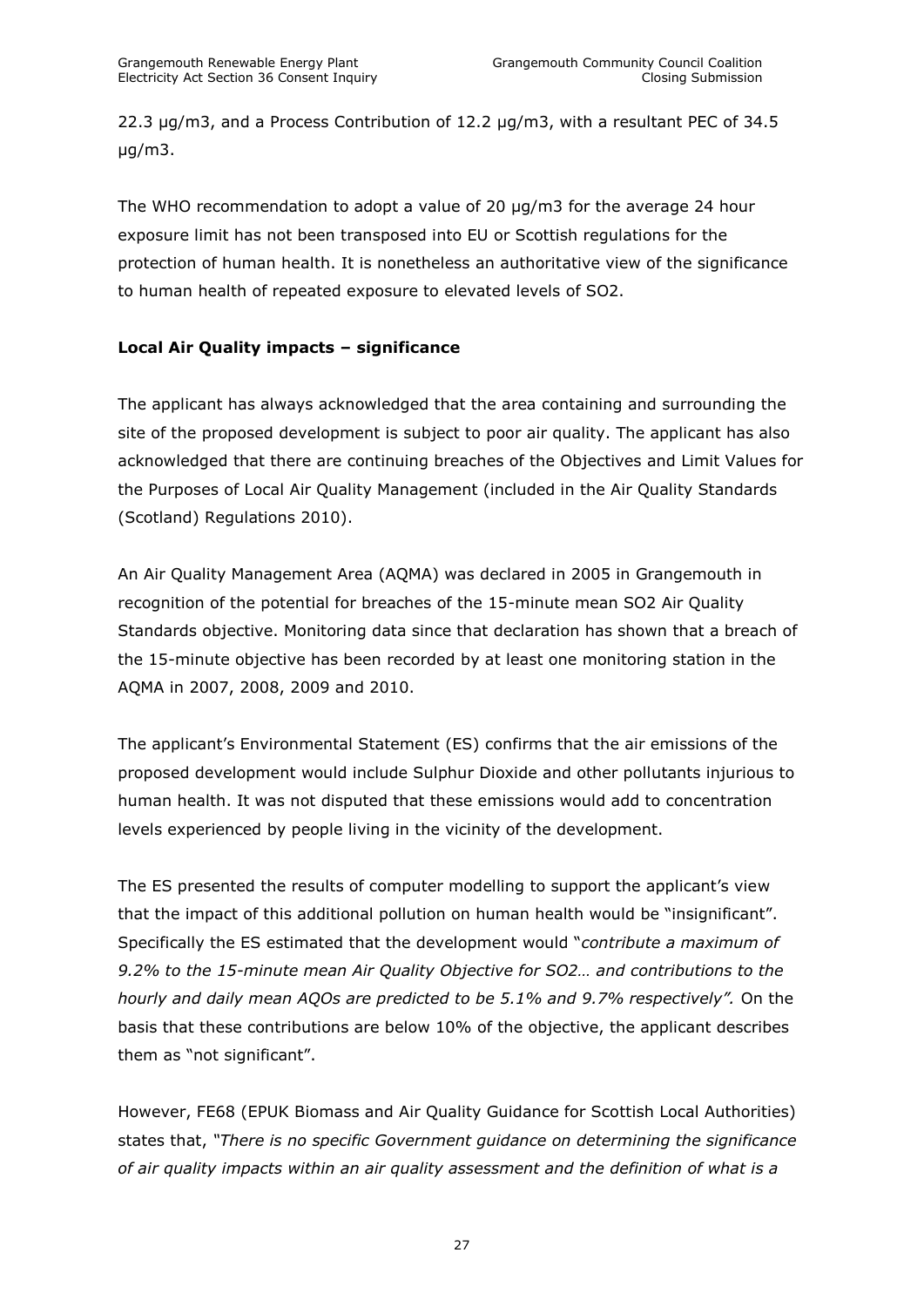*significant impact therefore ultimately lies with the judgement of the individual local authority. The Environmental Protection UK document "Development Control: Planning for Air*

*Quality" contains guidance on assessing significance which can assist in this area."*

Under examination, Mr. McIntyre accepted that using the significance description scheme in this second EPUK document (FE56), the impact would be categorised as *moderate adverse*. An increase in concentration levels of between 5 and 10% of the Objective is categorised by EPUK as "medium", and the impact of this change in situations where the resultant levels are just below or are above the Objective/ Limit Value is 'moderate adverse'. (page 18 of FE56).

#### **Conclusion**

The applicant"s modelling of the effects of additional air pollution concluded that there would be no adverse impacts on human health. The inquiry however heard that scientific understanding of the health impacts of air pollution is evolving, and that regulated standards for air pollution levels do not guarantee that adverse health impacts will not arise.

The health impacts of air pollution from this development are not adequately understood. It would seem prudent, precautionary and wise from a public health perspective not to site it within Grangemouth.

The applicant accepts that the significance of additional sulphur dioxide pollution from the proposed REP might be described as "moderate adverse" rather than as "not significant' using 2010 guidance from EPUK.

The applicant is not able to guarantee that the installation of flue gas de-sulphurisation equipment at INEOS will mean that concentration levels of sulphur dioxide in Grangemouth do not exceed regulated objectives.

Local residents have endured poor air quality for many years and want to enjoy the benefits of any improvement resulting from the work at INEOS. They do not want that improvement negated by new pollution.

The duty of Scottish Government as set out in The Air Quality Standards (Scotland) Regulations 2010 is "*to endeavour to maintain the best air quality compatible with*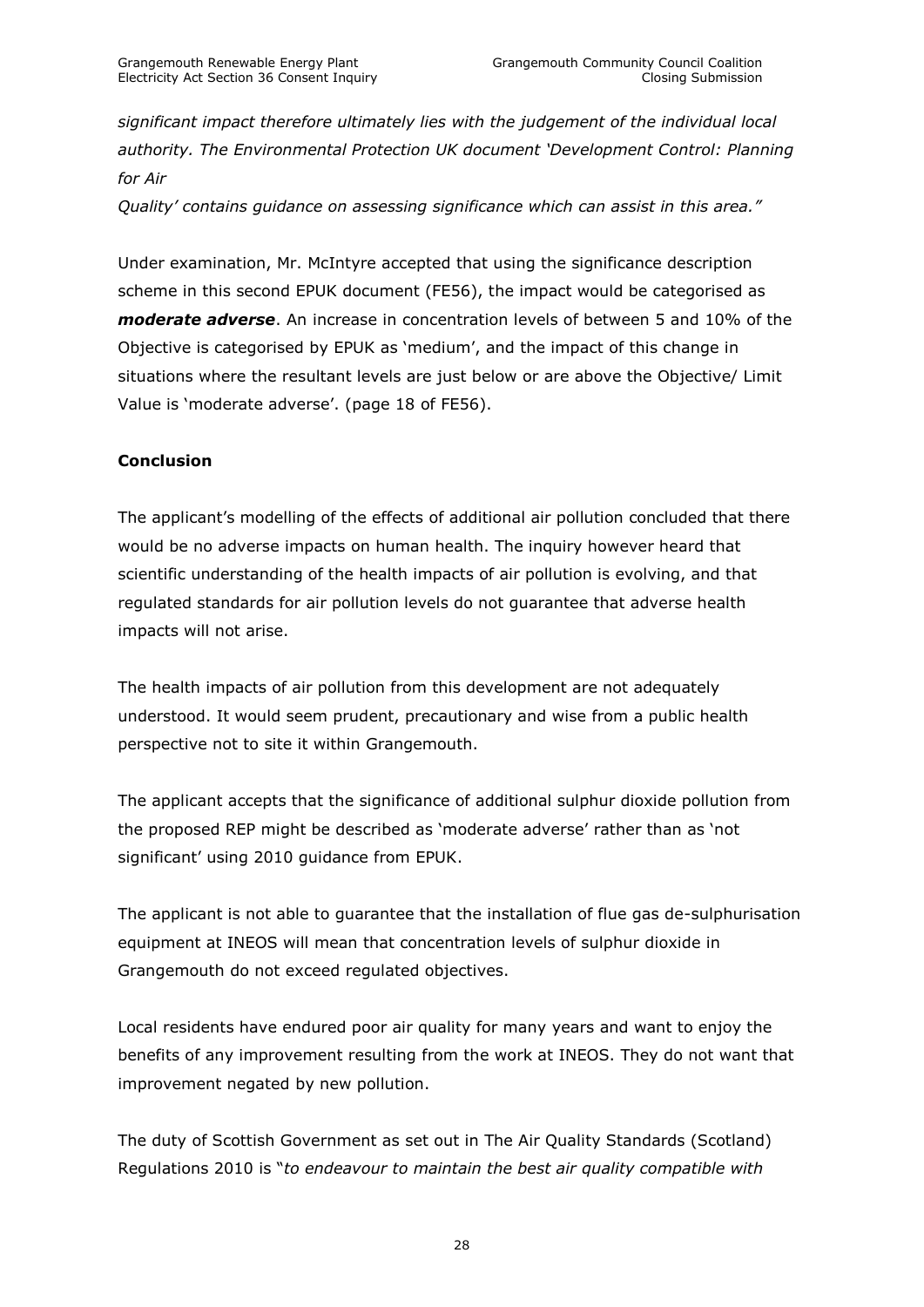*sustainable development*". We submit that the proposed REP will prevent Scottish Government from making progress towards meeting this duty.

Scotland"s Sustainable Development Strategy of 2005 pledged that, *"This strategy will also give priority to improving the quality of life of individuals and communities in Scotland, securing environmental justice for those who suffer the worst local environments."* We respectfully submit that high levels of air pollution in Grangemouth mean the local community is already one of those suffering a poor local environment.

# <span id="page-28-0"></span>**4. WATER POLLUTION AND FISHERIES**

Our evidence at the hearing session showed that the proposed development would have significant long-term negative environmental impacts on the River Carron"s aquatic environment and the River Carron's current and future migratory fish populations.

The preferred location for the REP"s Option 1 blow down effluent discharge pipe has been chosen for economic capital cost reduction reasons only, and not for best environmental practice reasons.

Our evidence confirmed that there are currently four effluent diffusers in the deepwater channel of the Firth of Forth, from around Grangemouth Industry (Ineos, BP Kinneil, Calchem and Dalderse STW) that set a precedent, based on lack of dilution in the River Carron channel.

In our view, the applicant has not properly assessed if blow down effluent could be discharged back into the Grangemouth dock instead of into the River Carron. We suggested that the REP blow down pipe could be routed out into the deep-water channel of the Firth of Forth, at the end of North Shore Road, in the section of the Firth of Forth that is not part of the Special Protection Area (SPA).

Our evidence highlighted the current environmental pressures suffered by the River Carron, which focused on reservoir water abstractions, the consequential low river flow rates and lack of available dilution for pollution incidents and industrial effluent discharges.

In our Supplementary Report we compared the river"s normal summer freshwater flow with that of the proposed biomass plant's blow down effluent flow (1m3/second vs.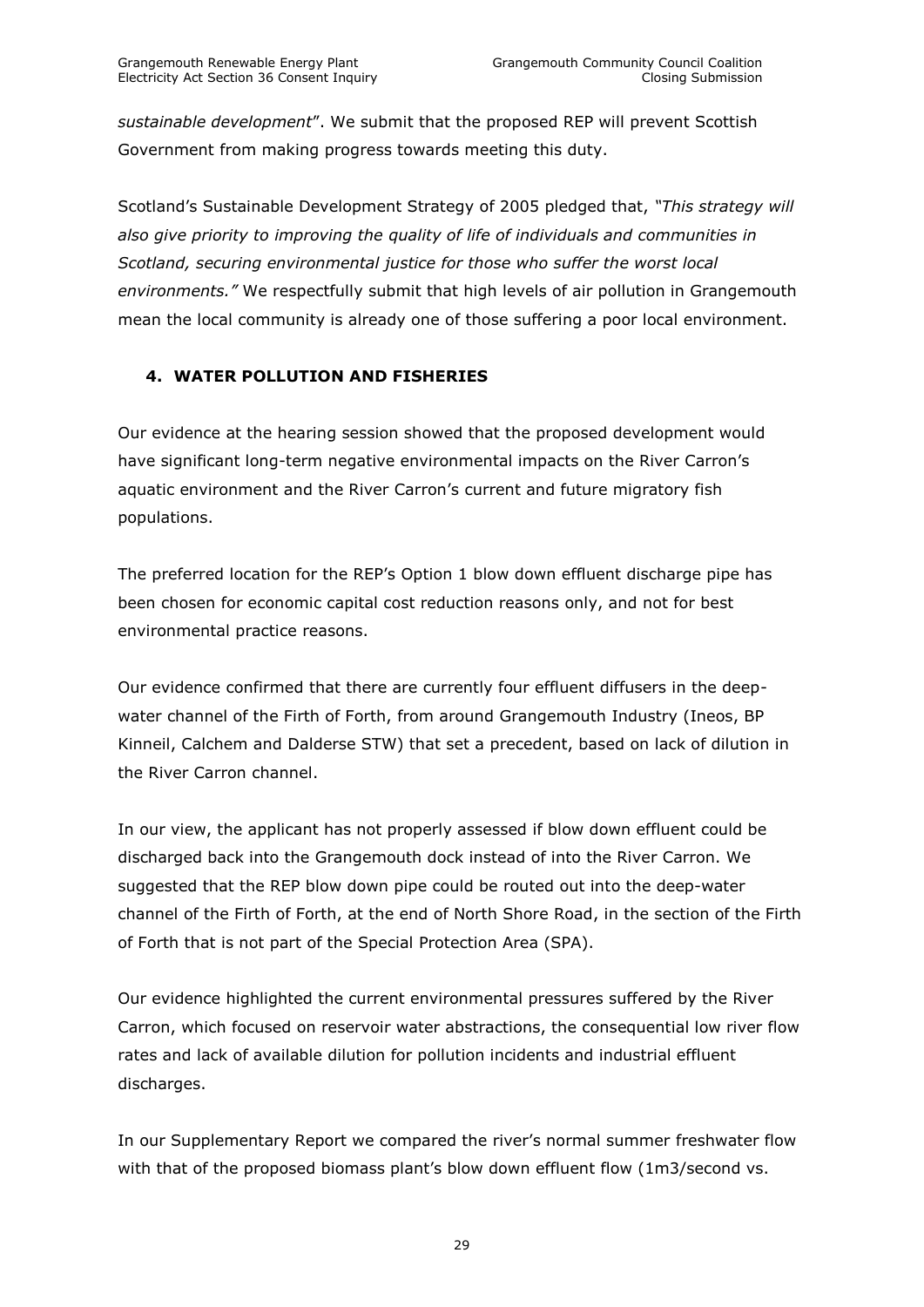0.93 m3/second), to show how catastrophic an accidental or unplanned release of thermal effluent would be on fish survivability in the 2.25km narrow river channel downstream of the proposed Option 1 discharge pipe location.

# **Designations, WFD Classifications, Habitats Directive, SPA's, UKBAP, FABAP, RBMP, FMP**

In our evidence we showed that the proposed development would be contrary to the aims of the EU Water Framework Directive (EU WFD) for the River Carron; contrary to the aims of SEPA's River Basin Management Plan (RBMP) for the River Carron and its 14 WFD Classified Baseline Water bodies; contrary to the aims of the EU Habitats Directive for the protection and conservation of Annex II Species - European River Lamprey and Atlantic Salmon, and contrary to the UK Biodiversity Action Plan (UKBAP) and Falkirk Area Biodiversity Action Plan (FABAP) for the conservation of River Lamprey, Atlantic Salmon and Sea Trout, and contrary to the RCFMG"s River Carron 2010-2015 Fisheries Management Plan (FMP) for the regeneration of the River Carron.

We drew the inquiry's attention to the fact that the current Special Protection Area (SPA) is located to the immediate north of the proposed Option 1 blow down effluent pipe location, and the REP"S polluting effluent will consequently have an adverse environmental impact on this SPA in terms of invertebrates and invertebrate habitats as an important bird migration route food source.

The River Carron is classified under the European Commission"s Water Framework Directive (WFD). The WFD, which came into force on 22 December 2000, establishes a new, integrated approach to the protection, improvement and sustainable use of Europe"s rivers, lochs, estuaries, coastal waters and groundwater. Scottish Ministers have committed to implementing the Water Framework Directive.

The River Carron catchment contains 14 baseline surface water bodies (ones with a catchment area greater than 10km2) including five heavily modified water bodies and three artificial water bodies (canals).

River Carron catchment water bodies were classified by SEPA in 2009 as having either Poor, Moderate or Good Ecological Status. The classification scoring for each water body is made up of over 20 factors including the Fish Species and Fish Populations present.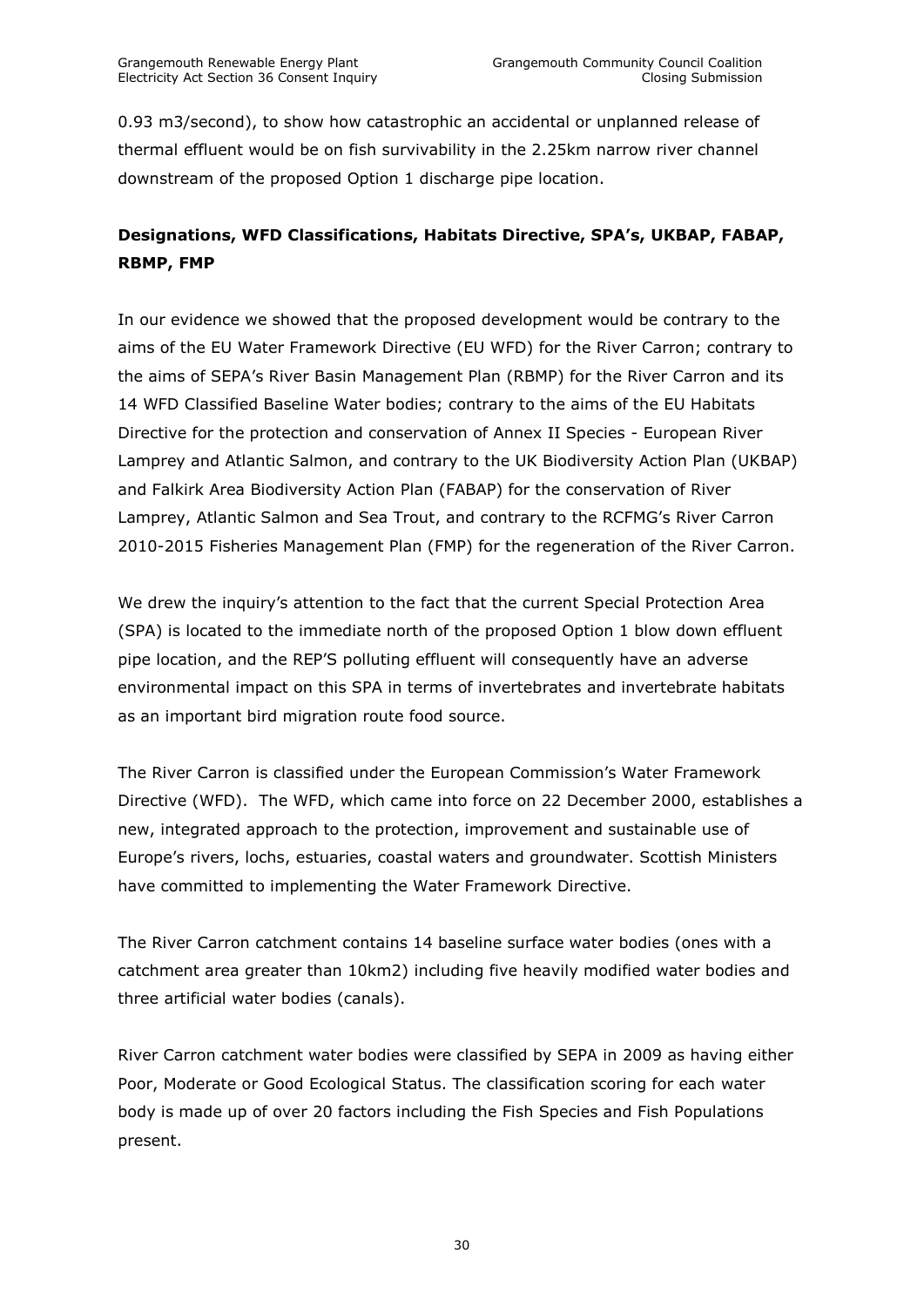Under the WFD, all classified water bodies within the River Carron Catchment must achieve "Good Ecological Status" by at least 2027. This is stated in the SEPA River Basin Management Plan River Carron Profile 2009.

Any industrial development, which could derogate this River Basin Management Plan objective, is unacceptable and contravenes the WFD objectives as stated in SEPA document, "The Future for Scotland"s Waters, Guiding Principles on the Technical Requirements of the Water Framework Directive', May 2002.

The proposed REP will significantly affect populations of migratory fish in the River Carron including River Lamprey, Atlantic Salmon and Sea Trout, all of which are confirmed species as stated in the Falkirk Area Biodiversity Action Plan 2011 – 2014 (FABAP).

River Lamprey is a European Protected Fish Species and receives conservation status under Annexes II and V of the EU Habitats Directive Appendix III of the Bern Convention and is on the UKBAP Priority List.

The reduction in upstream adult and downstream juvenile fish migration survivability as a direct result of the REP blow down effluent discharge will negatively impact River Carron fish populations and this could cause a derogation in WFD classification, and will contravene the WFD objective of achieving "good ecological status" for many of the River Carron catchments water bodies. This environmental impact is unacceptable.

# **Technical & Environmental Infeasibility of Effluent Discharge Location**

We showed that it is technically infeasible for the proposed blow down effluent discharge location of Option 1 to provide a minimum of 50 times dilution of the effluent flow during ebb tide, which is needed to meet SEPA"s initial mixing and dilution requirements. At best, a dilution rate of 28 times is available for Mean High Water Spring Tides and 17 times for Mean High Water Neap Tides.

We also showed that the REP's blow down effluent timings are flawed, since the proposed design discharge time of 2.5 hours is physically impossible at the proposed Option 1 effluent discharge location. The ebb tide river level at the Option 1 pipe location will reduce by up to 2.0m/hour, and the actual river level will reduce to zero flow passing the pipe in less than 2.5hrs, stopping mixing of the discharge effluent with river water.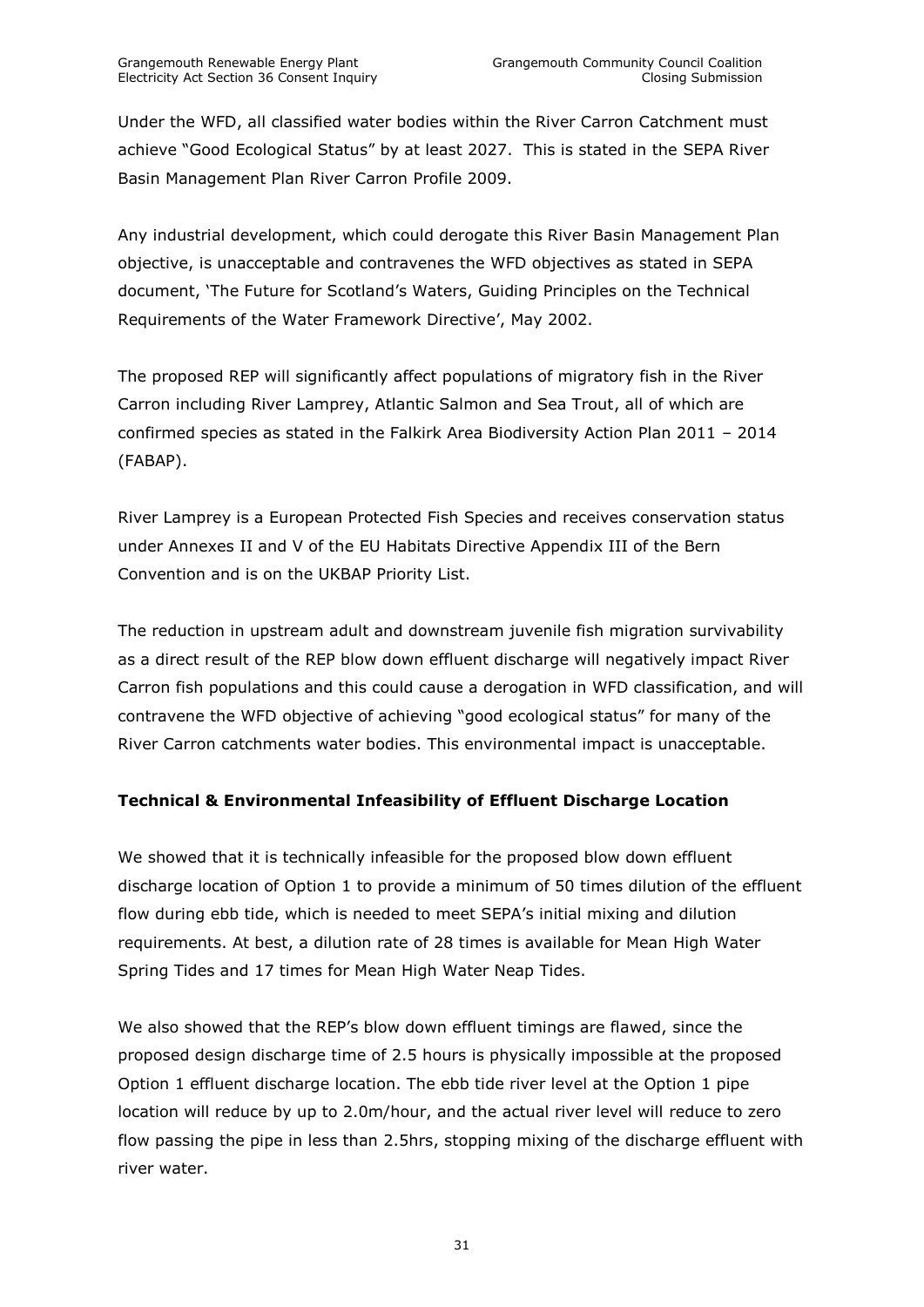We provided evidence that the River Carron tidal channel is the only migration route available for migratory fish in the River Carron catchment to and from the Sea. Atlantic Salmon and Sea Trout juveniles migrate down through the River Carron tidal channel in March, April and May, and River Lamprey migrate down through the River Carron tidal channel in July and August. Sea Trout adults migrate upstream through the River Carron tidal Channel in April, May and June, whilst Atlantic Salmon adults migrate upstream through the River Carron tidal channel from March through to end November in each year and surviving Kelts migrate back to sea in November, December and January. Adult River Lamprey migrate upstream during October, November and December. Migrations occur all year round in both directions.

We gave evidence that blow down effluent from the REP cannot be discharged into the River Carron channel without failing SEPA"s, "WAT-SG-11 Water Use Guidance for Modelling Coastal and Transitional Discharges, Section 11.2 Initial Dilution & Mixing Zones'.

# **Inaccurate CORMIX thermal discharge modelling assumptions and predictions**

In our view, the applicant has not made a proper environmental assessment. It has not used the CORMIX thermal discharge modelling correctly. The results of the assessment are therefore not reliable

Mr Henderson (Pisces Conservation Ltd) stated in his Supplementary Report May 2012 that the CORMIX model parameters were based on "assumptions and predictions"

Their model incorrectly used too high a river velocity and consequently produced a narrower modelled thermal plume.

From the description given under examination by the applicant, we conclude that the velocity results of the survey conducted in September 2010 were not accurate. An RCFMG survey in May 2012 found river ebb tide velocities to be far lower. The applicant has not taken account of these low mixing velocities in the environmental assessment and not made a proper assessment of its impacts on the river channel aquatic environment or on the SPA adjacent to the river channel.

The environmental assessment is also deficient because worst-case river water temperatures have not been used (including worst-case River Carron temperatures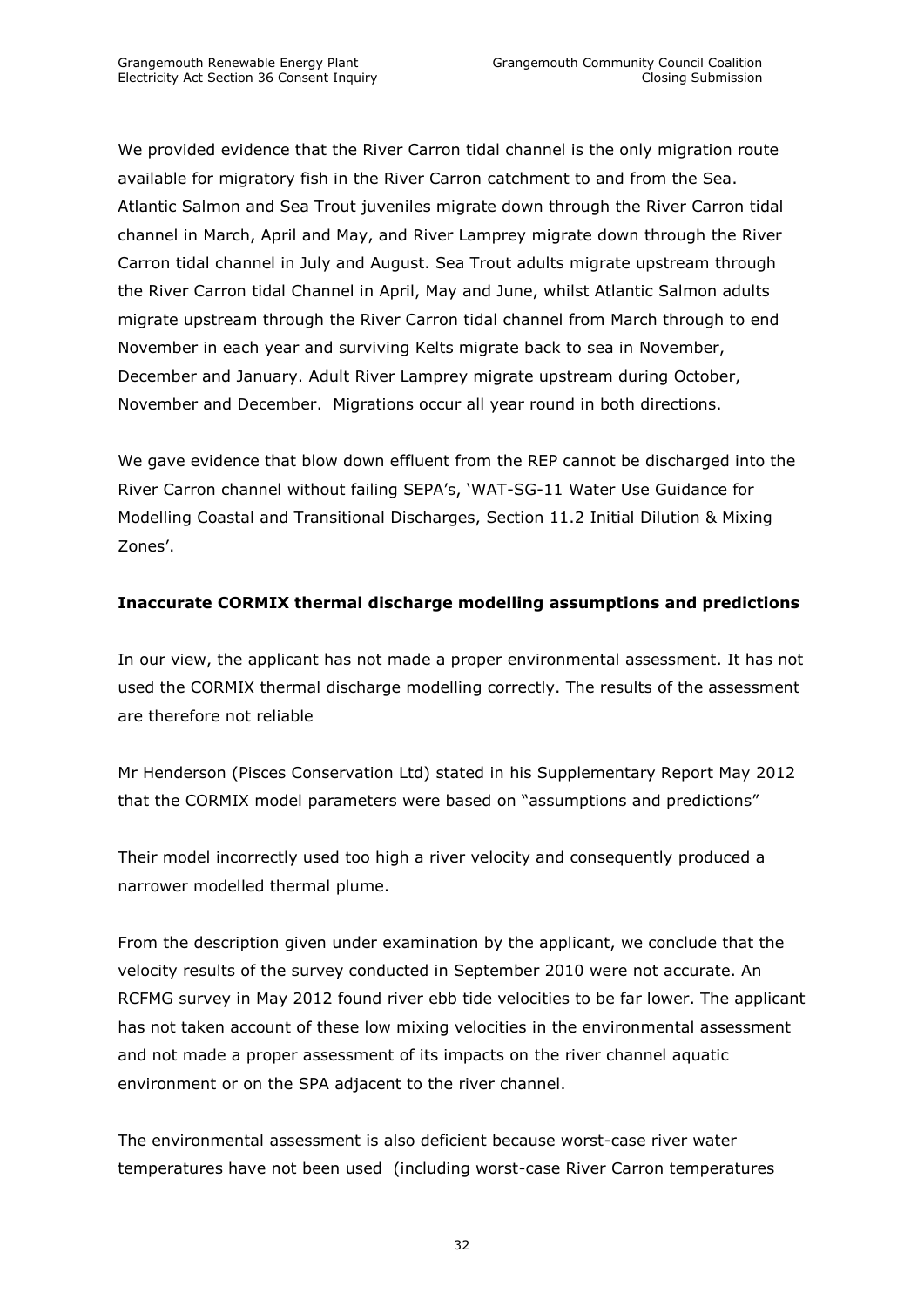and climate change predictions for increased future air and water temperatures), and worst-case river widths were also not considered.

We raised concerns that the REP blow down effluent discharge temperature will be 12degC above ambient temperature (over 30 degC in summer) and will be fatal for migrating River Lampreys (thermal death point 26-27degC), fatal for Atlantic Salmon (thermal death point 28.7degC) and fatal for migrating Sea Trout (thermal death point 26degC).

Fish fatalities would occur if any adult fish were to swim into the plume on upward migration or if juvenile fish entered the plume whilst migrating downstream on an ebb tide and they were to become trapped in that hot section of river channel immediately below the discharge pipe.

In our view the CORMIX modelling should be re-done using accurate worst-case input factors as set out in the Appendix. We are confident that the results will show more conclusively that the SEPA requirements will not be met, and that the Option 1 location for the blow down discharge is not viable.

The inquiry heard from Mr McGlashan for the applicant that the Carron river bed has become shallower in recent years, compared to the Admiralty Chart river depths at low tide. In the context of the thermal polluting effluents behaviour, the model cannot be considered valid if the River Carron's bed changes from year to year.

# **Dissolved Oxygen Concentrations, Effluent Oxygen Concentrations and Oxygen Demand - the impacts REP Blowdown Effluent will have on migratory fish survivability and River Carron fish populations**

Survey work carried out by RCFMG has shown that dissolved oxygen levels in the river are currently too low for salmonid fish species to survive at low river flows. The cause is treated effluent discharge coming from the Dalderse Sewage Treatment Works, which is not far upstream from the Option 1 discharge location proposed for the REP.

Because the river channel"s dissolved oxygen levels are already depleted to levels harmful to migratory salmonids, the River Carron cannot afford any further reduction in dissolved oxygen levels, which may be caused by a further industrial effluent discharge.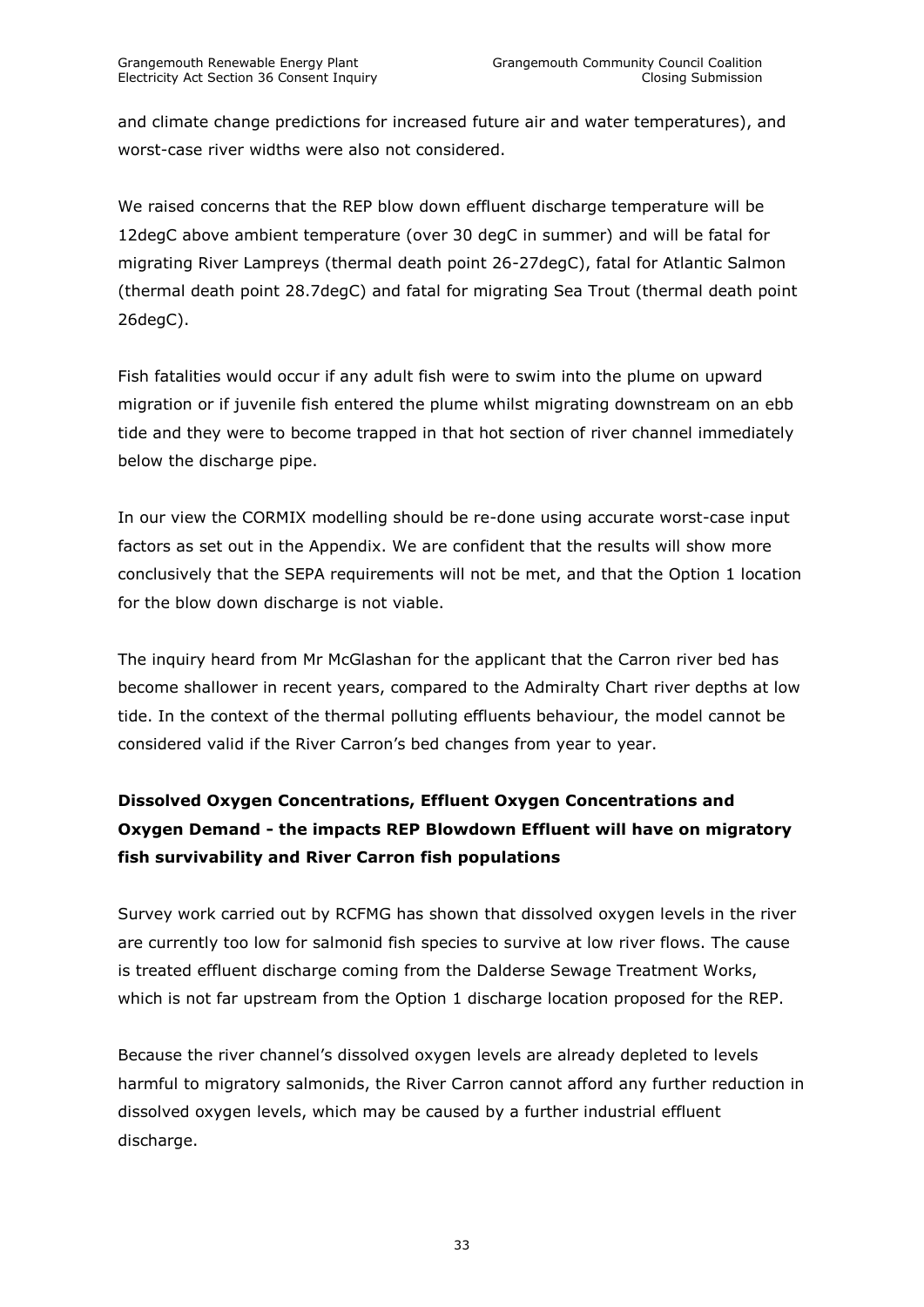The applicant has stated that the blow down effluent from the REP will not have a biological oxygen demand. This is incorrect. Typical Plant Boiler Blow down effluents have a Biological Oxygen Demand (BOD) of 2 to 5mg/l oxygen demand. The REP blow down effluent will have a similar BOD of up to 5mg/l, which will further reduce the River Carron Channels dissolved oxygen content.

The applicant has stated that biocides are used to stop fouling organisms colonising in the cooling water system and to ensure operator safety by suppressing bacterial film formation. Biocides kill living organisms to reduce scale, slimes, algae, mollusc and other organic growths within the process plant.

When blow down effluent comes into contact with the air, decomposition of these dead organisms occurs; the levels of oxygen fall rapidly as the organisms decompose and oxygen users increase, which in turn creates a biological oxygen demand. In worst cases, the water may become completely de-oxygenated.

In addition, the effluent will itself contain very little dissolved oxygen because it is a hot water effluent and could be as high as 40degC in the future. For this reason alone, the discharge pipe cannot be located in the River Carron Channel. The environmental risk and consequences are too high.

The applicant has stated that there is no risk that a body of oxygen-poor water will remain within the estuary. This is incorrect.

In our view, the REP blow down effluent could significantly reduce fish migration survivability in the River Carron, which could devastate migratory fish stocks. We consider this is an unacceptable impact.

#### **Other Unconfirmed and Un-assessed Environmental Impacts**

The applicant confirmed at the inquiry hearing that the REP design includes a cooling water blow down sump and possibly a boiler blow down tank (or sump). No details have been provided as to what might happen when either collection sump fills to maximum capacity (say during scheduled planned plant maintenance, unplanned plant shut down, or emergency), when the River Carron tidal regime does not allow for the blow down effluent to be discharged.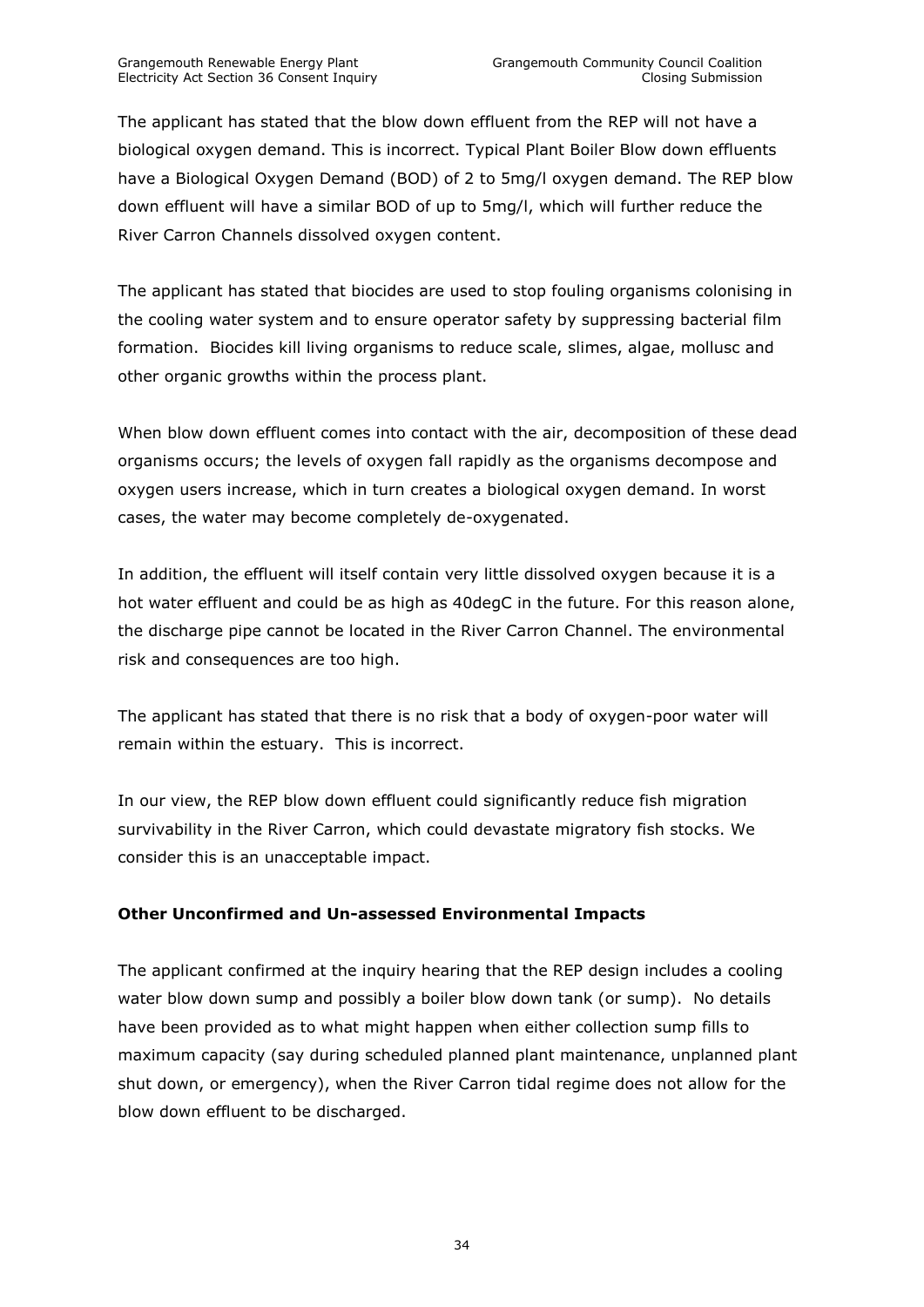The applicant has not confirmed if the boiler blow down effluent will be combined with the cooling water blow down effluent prior to being discharged into the River Carron Channel. The applicant did not confirm if the more concentrated and more harmful boiler blow down effluent would be pumped directly into the River Carron on its own without being diluted by the cooling water blow down effluent.

The applicant has not confirmed if the development will abstract water out of the River Carron Channel. The river cannot afford any more abstraction. The RCFMG requested a Section 36 planning condition on this item.

The applicant has not confirmed if the development will require a secondary (back up) water supply for plant process water, or if there is an intention to source this back up supply from the municipal potable water mains. Any connection made to the mains for secondary (back up) process water will be an indirect form of further abstraction out of the River Carron catchment via existing catchment reservoirs and potable water treatment plants. The RCFMG requested a condition on this item.

The applicant has not confirmed where the REP fire fighting firewater supply will be sourced and if it will be sourced from the River Carron. The RCFMG raised this concern in their Objection letter dated October 2010.

The applicant has not confirmed how biocides will be stored and if the REP drainage system will be routed into the River Carron.

The applicant has not confirmed if any stockpiles of contaminated recycled biomass wood will leach contaminants into the REP drains system and if the plant drainage system will be routed into the River Carron.

The RCFMG understand that if INEOS do not contract to take steam from the Forth Energy Biomass Plant, and there is non-delivery of heat, not only will the overall design of the plant have a lower efficiency , but the quantities of blow down effluent discharged into the River Carron will be greater than if steam was exported to INEOS. The export of process Steam to INEOS is therefore very important for the River Carron"s environment as the environmental impacts surrounding water pollution and fisheries issues are directly related to process steam export.

#### **Conclusion**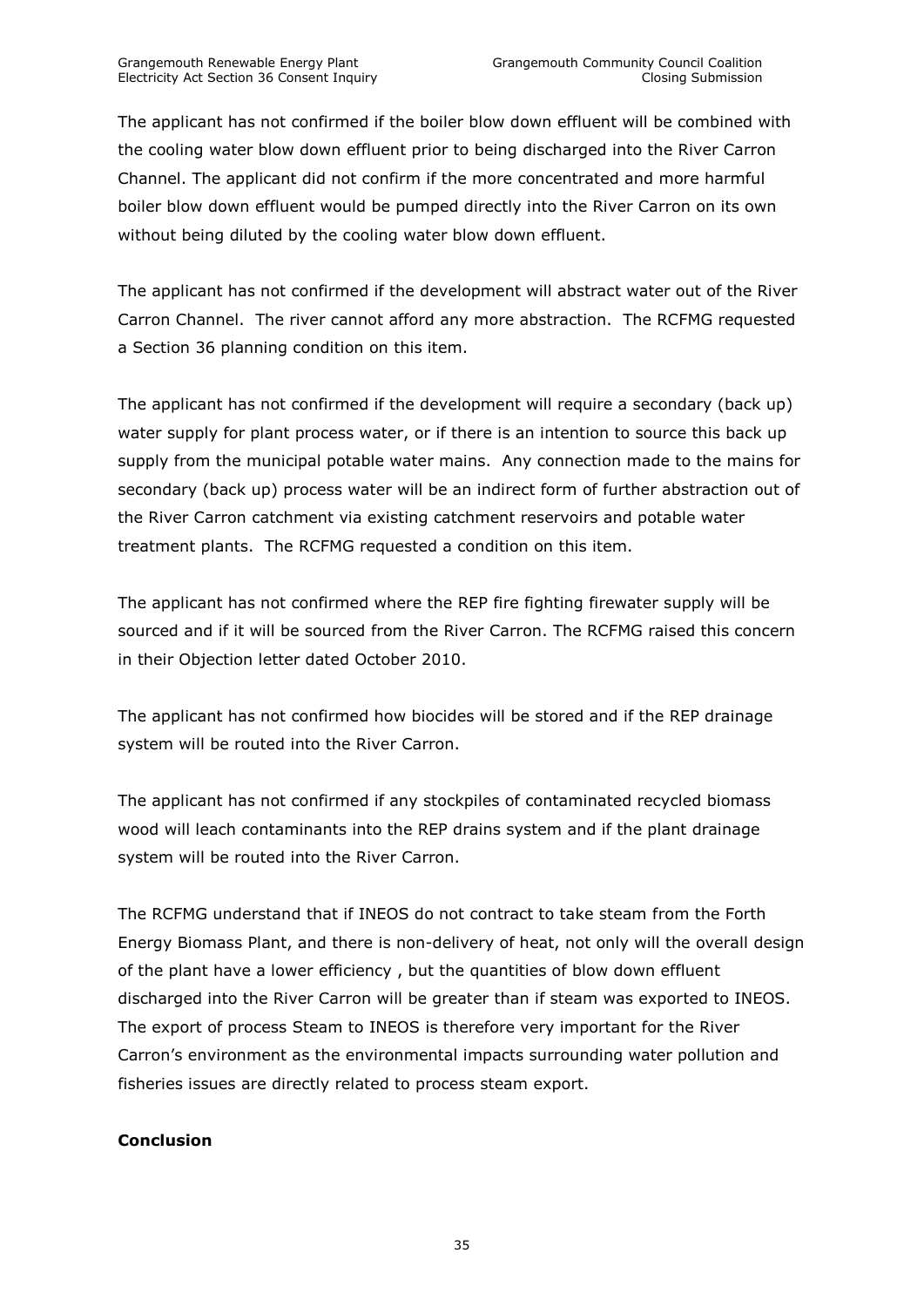Best environmental practice has not been considered. The proposed design (Option 1 Biomass Plant Blowdown Effluent Discharge Location) will not meet current environmental policies and directives.

The Environmental Assessment is deficient in terms of accuracy, basis, comprehensiveness, correctness, failure to include important information and data, and its overall transparency in stating the true pollution impacts on the River Carron"s environment. The long-term environmental consequences from incorrect assessment of the proposed development would be significant.

The Option 1 location is not a viable option technically or environmentally. The RCFMG requested a Condition that the effluent be discharged out into the deep water channel of the Firth of Forth.

The applicant cannot guarantee the REP blow down effluent will not kill migratory fish or guarantee it will not affect fish migrations or guarantee it will not affect River Carron catchment migratory fish populations.

The applicant cannot guarantee the REP blow down effluent discharge will not affect the WFD classification (by reduction in fish species and fish populations) of any of the 14 baseline water bodies within the River Carron catchment, upstream of the REP.

The applicant cannot guarantee the REP blow down effluent will not affect the Special Protection Area (SPA) invertebrate populations and its effects on migratory birds.

# **Condition Requests relating to Water Pollution & Fisheries Issues**

We lodged requests for conditions to be attached to any Section 36 and planning consent. The applicant requested that no conditions relating to Water Pollution & Fisheries be discussed either at the Conditions Hearing Session, or during the Hearing Session for Water Pollution & Fisheries Issues. By the end of the Inquiry, no conditions relating to Water Pollution & Fisheries Issues had been discussed nor agreed.

#### **Condition 1.**

For Environmental Reasons, the REP Blowdown Effluent Discharge Pipe for the Cooling Water System Blow-Down Effluent (including the Plants Boilers Blow-Down Effluent) shall be routed out into the deep-water channel of the Firth of Forth to discharge at that location, and not discharge into the River Carron Channel at any point. The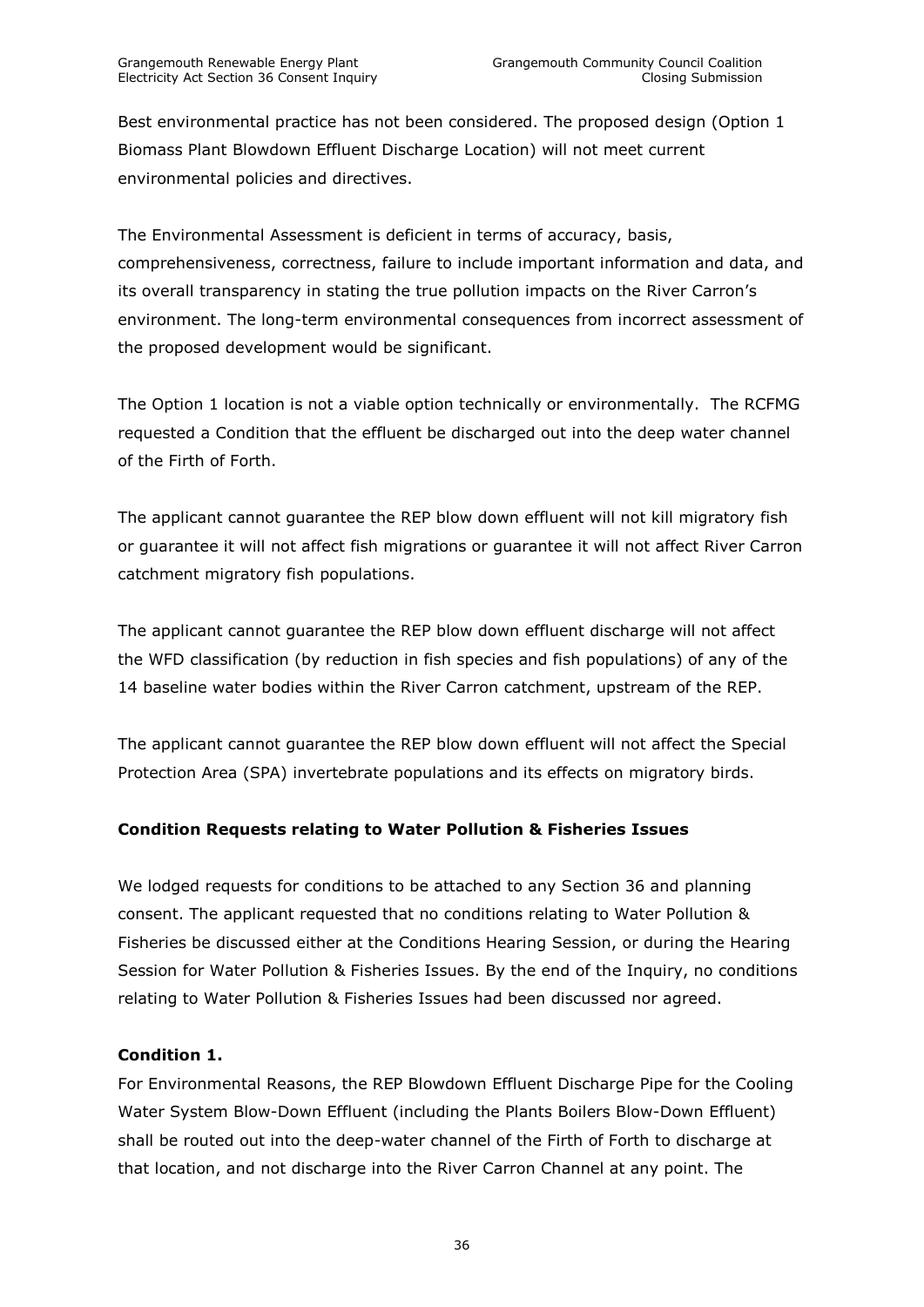discharge point in the Firth of Forth will be downstream (East) of the River Carron confluence.

# **Condition 2.**

The applicant shall not connect to the municipal potable water mains nor use municipal potable water mains water for use within the industrial plant process. Any secondary water back-up supply for industrial plant water or process water use shall be sourced directly from the Grangemouth Dock Impoundment only, if required.

# **Condition 3.**

No water shall be abstracted out of the River Carron for the entire life of the REP.

# <span id="page-36-0"></span>**5. VISUAL IMPACT**

At the Hearing Session on 28 May 2012 our witness Mr Mark Haldane presented verbal evidence with regards the siting, location, scale and mass of the proposed REP on behalf of the Coalition.

We explored several topics of discussion including:

- Similar biomass plants already in Scotland such as Stevens Croft (albeit considerably smaller in size)
- Site selection and possible alternative sites.
- Configuration of the proposed REP.
- Location within the town of Grangemouth and the relationship of the proposed REP in terms of scale and mass with surrounding established industry, and the civic and residential core of Grangemouth.
- Comparison with other large structures both in and outwith Grangemouth.

In addition, following the Hearing Session all parties had the opportunity to attend the Site Visit on 7 June 2012 which allowed a conducted tour of the proposed development site within the port of Grangemouth as well as visits to some of the immediate surrounding areas within Grangemouth.

#### **Viewpoints, photomontage and their usefulness**

Rebecca Simpson for the Applicant confirmed that the use of photomontages in assessing visual impact is only one of a number of tools available to assist both professionals and the public to reach an understanding of scale, mass and location.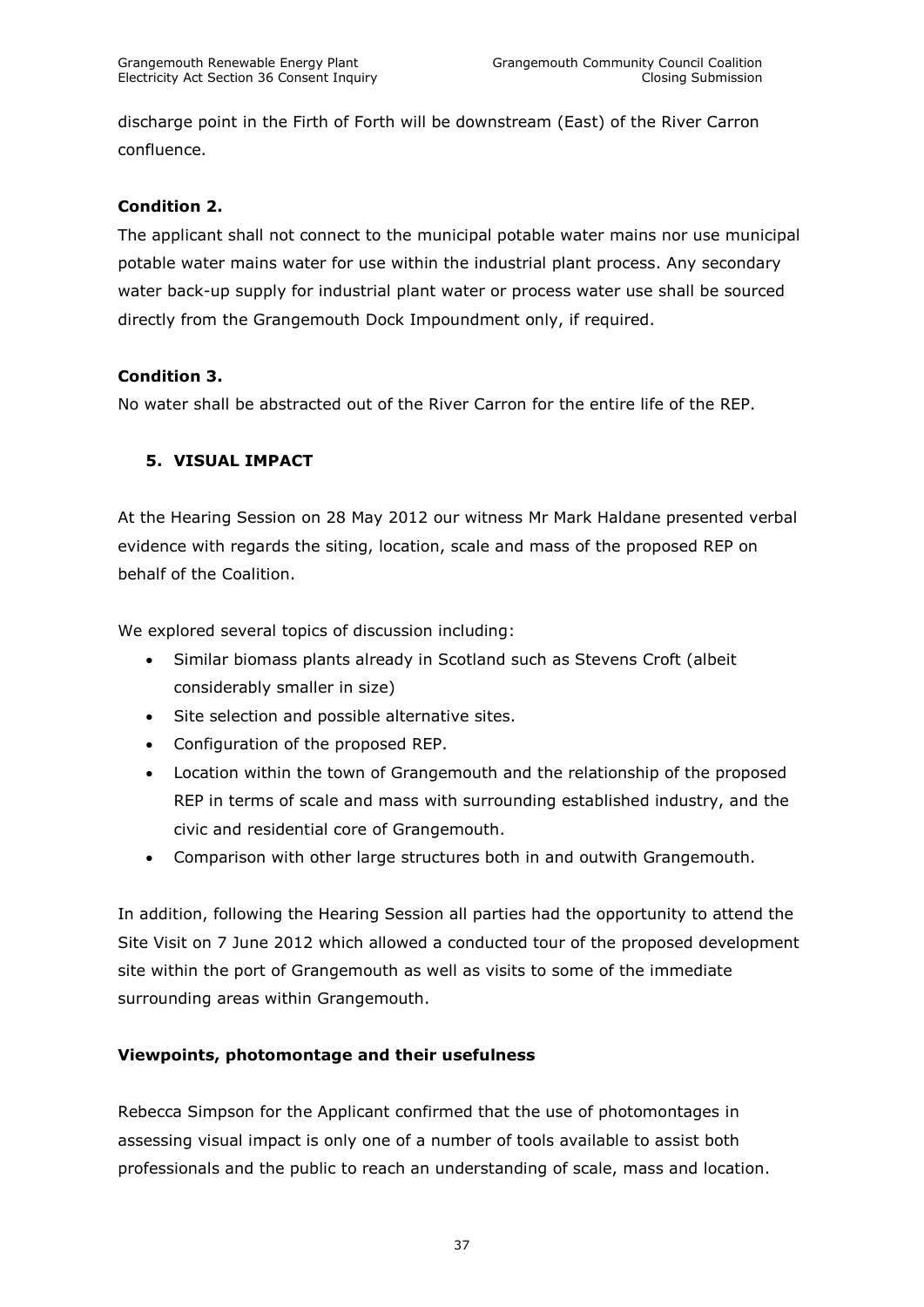While we understand that the selection of viewpoints and the subsequent production of the photomontages presented by the Applicant within its application documents (which were later updated for inclusion within its evidence) were arrived at through consultation, we have to question the wisdom of having only two viewpoints within the town of Grangemouth. We consider that the inclusion of only two viewpoints is wholly inadequate when considering the sensitivity of the proposed REP on the residents of Grangemouth.

Chris Malcolm for the Applicant questioned the usefulness of the photomontages presented by the Coalition. While we would accept that the alternative photomontages presented within the Coalition"s evidence are not produced to the same required technical standards as those produced by Forth Energy and that as stated by Chris Malcolm they often give an aerial view not experienced by the public, we would venture that they do give an relevant and acceptable alternative view which does show the scale and mass of the development in particular relation to the town centre location. The photomontages presented by the Coalition have relevance and should not be dismissed.

# **Forth Energy Chapter 10 – Landscape and Visual, GMA Design Concept Statement – inaccuracies and context**

In our review of both documents we have highlighted several inaccuracies and inconsistencies.

The height, scale and mass of existing surrounding buildings are not adequately considered. This has the effect within both documents of giving the initial impression that the proposed REP sits comfortably within the whole landscape and its immediate surroundings. This is simply not the case.

It was confirmed by Forth Energy at the hearing that the significant building next door to the proposed REP – Shed H – is in fact 15.50m to ridge and about 10.50m to eaves. It is understood (and this was noted during the Site Visit) that this is the highest of the warehouse buildings within the port. Most other buildings are in the region of 6.00m to eaves particularly on North Shore Road. All significantly less than the generalisation by Forth Energy and GMA that within the port, buildings are 20m or more.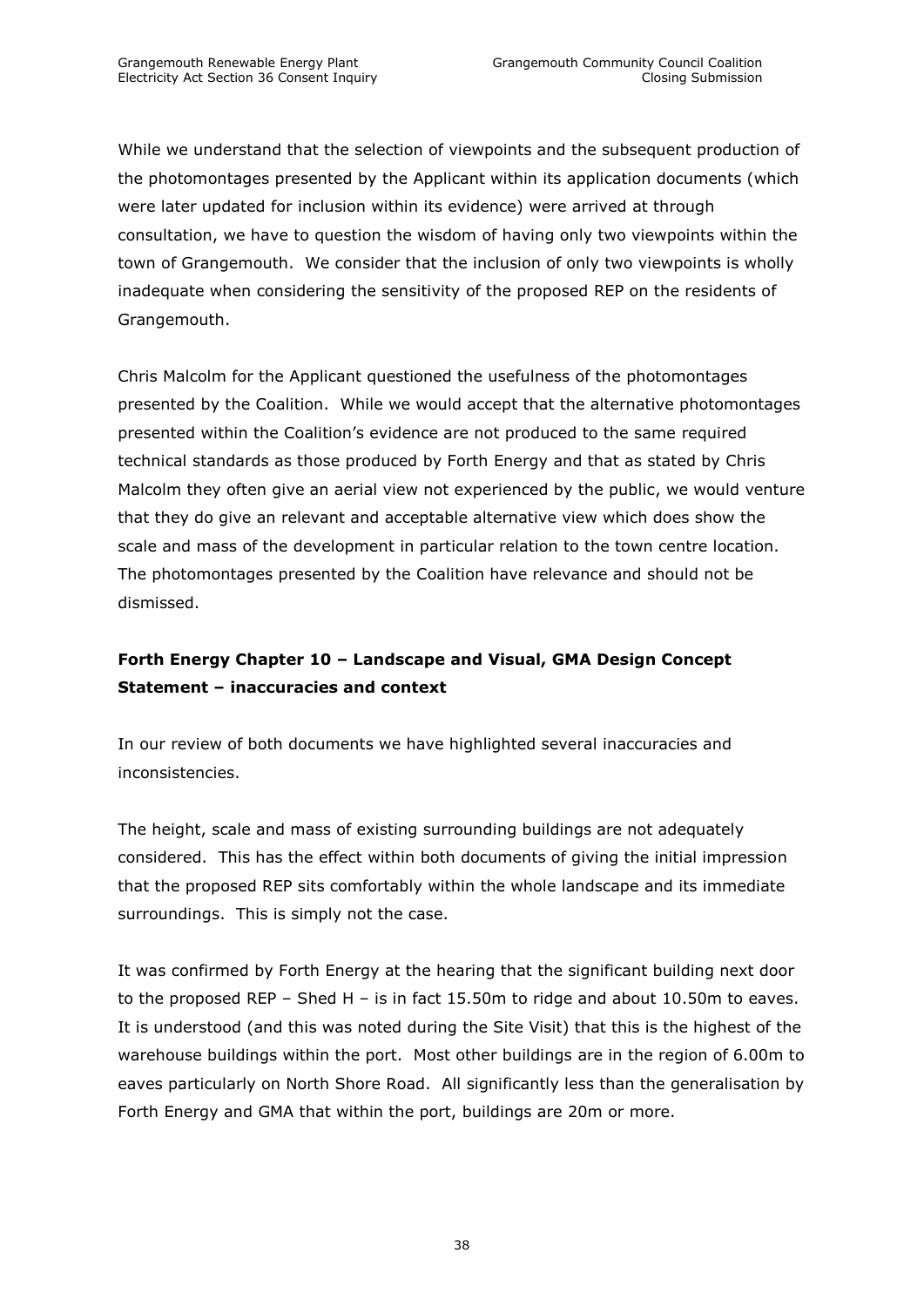That said there are some tall structures. The buildings of the Biomar plant were mentioned. No accurate information on the height of these structures was confirmed either in evidence, at the Hearing or the Site Visit. The cranes (albeit of light construction) associated with the container area within the port were also mentioned and were again considered further at the Site Visit. Again confirmation of the height of the cranes has been ambiguous and not fully understood in our view. The cranes in the port are owned by Forth Ports and will we expect be regularly inspected and certified. All heights and clearances must be known. As such we would have expected clear unambiguous advice as to the height of these structures.

The buildings outwith and immediately on the border of the site are all significantly less than 20m in height. The ASDA supermarket is one of the higher buildings and is circa 12.00m high.

In context, all of the major buildings within the proposed REP from the Mixed Fuel Store up are all significantly higher than any buildings in the immediate vicinity. Buildings of a scale and mass anywhere close to that proposed by the REP are a considerable distance from the town centre location and well within the INEOS complex.

#### **Location and site selection**

FE have stated that factors such as the INEOS heat load, quayside location and road access all contributed to the selection of the site. No other sites within the port of Grangemouth were deemed acceptable to FE.

We would suggest that the overriding factor with the Grangemouth REP site selection (and indeed the other FE proposals at Dundee and Rosyth) and what Forth Ports bring to the proposal is the quayside location. It is unequivocal that the proposal requires large amounts of imported woody biomass – up to 1.5 million tonnes – with at least 90% coming by sea. Sustainability issues and how this proposal sits with policy are adequately addressed elsewhere. We would assert that the primary factor in site selection was availability of Forth ports quayside location and what opportunities the proposal brings to their port operations. All other matters are secondary we believe.

Given that the site selection is primarily based on quayside location and that the overall design configuration of the REP is based on 118MWe and 200MWh, thereby dictating the building envelope, we further assert that little consideration has been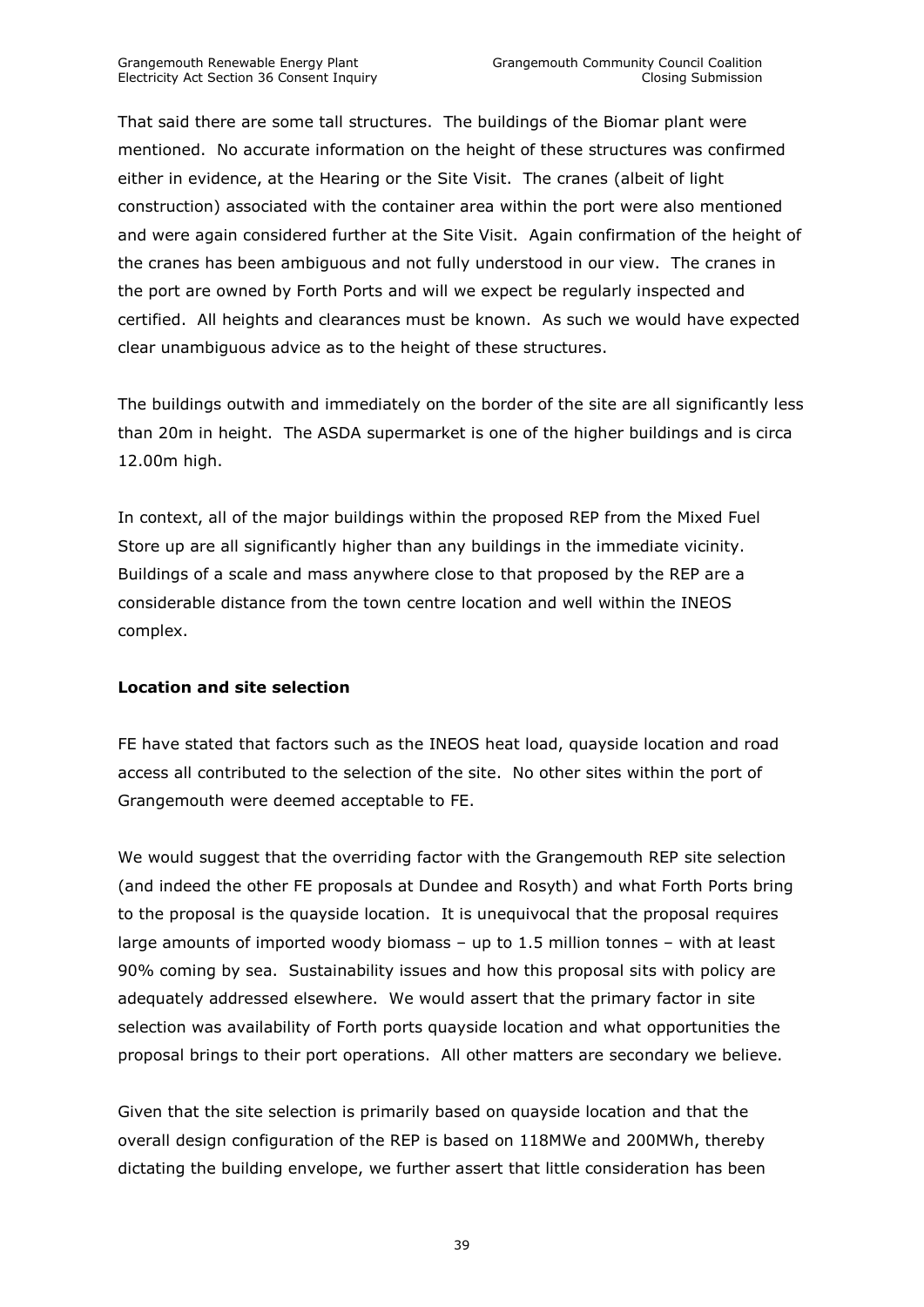given to the proposed plants proximity to the town centre and the large quantity of near housing. We find it implausible that the EIA reports there will be no significant impact on housing and residential properties.

# **Architecture + Design Scotland**

We refer to the 13 July 2010 report by Architecture + Design Scotland and repeat the following text:

*"However, the proximity of the site to the existing town centre, and any proposals for such a plant, must include necessary measures to mitigate issues of scale and immediate context, in addition to the wider land seascape."*

Rebecca Simpson on behalf of Forth Energy acknowledged the significance of this wording in her report.

We would further add that due to the inaccuracies contained within the Forth Energy and GMA documents as explained above and in our evidence a somewhat skewed assessment of scale and context has been presented to Architecture and Design Scotland so far. It is significant in our view that their report has been based on inaccurate baseline information. The extract text above provides the only note of caution in what otherwise reads as a glowing report. We can only speculate their view if presented with accurate baseline information.

We do not feel that the matters of scale and immediate context have been addressed and question whether they can be despite the intentions of the GMA design.

#### **Town centre location**

As mentioned the proposed REP sits incongruously in the town. There is a clear disconnect on many levels.

There is a clear separation from the industrial site of INEOS on the East side of the town where buildings of similar (although smaller) scale and mass are present. The 110m stack proposed by FE would be the tallest single structure in Grangemouth.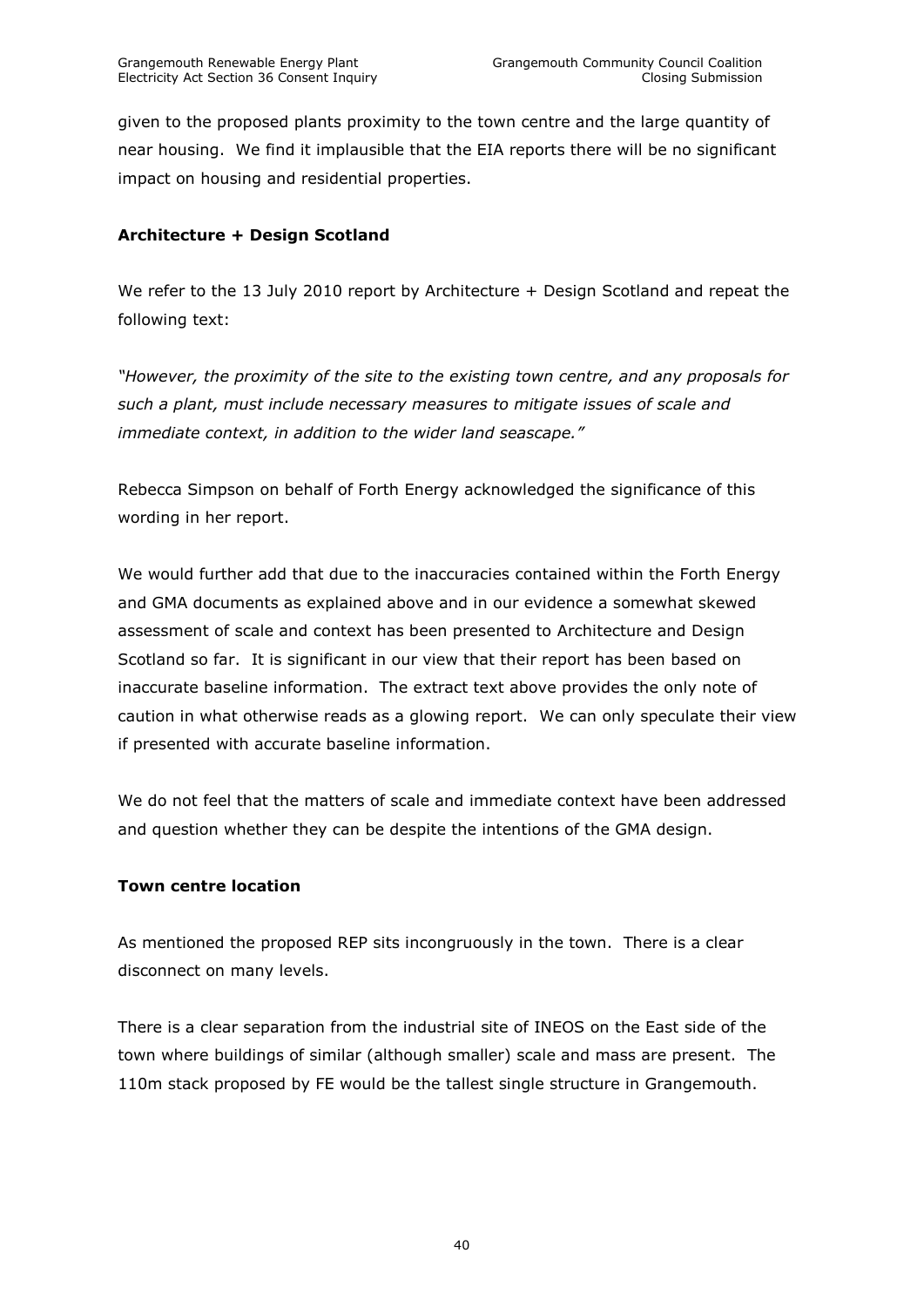The plant has no context with the immediate town centre location visually or in terms of mass and scale. In terms of mass and scale the plant is something of an outlier, sitting on its own and remote from other large scale industry in the town.

The proposals visually take reference from containers within the port producing an amplified stack of containers which are far greater in scale than present port operations by some margin. There is no context here in relation to the Grangemouth townscape.

Overall in terms of mass and scale we are left with the impression that there is a lack of sensitivity to the needs of the people of Grangemouth.

# **Comparison with other large structures**

We are well used to the large structures that are some distance away from the town centre on the eastern edge of the town at INEOS.

Significant structures here include cooling towers at circa 63m and the highest flare stacks (which most people in Grangemouth can identify) at circa 90m. As stated these are some distance away. The proposed boiler hall and the stack are taller than any other similar structure in the town.

Chris Malcolm made reference to tall buildings that GMA have worked on in the Glasgow Harbour area; we would point out that much of the development here has replaced the Meadowside granary which was one of the tallest buildings in Glasgow and one of the largest brick built structures in Europe. Accordingly there is a historical context to both mass and scale in this example.

Undeniably, by comparison, the proposed structures are larger than any other single building in the area, particularly in terms of height. They are simply too large in the town setting.

#### **Site Visit**

During the site visit we made available access to the flat on the upper level of the building known locally as the Salvesen Building.

This part of the visit was attended by Mr Trevor Croft along with Michaela Sullivan, Chris Malcolm, Bernard Whittle and Mark Haldane only.